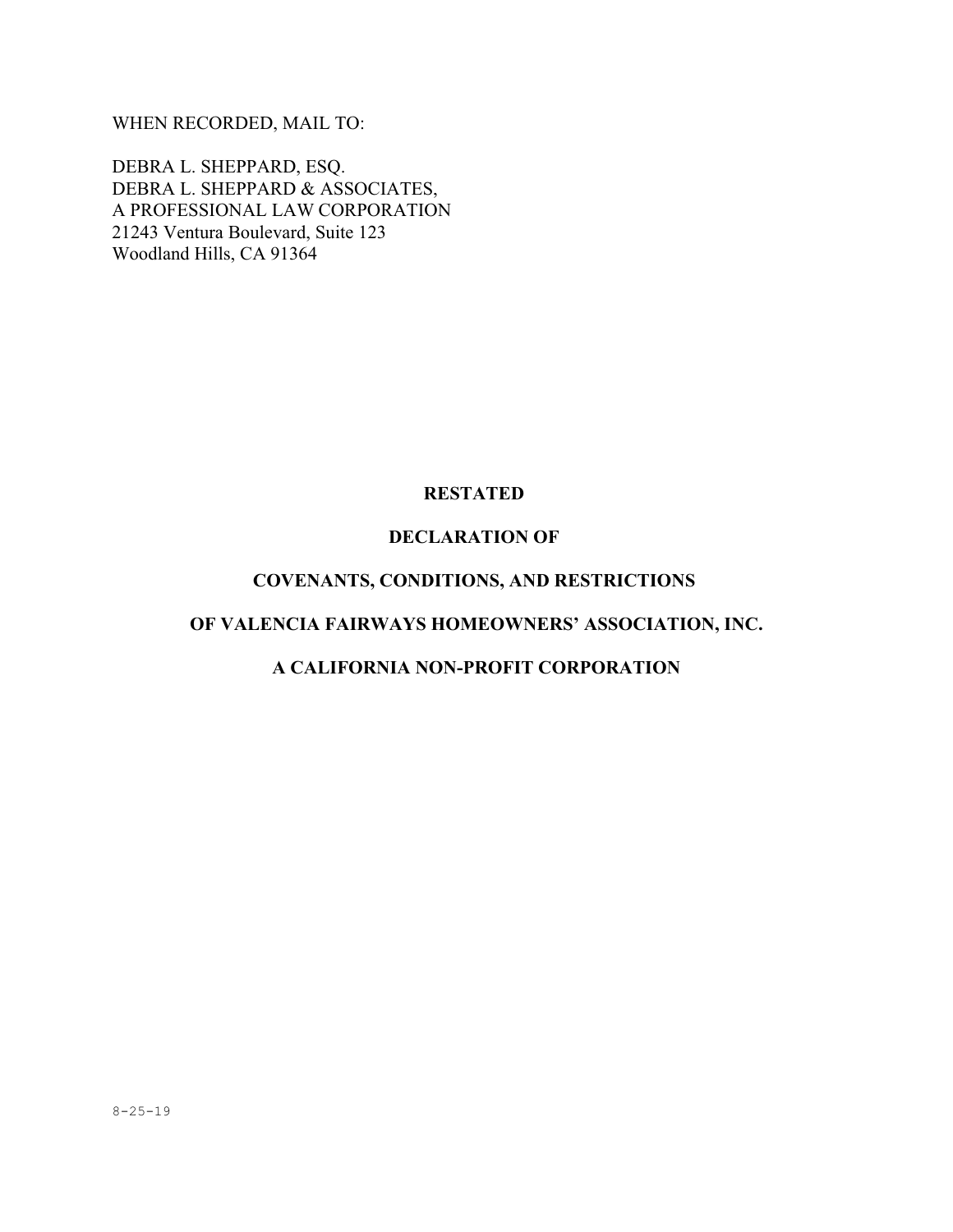## **RESTATED DECLARATION OF COVENANTS, CONDITIONS, AND RESTRICTIONS OF VALENCIA FAIRWAYS HOMEOWNERS' ASSOCIATION, INC. A CALIFORNIA NON-PROFIT CORPORATION**

# Table of Contents

Page No.

|     |                                                                | 1  |
|-----|----------------------------------------------------------------|----|
|     |                                                                | 2  |
|     |                                                                | 4  |
| 2.1 |                                                                | 4  |
| 2.2 |                                                                | 4  |
| 2.3 |                                                                | 5  |
|     |                                                                | 5  |
| 3.1 |                                                                | 5  |
| 3.2 |                                                                | 5  |
| 3.3 |                                                                | 5  |
| 3.4 |                                                                | 6  |
| 3.5 |                                                                | 6  |
| 3.6 |                                                                | 7  |
| 3.7 |                                                                | 8  |
| 3.8 |                                                                | 8  |
|     |                                                                | 9  |
| 4.1 | Establishment of Assessments; Membership Approval Requirements | 9  |
| 4.2 |                                                                | 9  |
| 4.3 |                                                                | 9  |
| 4.4 |                                                                | 9  |
| 4.5 |                                                                | 9  |
| 4.6 |                                                                | 10 |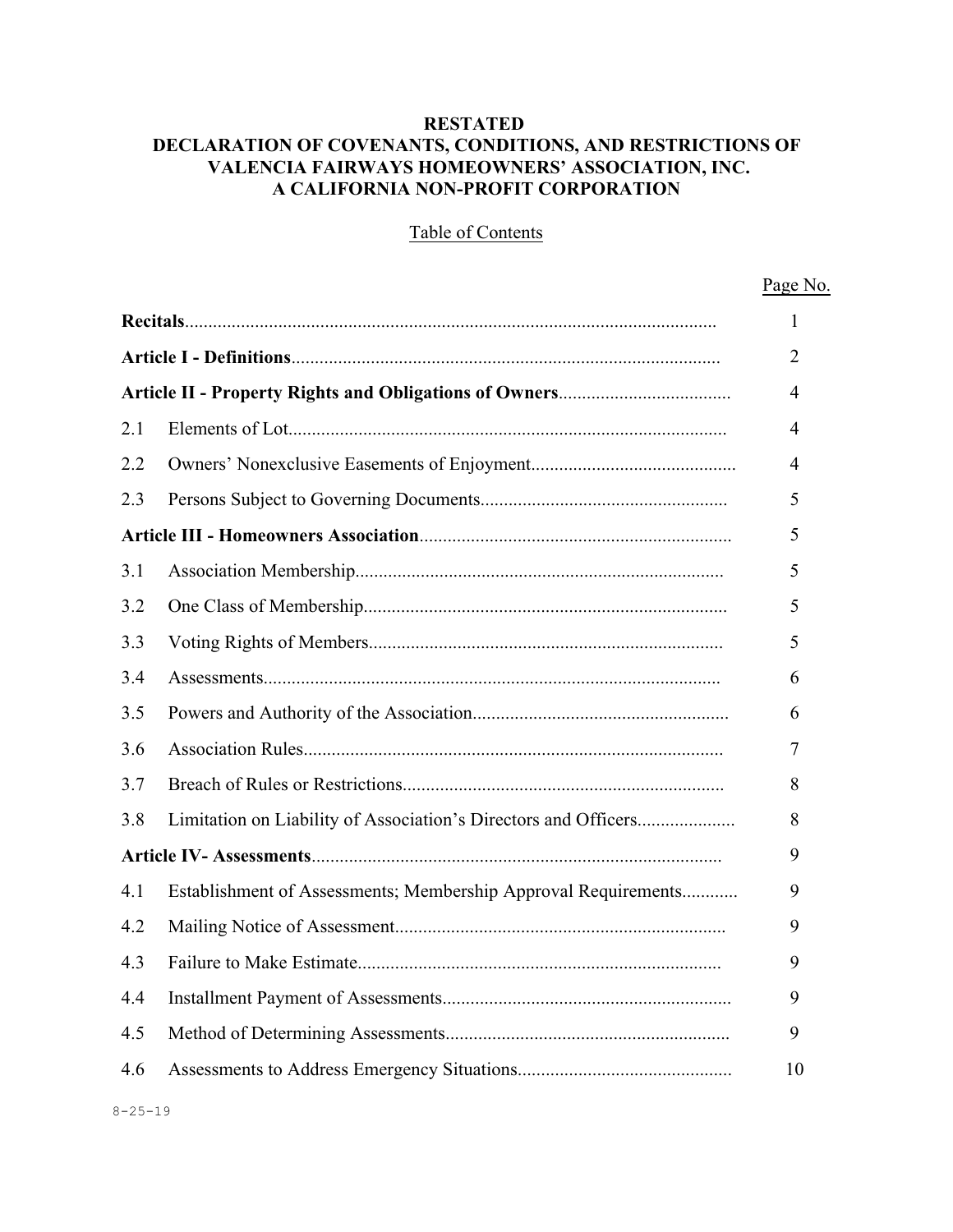| 4.7  |                                                                    | 10 |
|------|--------------------------------------------------------------------|----|
| 4.8  |                                                                    | 11 |
| 4.9  |                                                                    | 12 |
| 4.10 |                                                                    | 12 |
| 4.11 |                                                                    | 13 |
| 4.12 |                                                                    | 13 |
| 4.13 |                                                                    | 13 |
| 4.14 |                                                                    | 13 |
| 4.15 |                                                                    | 13 |
| 4.16 |                                                                    | 14 |
|      |                                                                    | 14 |
| 5.1  | Destruction; Proceeds Exceed 85 Percent of Reconstruction Costs    | 14 |
| 5.2  | Destruction; Proceeds Less Than 85 Percent of Reconstruction Costs | 14 |
| 5.3  |                                                                    | 14 |
| 5.4  |                                                                    | 14 |
| 5.5  |                                                                    | 15 |
| 5.6  |                                                                    | 15 |
| 5.7  |                                                                    | 15 |
|      |                                                                    | 15 |
| 6.1  |                                                                    | 15 |
| 6.2  |                                                                    | 16 |
| 6.3  |                                                                    | 16 |
| 6.4  |                                                                    | 16 |
| 6.5  |                                                                    | 16 |
| 6.6  |                                                                    | 16 |
| 6.7  |                                                                    | 16 |
| 6.8  |                                                                    | 17 |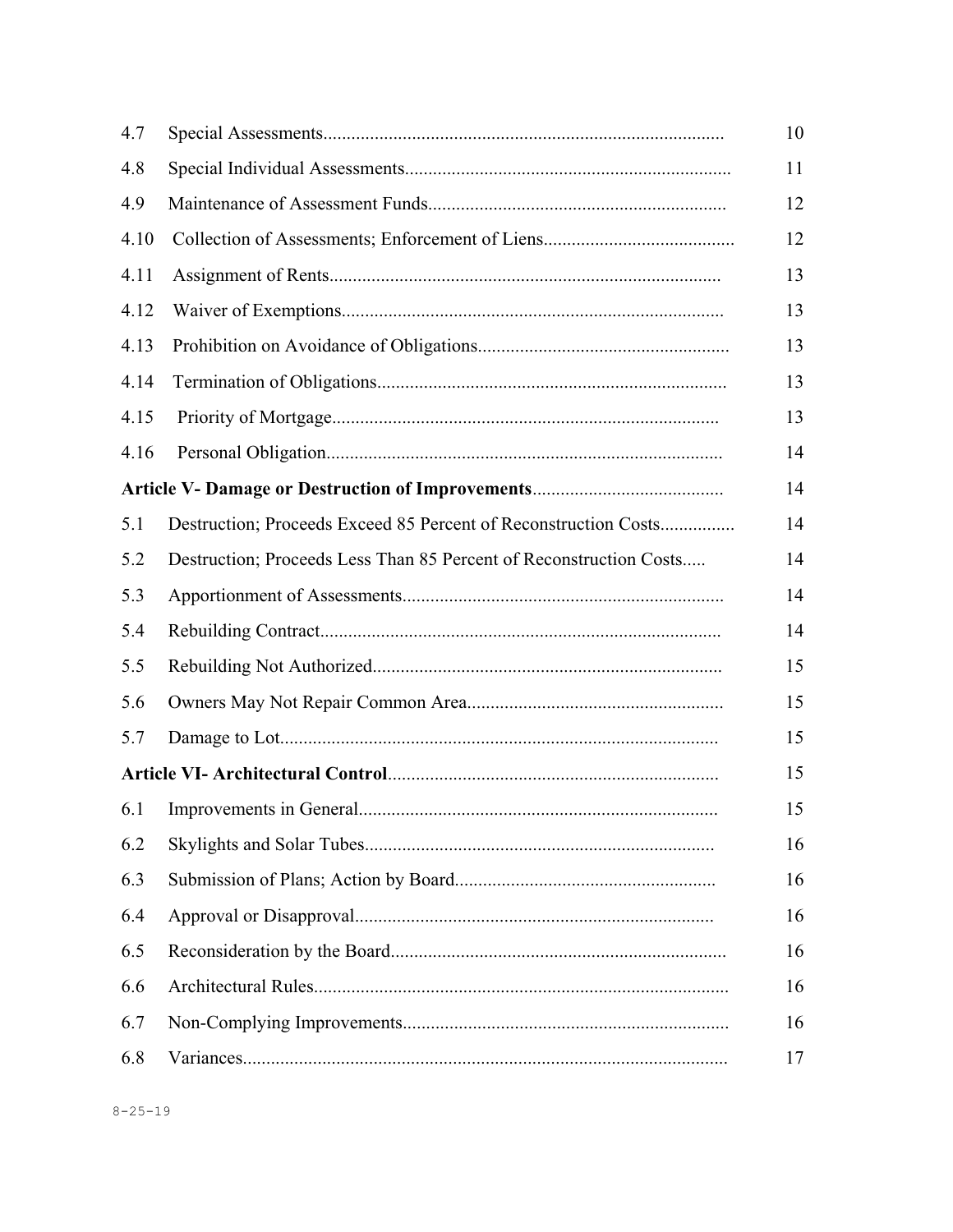|      | 17 |
|------|----|
| 7.1  | 17 |
| 7.2  | 17 |
| 7.3  | 17 |
| 7.4  | 18 |
| 7.5  | 18 |
| 7.6  | 19 |
| 7.7  | 19 |
| 7.8  | 19 |
| 7.9  | 20 |
| 7.10 | 20 |
| 7.11 | 20 |
| 7.12 | 20 |
| 7.13 | 22 |
| 7.14 | 22 |
| 7.15 | 22 |
| 7.16 | 22 |
| 7.17 | 23 |
| 7.18 | 23 |
| 7.19 | 23 |
| 7.20 | 23 |
| 7.21 | 23 |
| 7.22 |    |
| 7.23 | 23 |
| 7.24 | 23 |
| 7.25 | 24 |
| 7.26 | 24 |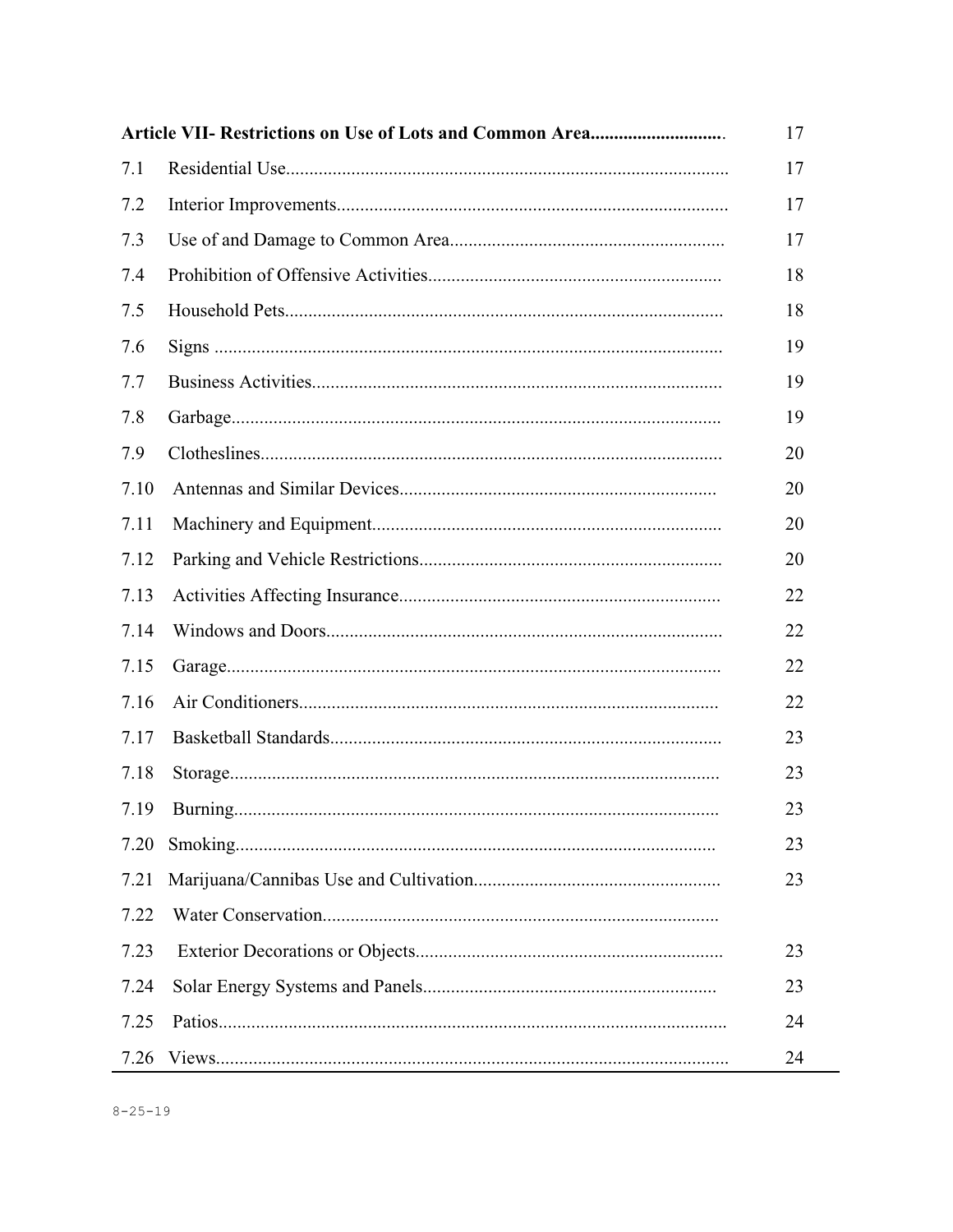| 7.27 |                                                                 | 24 |
|------|-----------------------------------------------------------------|----|
| 7.28 |                                                                 | 24 |
| 7.29 |                                                                 | 24 |
|      |                                                                 | 25 |
| 8.1  |                                                                 | 25 |
| 8.2  |                                                                 | 27 |
| 8.3  |                                                                 | 27 |
| 8.4  |                                                                 | 27 |
| 8.5  | Discipline and Due Process Requirements for Disciplinary Action | 27 |
| 8.6  |                                                                 | 28 |
| 8.7  |                                                                 | 28 |
|      |                                                                 | 29 |
| 9.1  |                                                                 | 29 |
| 9.2  | Owner Maintenance, Repair and Replacement Responsibilities      | 30 |
| 9.3  |                                                                 | 33 |
| 9.4  |                                                                 | 34 |
| 9.5  | Obligation to Permit Entry by Association and Adjacent Owners   | 34 |
| 9.6  |                                                                 | 34 |
|      |                                                                 | 34 |
| 10.1 |                                                                 | 34 |
| 10.2 |                                                                 | 35 |
| 10.3 |                                                                 | 35 |
| 10.4 |                                                                 | 35 |
| 10.5 |                                                                 | 35 |
| 10.6 |                                                                 | 36 |
| 10.7 |                                                                 | 36 |
| 10.8 |                                                                 | 37 |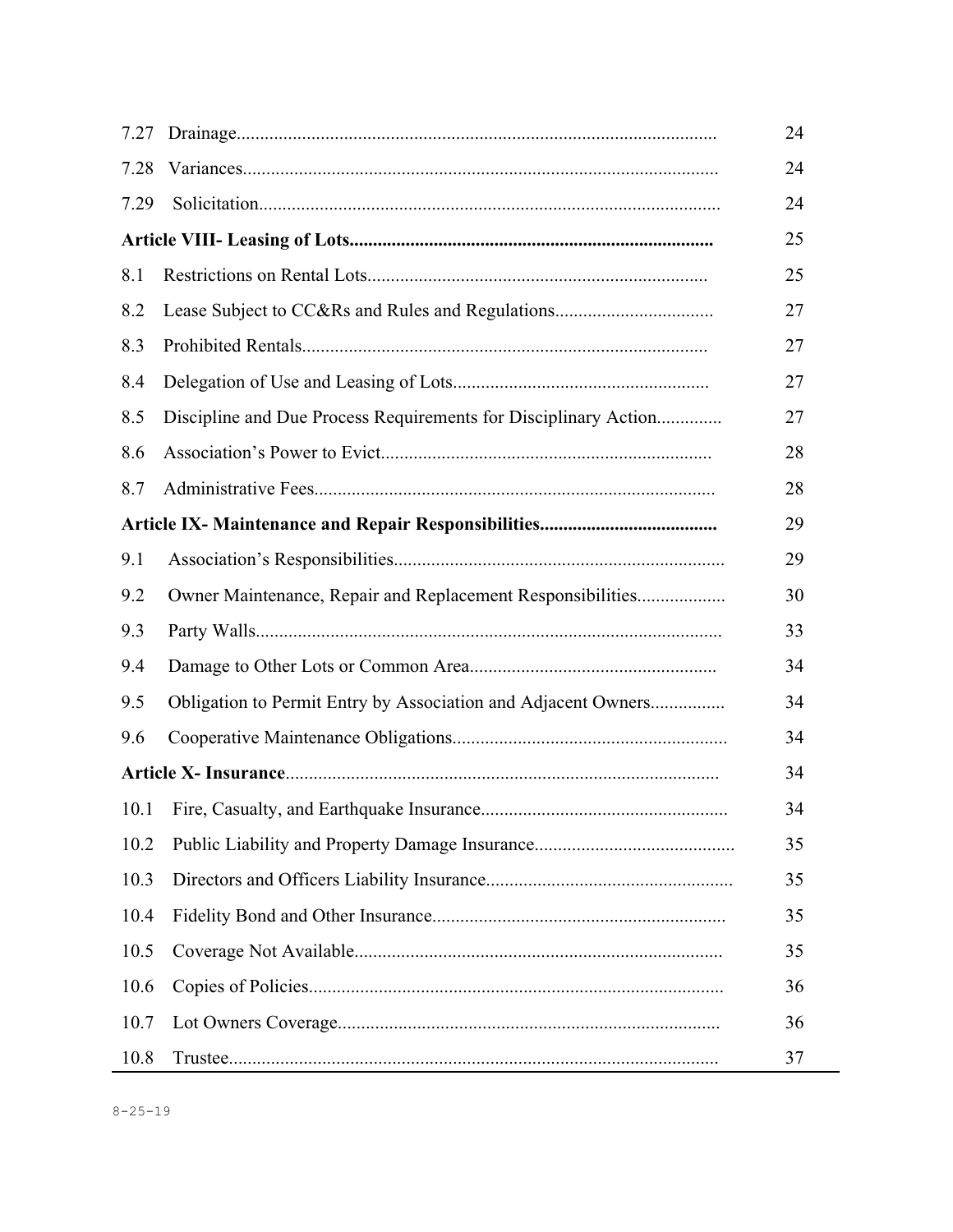|      |  | 37 |
|------|--|----|
|      |  | 37 |
|      |  | 37 |
|      |  | 38 |
| 11.1 |  | 38 |
| 11.2 |  | 38 |
| 11.3 |  | 38 |
| 11.4 |  | 38 |
| 11.5 |  | 38 |
| 11.6 |  | 38 |
| 11.7 |  | 39 |
| 11.8 |  | 39 |
|      |  | 39 |
| 12.1 |  | 39 |
| 12.2 |  | 39 |
|      |  | 40 |
| 13.1 |  | 40 |
| 13.2 |  | 40 |
| 13.3 |  | 40 |
|      |  | 41 |
| 14.1 |  | 41 |
| 14.2 |  | 41 |
| 14.3 |  | 41 |
| 14.4 |  | 41 |
| 14.5 |  | 41 |
| 14.6 |  | 42 |
| 14.7 |  | 42 |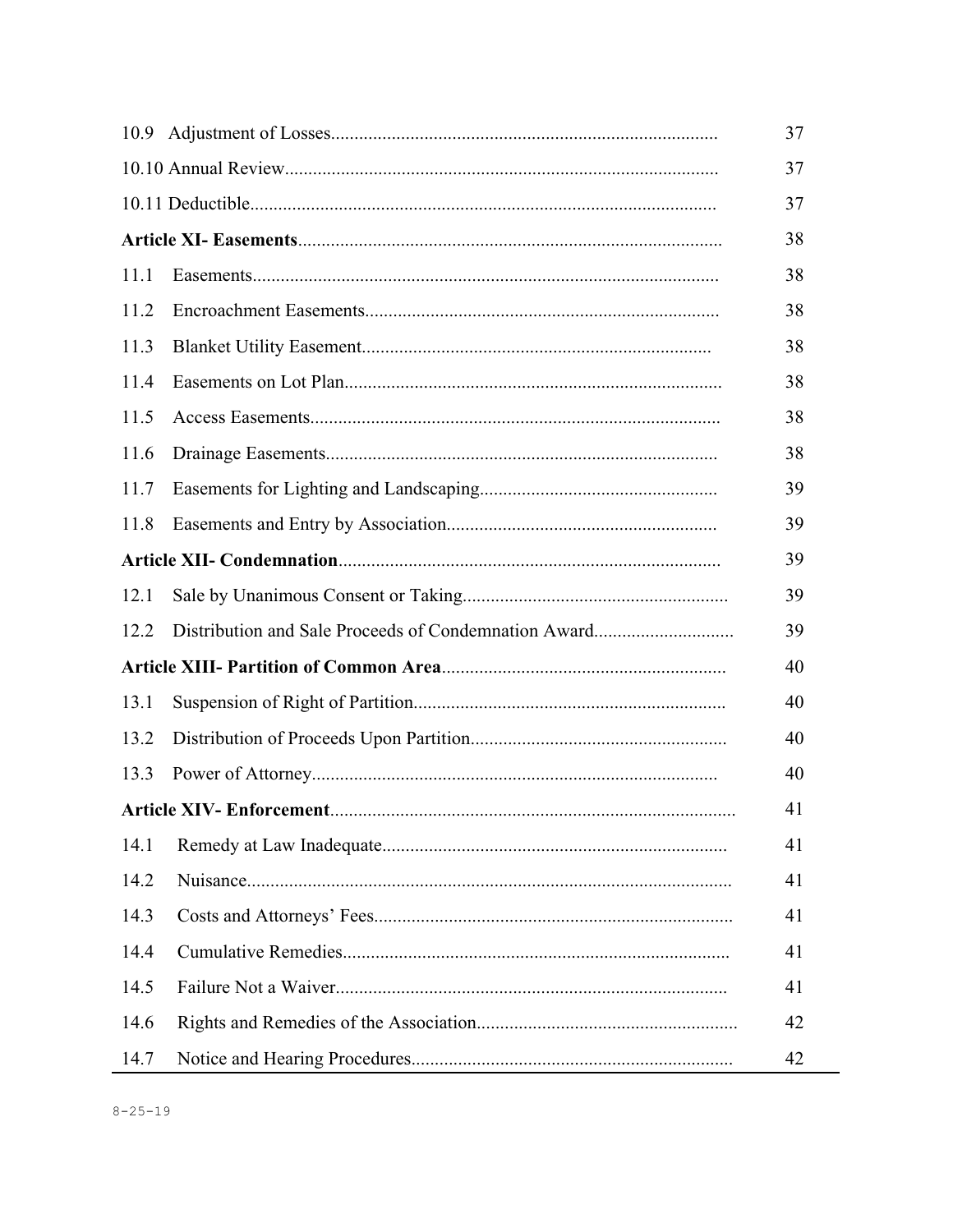|  |  | 43 |
|--|--|----|
|  |  | 44 |
|  |  | 44 |
|  |  | 44 |
|  |  | 44 |
|  |  | 45 |
|  |  | 45 |
|  |  | 45 |
|  |  | 45 |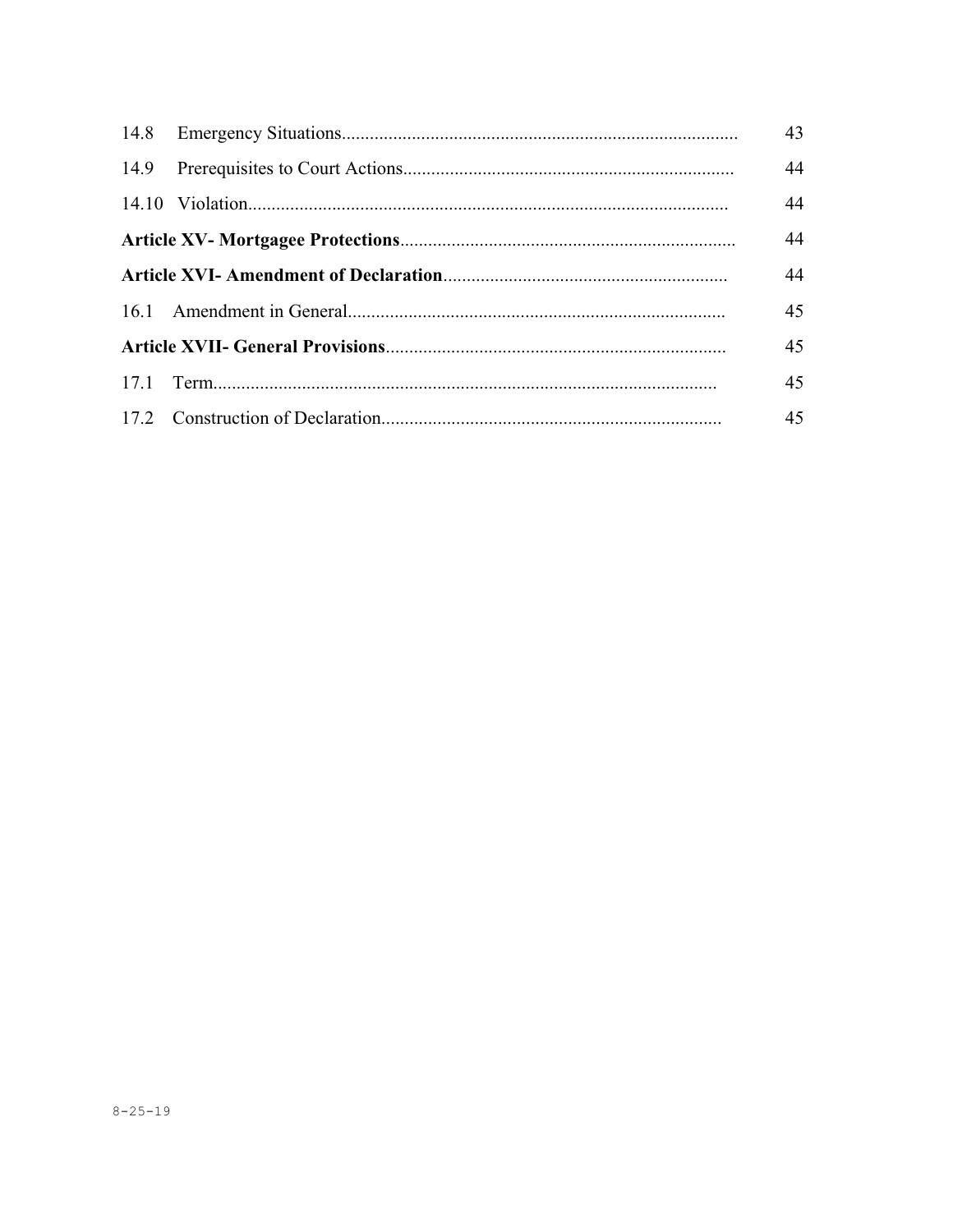#### WHEN RECORDED, MAIL TO:

DEBRA L. SHEPPARD, ESQ. DEBRA L. SHEPPARD & ASSOCIATES, A PROFESSIONAL LAW CORPORATION 21243 Ventura Boulevard Suite 123 Woodland Hills, CA 91364

# **RESTATED**

### **DECLARATION OF COVENANTS, CONDITIONS AND RESTRICTIONS OF VALENCIA FAIRWAYS HOMEOWNERS' ASSOCIATION, INC.**

A California Non-Profit Corporation

This Restated Declaration of Covenants, Conditions and Restrictions of VALENCIA FAIRWAYS HOMEOWNERS' ASSOCIATION, INC. is made this \_\_\_\_\_ day of \_\_\_\_\_\_\_\_\_, 2019, by the undersigned with reference to the following facts:

A. A Declaration of Covenants, Conditions and Restrictions ("Declaration") for the real property was recorded as Instrument Number 3731 on July 27, 1972 in the office of the County Recorder of Los Angeles County.

B. A First Supplementary Declaration was recorded as Instrument No. 2815 on October 13, 1972 in the Office of the County Recorder of Los Angeles County.

C. A Second Supplementary Declaration was recorded as Instrument No. 4103 on May 4, 1973 in the Office of the County Recorder of Los Angeles County.

D. A Third Supplemental Declaration was recorded as Instrument No. 4159 on August 1, 1973 in the Office of the County Recorder of Los Angeles County.

E. The undersigned have confirmed and placed in the records of the Association the signatures representing the necessary voting power of the Owners of the Dwellings covered by the Declaration, reflecting their confirmation and approval to make the Restated Declaration which follows.

F. The undersigned desire to restate and by this Restated Declaration do, in fact, restate said Declaration of Covenants, Conditions and Restrictions in its entirety. This Restated Declaration shall supersede all prior and superseding Declarations and amendments, except as specifically provided otherwise herein.

#### RECITALS

A. Declarant was the original owner of that certain real property ("Property") located in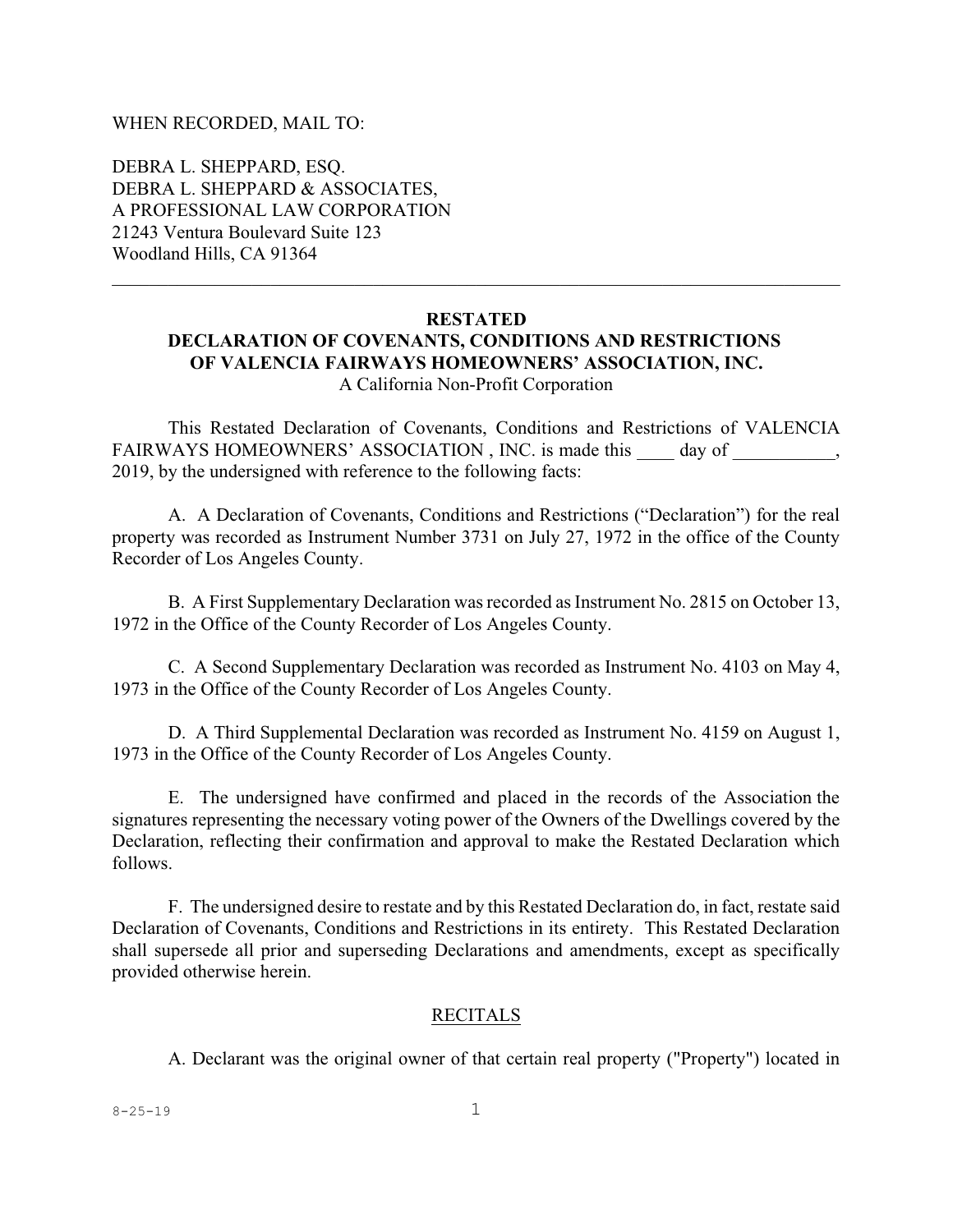Valencia, Los Angeles County, California, which is more particularly described as: Lots 1 through 88 of Tract No. 27565, Lots 1 to 73 Inclusive of Tract No. 27566, Lots 1 to 77 Inclusive of Tract No. 27567, Lots 1 to 74 inclusive of Tract No. 27288 and Common Area Lots 74 and 75 of Tract No. 27566, 78 and 79 of Tract No. 27567, and 75 and 76 of Tract No. 27288.

B. Declarant conveyed the Lots and Common Area within the Property, a Planned Unit Development, subject to certain easements, protective covenants, conditions, restrictions, reservations, liens and charges as set forth in the original Declaration, all of which are for the purpose of enhancing and protecting the value, desirability and attractiveness of Property and all of which shall run with the Property and be binding on all parties having or acquiring any right, title or interest in the Property, or any part thereof, their heirs, successors and assigns, and shall inure to the benefit of each Owner thereof.

### **ARTICLE I DEFINITIONS**

1.1 "Articles" means the Articles of Incorporation of VALENCIA FAIRWAYS HOMEOWNERS' ASSOCIATION, INC. filed in the Office of the Secretary of State of the State of California.

1.2 "Assessment" means that portion of the costs of maintaining, improving, repairing, operating, and managing the Project that is to be paid by each Owner as determined by the Association, and includes regular and special assessments. Special Individual Assessment means a charge or expense levied against an individual Owner to reimburse the Association for expenses incurred by the Association to repair the Common Area damaged by the Owner, his/her family, tenants, or guests or to bring the Owner into compliance with the governing documents of the Association.

1.3 "Association" means VALENCIA FAIRWAYS HOMEOWNERS' ASSOCIATION, INC., a California Non-Profit Corporation, its successors and assigns. The Association is an "association" as defined in California Civil Code Section 4080. The Association's Members are the record owners of each of the Dwellings which are located on the Property.

1.4 "Association Rules" means the rules, regulations, guidelines and policies adopted by the Board of Directors of the Association, pursuant to this or a previous Declaration, as the same may be in effect from time to time. The Rules may also be referred to as the "Standards and Guidelines."

1.5 "Board of Directors" or "Board" means the Board of Directors of the Association.

1.6 "Bylaws" means the Bylaws of the Association, as such Bylaws may be amended from time to time.

1.7 "Commercial Vehicles" shall be defined as any vehicle displaying a sign advertising the name and other identifying information for any business entity, any vehicle on which racks,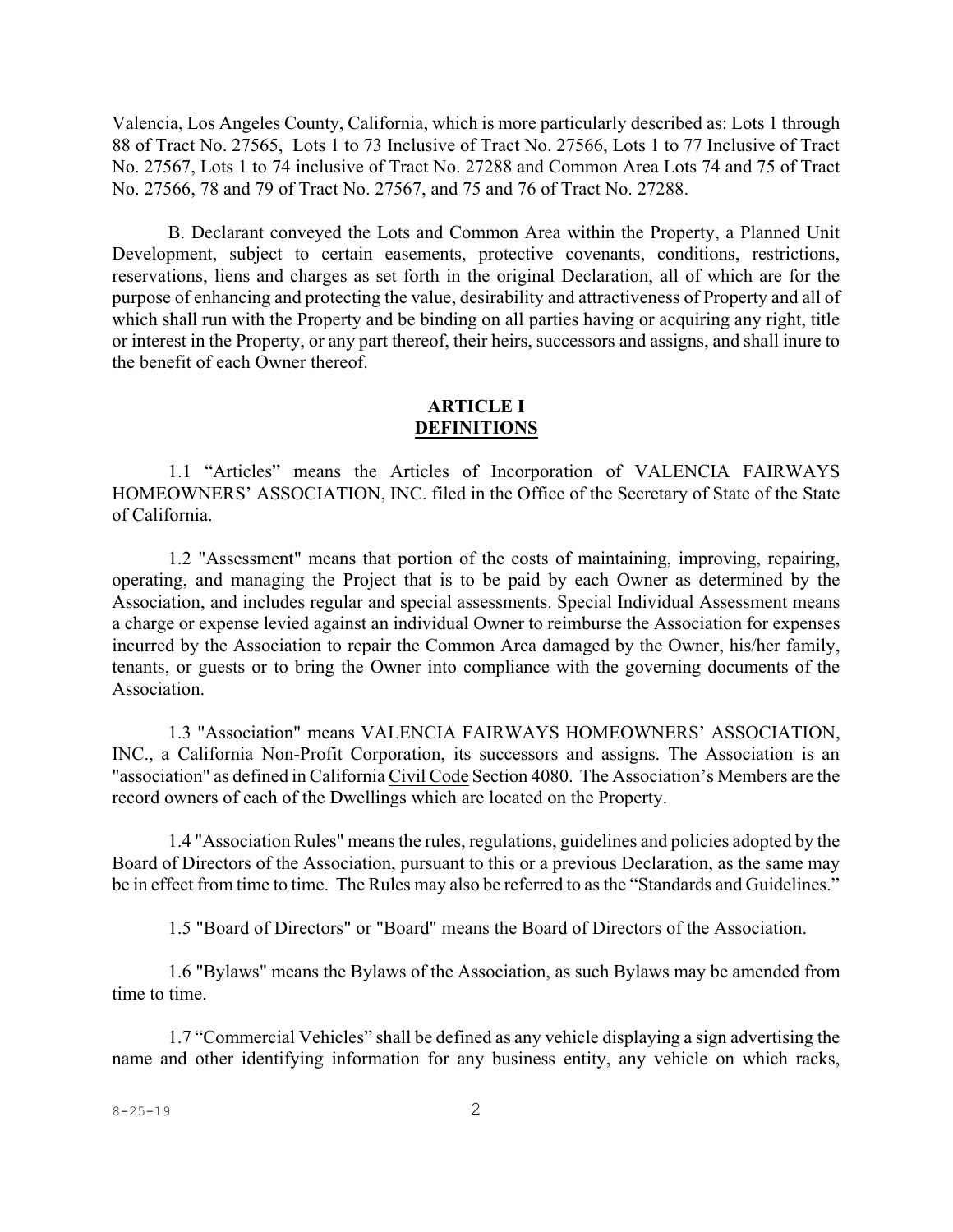materials, ladders and/or tools are visible, a vehicle with a body type normally employed as a business vehicle whether or not a sign is displayed thereon, a truck of greater than 3/4 ton capacity or a van other than one used solely as a family passenger van, or a bus. A commercial license plate is indicative but not required to qualify as a commercial vehicle.

1.8 "Common Area" means the entire Property except all Lots. Unless the context clearly indicates a contrary intent, any reference herein to the "Common Areas" shall also include any Common Facilities located thereon.

1.9 "Common Expense" means any use of Common Funds authorized by this Declaration, by law, or by the Bylaws.

1.10 "Common Facilities" means the outdoor Common Area private streets, parking spaces, fences, gates, block walls, signs, walkways, porches, stairs, trees, hedges, pools, spa, office, plants, lawns, shrubs, landscaping, sprinklers, lighting fixtures, pipes in the Common Area, buildings, structures and other facilities constructed or installed, or to be constructed or installed, or located within the Common Area.

1.11 "Dwelling" means the residential building constructed on a Lot designed for the use and occupancy as a single family residence.

1.12 "Lot" means an estate in real property as described in theCalifornia Civil Code Sections 783 and 4125 composed of a separate fee interest in a Lot and any other separate interests in the real property as are described in this Declaration, in the Tract Map, or in the deed conveying the Dwelling. Each Lot includes all improvements and fixtures constructed within the space of the Lot, including, but not limited to, the living areas of the Dwelling, the garage, and the patios of said Lot.

1.13 "Declaration" means this instrument, as it may be amended or restated from time to time.

1.14 "Governing Documents" is a collective term that means and refers to this Declaration and to the Articles of Incorporation, the Bylaws, and the Association Rules and Regulations, Election Rules, Guidelines, and Policies.

1.15 "Improvement" includes, without limitation, the construction, installation, alteration, replacement, modification or remodeling of any buildings, walls, fences, gates, patio covers, awnings, window or door replacement, landscaping, landscape structures, antennas, utility lines, or any exterior structure of any kind.

1.16 "Member" means every person or entity who is the record Owner of a Lot and holds a membership in the Association and whose rights as a Member are not suspended pursuant to this **Declaration** 

1.17 "Mortgage" means any Deed recorded as security for a loan made to the Owner of a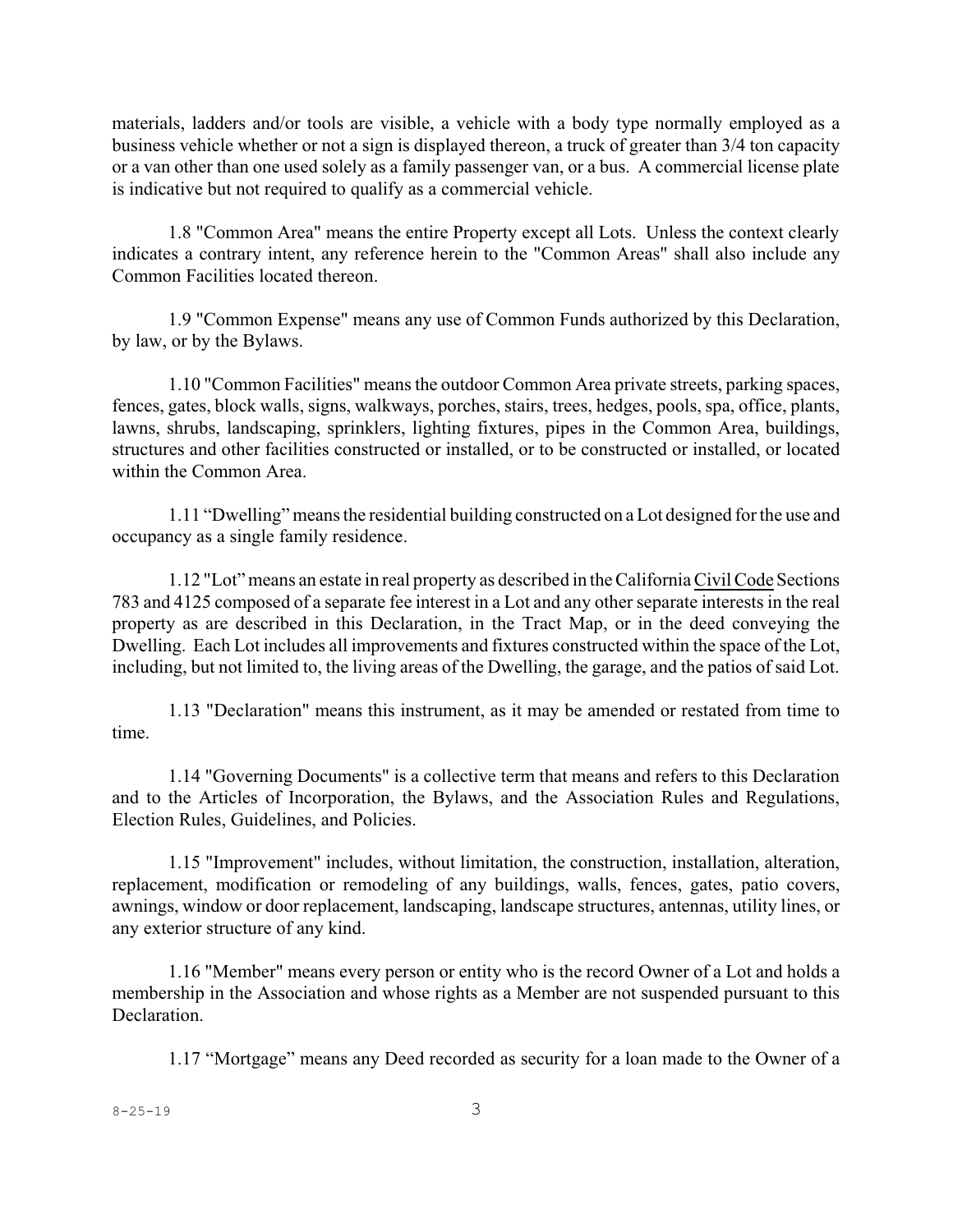Lot.

1.18 "Owner" or "Owner of Record" and "Member of the Association" mean any person, firm, corporation or other entity in which title to a Dwelling and Lot is vested as shown by the Official Records of the Office of the County Recorder.

1.19 "Project" means the Property and the improvementslocated thereon which are intended to create a Planned Unit Development as described in California Civil Code Section 4175.

1.20 "Property" means the Planned Unit Development and all buildings, structures, utilities, Common Facilities, and other improvements located thereon, and all appurtenances thereto.

1.21 "Recreational Vehicle" means any recreational vehicle which can be used as sleeping quarters, campers, mobile or motor homes, boats, trailers, all terrain vehicles, jet skiis, dirt bikes, aircraft, or similar vehicles used for recreation.

1.22 "Resident" means any Owner, Tenant, lessee, or other occupant of a Dwelling on a Lot.

1.23 "Residential Use" means the occupation and use of a Dwelling and Lot for living purposes in conformity with this Declaration and the requirements imposed by applicable zoning or other applicable laws or governmental regulations limiting the number of persons who may occupy residential dwellings or the use of the Lot.

1.24 "Streets" means the private streets of Masters Cup Way, Sandwedge Lane, Vista Fairways, Player Drive, and any other streets to be acquired and annexed as private streets.

1.25 "Tenant" means tenant, lessee, guest, contract purchaser, family member or anyone other than the Owner of the Dwelling who is residing in the Dwelling.

1.26 "Walls Out" master insurance policy means insurance that will coverthe Dwelling from the drywall outward in the event of an incident unrelated to normal maintenance and repair obligations.

### **ARTICLE II PROPERTY RIGHTS AND OBLIGATIONS OF OWNERS**

2.1 Elements of Lot. Ownership of each Lot within the Project includes a Dwelling; an undivided 1/310 interest in the Common Area which is specified in the deed to each Owner; a membership in the Association; and any exclusive or nonexclusive easement or easements appurtenant to such Lot over the Common Area as described in the Declaration, the Tract Map and the deed to the Lot.

2.2 Owners' Nonexclusive Easements of Enjoyment. Every Owner shall have a nonexclusive right and easement of enjoyment in and to the Common Areas within the Property, including ingress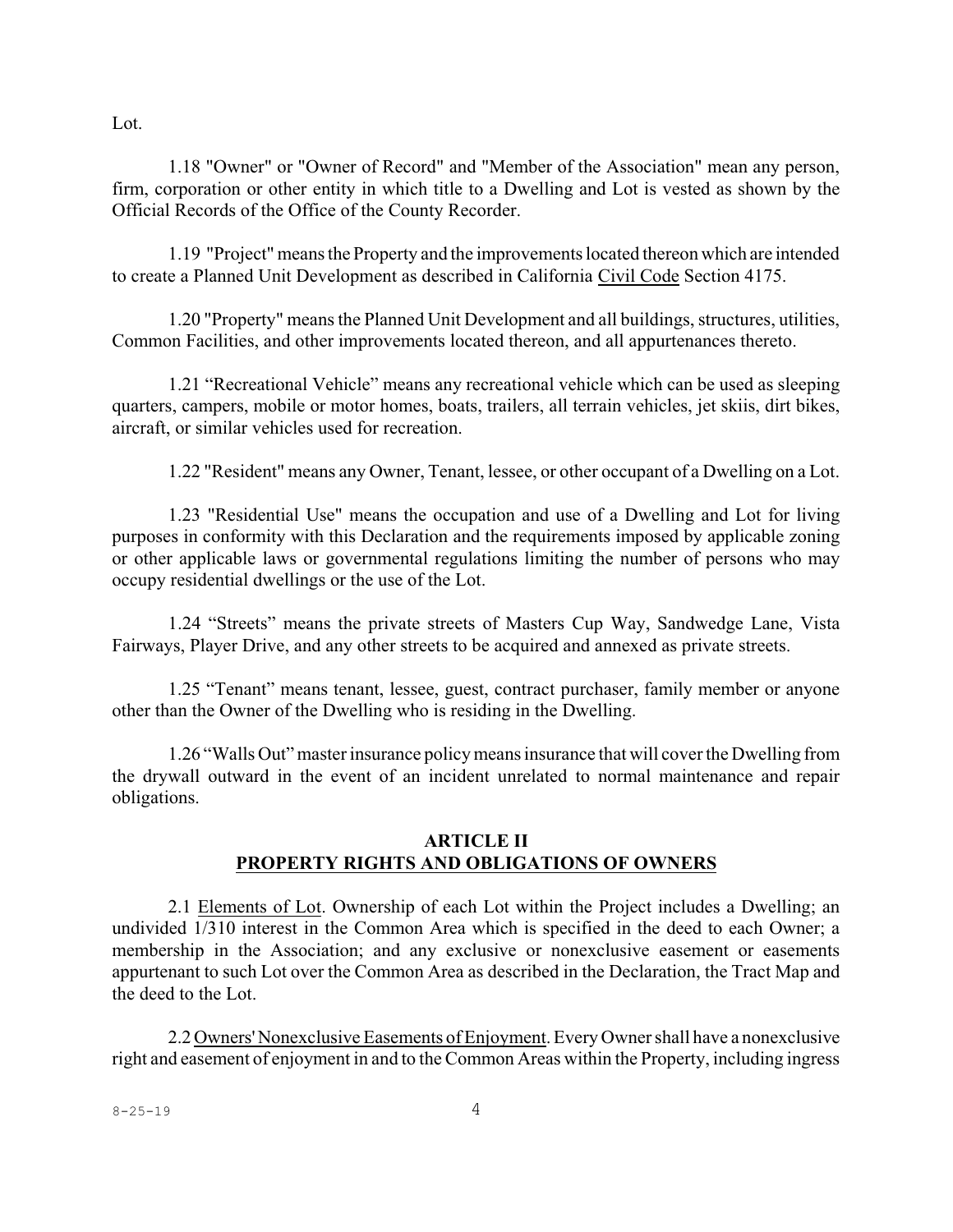and egress to and from his or her Lot, which shall be appurtenant to and shall pass with the title to every Lot, subject to the following rights and restrictions:

(a) The right of the Association to assign, rent, lease, license, charge reasonable admission and other fees for, and to otherwise designate and control the use of Common Facilities, including, but not limited to, unassigned parking spaces and to limit the number of guests of Members who may use any recreational Common Facilities.

(b) The right of the Association to adopt Association Rules regulating the use and enjoyment of the Property for the benefit and well-being of the Owners in common, and, in the event of the breach of such rules or any provision of any Governing Document by any Owner, Resident or guest, to temporarily suspend the voting rights and/or right to use the common facilities, other than driveways, by any Owner and/or Resident or guests, after notice and a hearing, as set forth in the Bylaws.

(c) The right of the Association to enter upon and have access to Lots when such access is essential for the maintenance of the Common Area.

2.3 Persons Subject to Governing Documents. All present and future Owners, Residents, tenants, and guests within the Property shall be subject to, and shall comply with, each and every provision of the Governing Documents, as the same or any of them shall be amended from time to time. The acceptance of a deed to any Lot, the entering into a lease, sublease or contract of sale with respect to any Lot, or the occupancy of any Lot shall constitute the consent and agreement of such Owner and Resident that each and all of the provisions of this Declaration, as the same or any of them may be amended from time to time, shall be binding upon said person and that said person will observe and comply with the Governing Documents.

### **ARTICLE III HOMEOWNERS ASSOCIATION**

3.1 Association Membership. Every Owner of a Lot shall be a Member of the Association. Each Owner shall hold one membership in the Association for each Lot owned. Membership in the Association shall cease at such time as the Member's ownership in a Lot within the Project ceases. Persons or entities who hold an interest in a Lot merely as security for performance of an obligation are not Members until such time asthe security holder comesinto title to the Lot through foreclosure or deed in lieu thereof. Occupancy of a Lot does not confer membership unless title is recorded in the occupant's name.

3.2 One Class of Membership. The Association shall have one class of membership and the rights, duties, obligations and privileges of the Members shall be as set forth in the Governing Documents.

3.3 Voting Rights of Members. Each Member ofthe Association shall be entitled to one vote for each Lot owned by said Member. When more than one person holds an interest in any Lot, all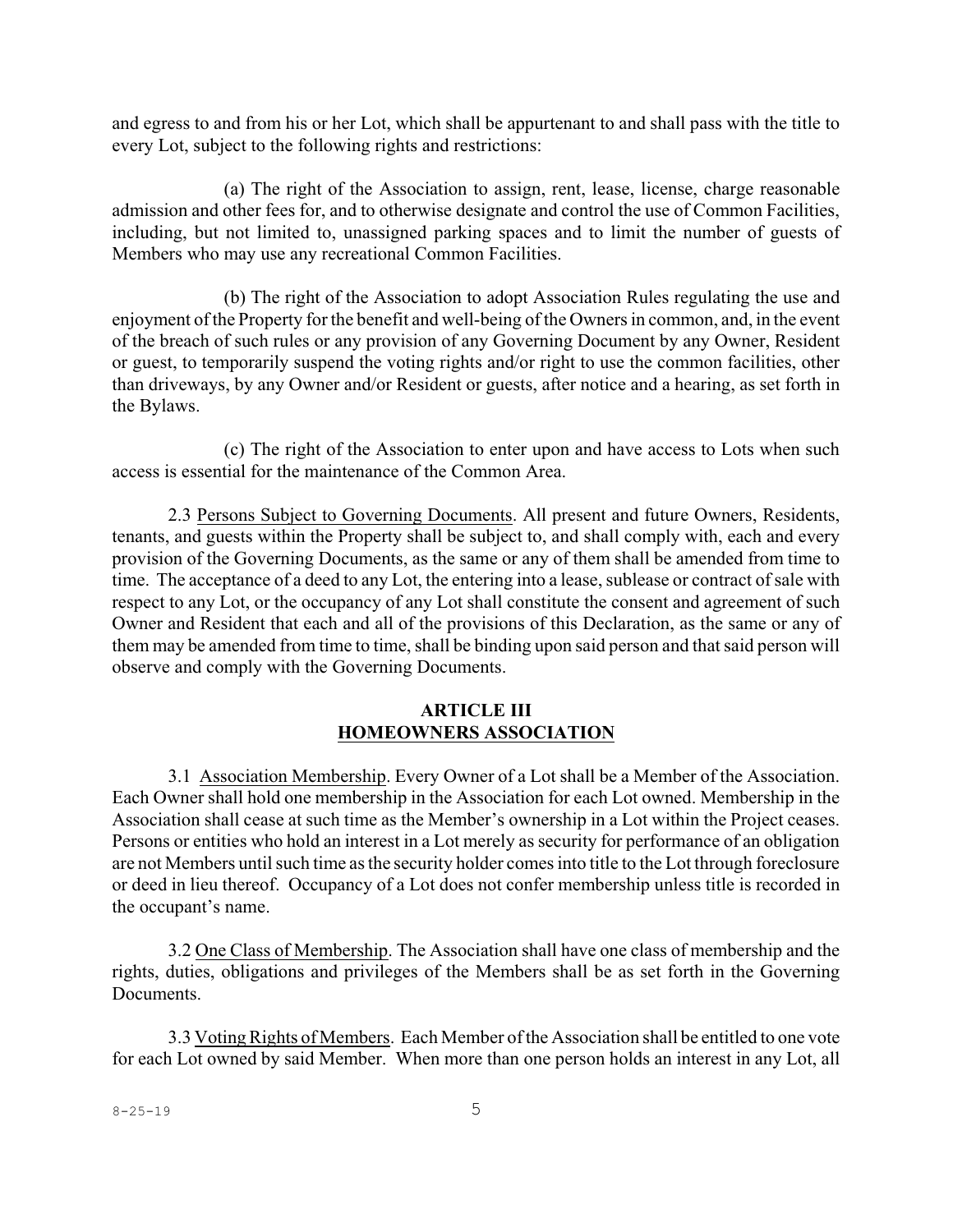such persons shall be Members, although in no event shall more than one vote be cast with respect to any Lot. Voting rights may be temporarily suspended pursuant to the provisions of the Governing Documents for non-payment of Assessments and for other violations of the Governing Documents, as set forth in the Bylaws.

3.4 Assessments. The Association shall have the power to establish, fix and levy Assessments against the Owners of Lots within the Property and to enforce payment of such Assessments in accordance with the provisions of this Declaration and the law. Every Owner, by acceptance of a Deed to a Lot, agrees to pay to the Association all assessments established and levied by the Board of Directors against the Members or individually against one Member.

#### 3.5 Powers and Authority of the Association.

(a) Powers Generally. The Association, acting through its duly elected Board of Directors, shall have the responsibility of managing and maintaining the Common Areas and Common Facilities and discharging the other duties and responsibilities imposed on the Association by the Governing Documents. In the discharge of such responsibilities and duties, the Association shall have all of the powers of a non-profit and non-profit mutual benefit corporation organized under the laws of the State of California in the ownership and management of its properties and the discharge of its responsibilities hereunder for the benefit of its Members, subject only to such limitations upon the exercise of such powers as are expressly set forth in the Governing Documents. The Association shall have the power to do any and all lawful things which may be authorized, required or permitted to be done under and by virtue of the Governing Documents, and to do and perform any and all acts which may be necessary or proper for, or incidental to, the exercise of any of the express powers of the Association for the peace, health, comfort, safety or general welfare of the Owners. The specific powers of the Association and the limitations thereon shall be as set forth in the Bylaws.

(b) Association's Right of Entry. The Association, its contractors and/or its agents shall have the right, when necessary, to enter any Lot or Exclusive Use Common Area to perform the Association's obligations under this Declaration. The purposes for which the Association or its contractors or agents may enter a Lot include: (i) to perform maintenance or repair obligations; (ii) to perform obligations to enforce the Governing Documents; (iii) to perform any obligations with respect to construction, maintenance and repair of adjacent Common Facilities; or (iv) after 15 days' written notice to make necessary repairs that an Owner has failed to perform which, if left undone, will pose a threat to, or cause an unreasonable interference with, Association property or the Owners in common.

The Association's rights of entry under this subparagraph (b) shall be immediate in case of an emergency originating in or threatening the Lot where entry is required, or any adjoining Lot or Common Area, and the Association's work may be performed under such circumstances whether or not the Owner or Resident is present. In all non-emergency situations, the Association or its agents shall furnish the Owner or Resident with at least 24 hours written notice of its intent to enter the Lot, specifying the purpose and scheduled time of such entry and shall make every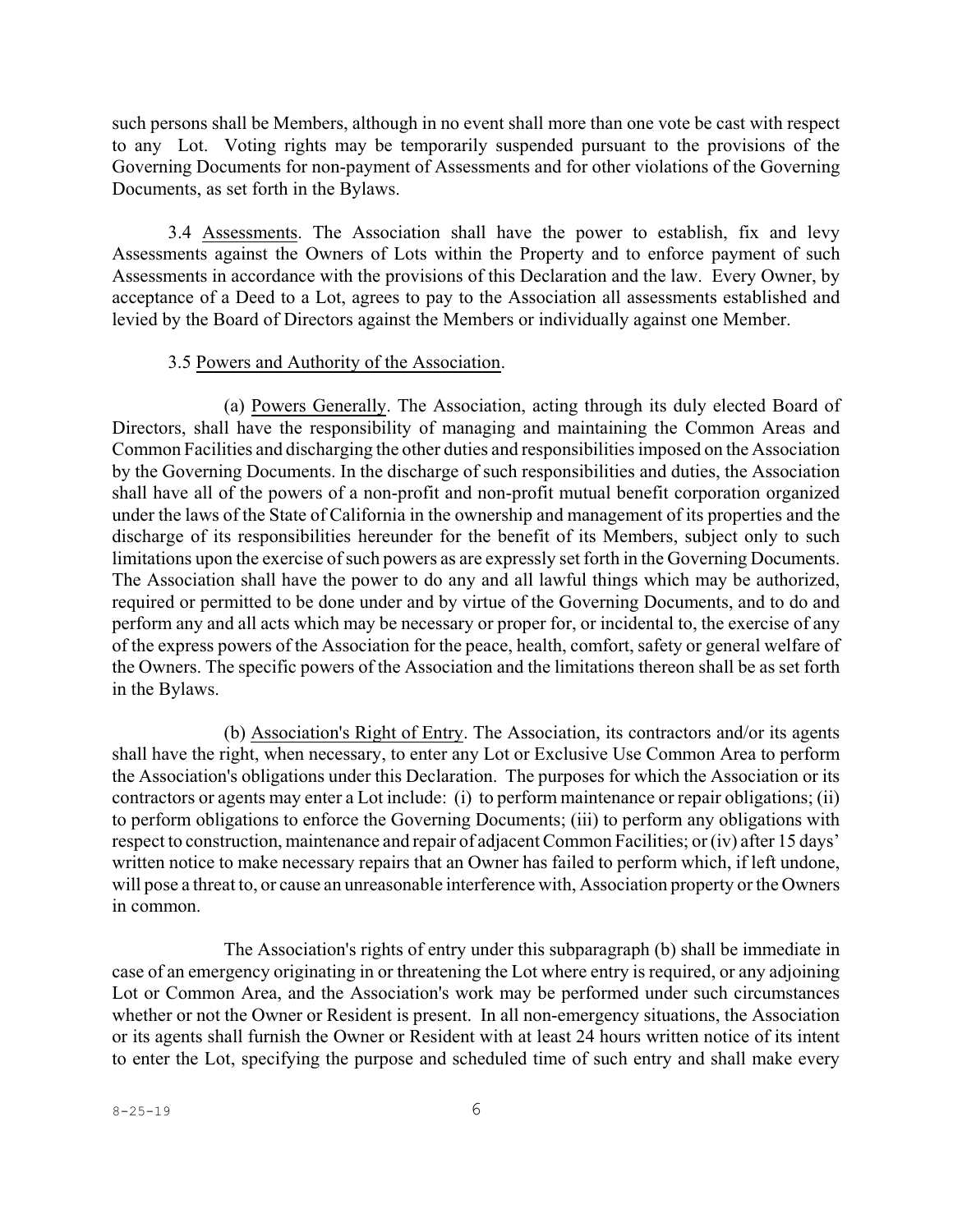reasonable effort to perform its work and schedule its entry in a manner that respects the privacy of the persons residing within the Lot. If the Owner or Resident fails or refuses to provide entry to the Association, its contractors and or/its agents after 24 hours' notice or in an emergency situation which could cause damage to the Common Area and Lots, the Association shall have the power to assess, as a Special Assessment, any increased costs of construction and of re-scheduling the work incurred by the Association as a result of the delay in entry and attorneys' fees and costs.

(c)Repair of Common Area. For any work for which the cost will exceed \$10,000.00, the Board shall interview and obtain bids from a minimum of three (3) licensed and insured contractors who are familiar with the work to be done and who regularly perform work for community associations. The Board shall verify the contractors' licenses with the Contractors State License Board to ensure they are in good standing. The Board shall contact references for any contractor being considered for the first time to ensure that the contractor is qualified and reliable and has worked on similar projects. The Board shall ensure that the contractor selected maintains liability insurance of at least \$2,000,000.00 and Workers' Compensation in a statutory amount. The contractorshall be required to name the Association as an additional insured on its insurance during the time the work is being done. The Board may, in its discretion, require the contractor to furnish a completion bond, assuring completion of the work and payment of all labor and materials bills for which a lien on the Common Area or any Lot could be claimed. The Board shall enter into a written contract defining the scope of the work, the start and completion dates, the payment schedule, the requirement of providing Mechanic's lien releases, the procedure for submitting applications for payment, the term of warranty for labor and materials, and a ten percent retention on all payments until completion of the project.

### 3.6 Association Rules.

(a) Rule-Making Power. The Board may, from time to time and subject to the provisions of this Declaration and Civil Code Section 4370, by a majority vote of the Board, propose, enact and amend rules and regulations of general application to the Owners, Residents, and guests of Owners and Residents of Lots within the Property. Except for rules which are adopted to address an imminent threat to public health or safety or risk of substantial economic loss, the Board must provide 30 days' written notice of changes in or the adoption of rules concerning the use of the Common Area and Exclusive Use Common Area, the use of a Lot, member discipline, payment plans standards for delinquent assessments, procedures adopted for resolution of disputes, architectural standards and guidelines for modifications to Lots and the Exclusive Use Common Area, and procedures for the resolution of assessment disputes. The Notice must be accompanied by the text of the proposed rule, the purpose of the rule, and the effect of the rule.

Notwithstanding the foregoing grant of authority, the Association Rules shall not be inconsistent with or materially alter any provision of the other Governing Documents. In the event of any material conflict between any Association Rule and any provision of the other Governing Documents, the provisions contained in the other Governing Documents shall be deemed to prevail.

(b) Distribution of Rules. A copy of the Association Rules, as they may from time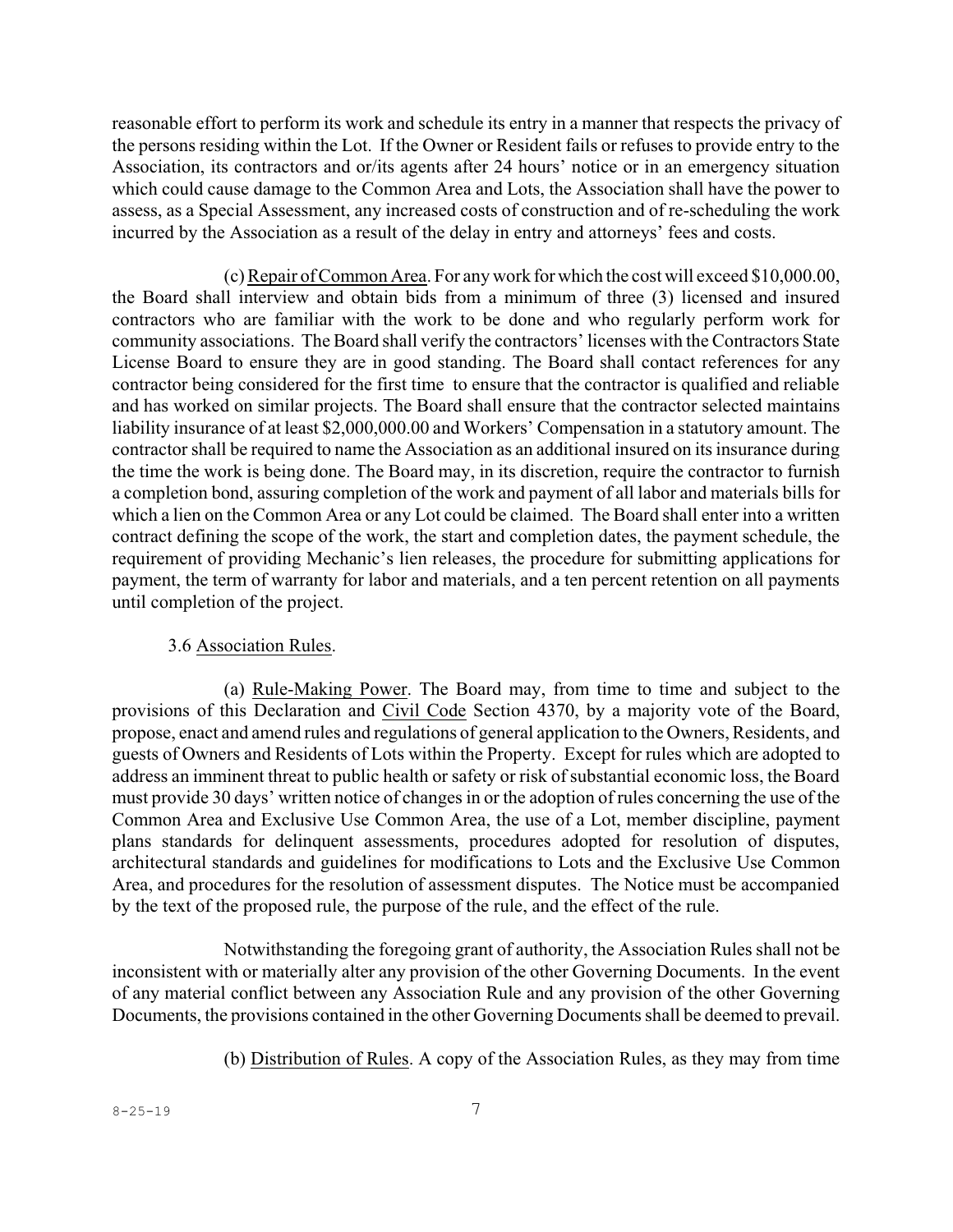to time be adopted, amended or repealed, shall be mailed or otherwise delivered to each Owner within 15 days of adoption.

(c) Adoption and Amendment of Rules. Any duly adopted rule or amendment to the Rules shall become effective upon distribution to the Owners.

## 3.7 Breach of Rules or Restrictions.

Any breach of the Association Rules or of any other Governing Document provision shall give rise to the rights and remedies set forth in this Declaration.

## 3.8 Limitation on Liability of Association's Directors and Officers.

(a)ClaimsRegarding Breach of Duty. No director, officer or agent of the Association shall be personally liable to any of the Association's Members, or to any other person, for any error or omission in the discharge of their duties and responsibilities or for their failure to provide any service required hereunder or under the Bylaws, provided that such director or officer has, upon the basis of such information as may be possessed by the director or officer, acted in good faith, in a manner that such person believes to be in the best interests of the Association and with such care, including reasonable inquiry, as an ordinarily prudent person in a like position would use under similar circumstances.

(b) Other Claims Involving Tortious Acts. No person who suffers bodily injury (including, without limitation, emotional distress or wrongful death) as a result of the tortious act or omission of a volunteer member of the Board or volunteer officer of the Association shall recover damages from such Board member or officer if all of the following conditions are satisfied:

(i) The act or omission was performedwithin the scope ofthe volunteer Board member's or officer's Association duties;

(ii) The act or omission was performed in good faith;

(iii) The act or omission was not willful, wanton, or grossly negligent;

(iv) The Association maintained and had in effect at the time the act or omission occurred and at the time a claim was made one or more policies of insurance that include coverage for general liability of the Association in a sum not less than \$2,000,000 or such larger amount set by statute and individual liability of the officers and directors of the Association for negligent acts or omissions in their official capacities, with minimum coverage of insurance being not less than One Million Dollars (\$1,000,000) or such larger amount as set by statute.

The payment of actual expenses incurred by a Board member or officer in the execution of that person's Association duties shall not affect that person's status as a volunteer Board member or officer for the purposes of this section.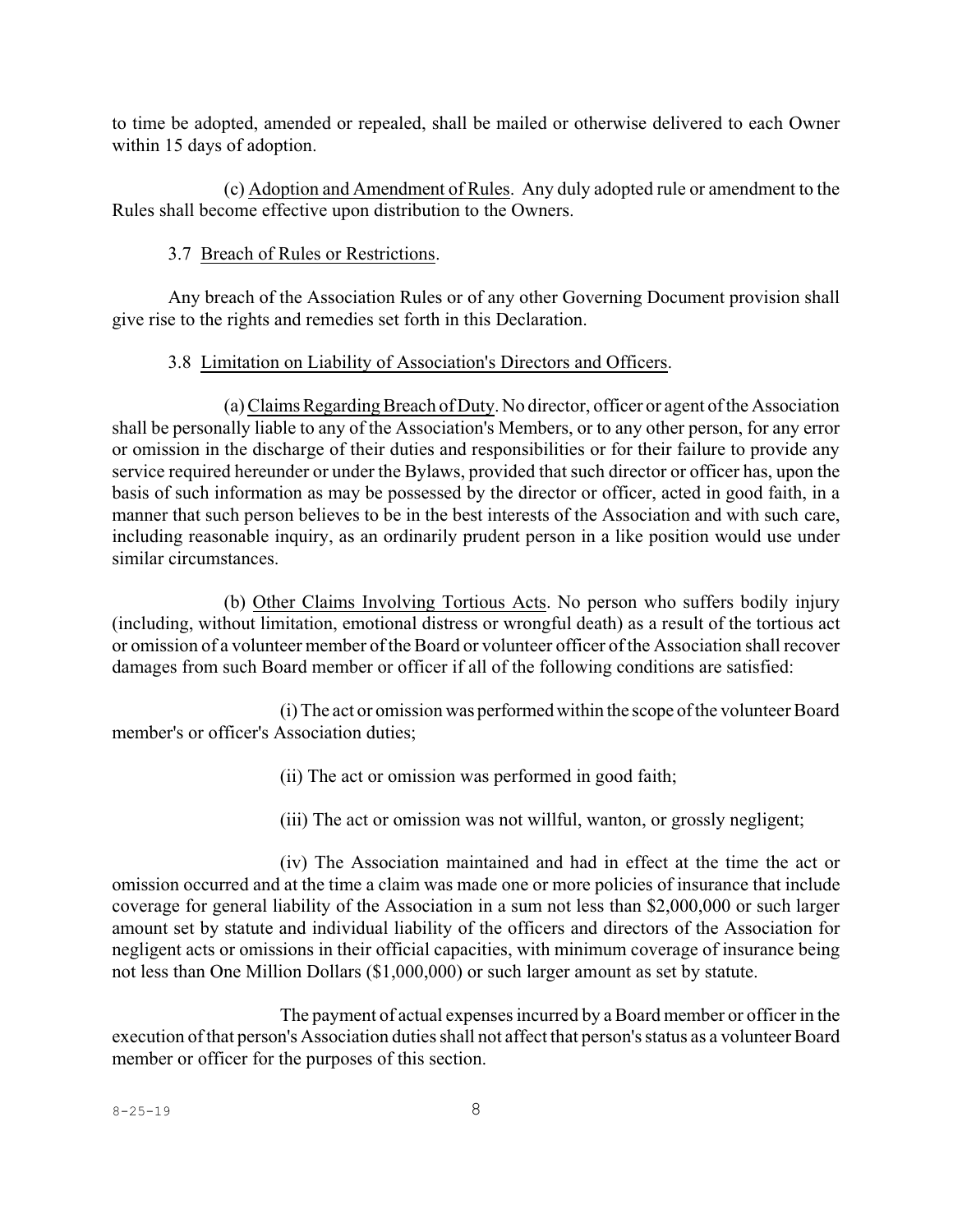The provisions of this subparagraph (b) are intended to reflect the protections provided to volunteer directors and officers of community associations under Civil Code §5800. In the event that Civil Code section is amended or superseded by another, similar provision of the California statutes, this subparagraph (b) shall be deemed amended, without the necessity of further Member approval, to correspond to the amended or successor Civil Code provision.

(c)Claims Involving Property Damage. No director, officer, nor agent shall be liable to any Owner or Resident, or their family members or guests for damages due to theft of personal property from within a Lot, patio or balcony, or from the Common Area.

### **ARTICLE IV ASSESSMENTS**

4.1 Establishment of Assessments; Membership Approval Requirements. The total annual expenses estimated in the Association's budget (less projected income from sources other than assessments) shall become the aggregate Regular Assessment for the next succeeding fiscal year, provided that, the Board of Directors may not impose a Regular Assessment that is more than 20 percent greater than the Regular Assessment for the Association's immediately preceding fiscal year without the vote or written assent of Members, constituting a quorum, casting a majority of the votes at a meeting or election of the Association.

4.2 Mailing Notice of Assessment. The Board of Directors shall mail to each Owner at the street address of the Owner's Lot, or at such other address as the Owner may from time to time designate in writing to the Association, notice of any increase or decrease in the amount of the Regular Assessments for the next succeeding fiscal year or notice of a Special Assessment no less than 30 days nor more than 60 days prior to the assessment becoming due.

4.3 Failure to Make Estimate. If, for any reason, the Board of Directors fails to make an estimate of the Common Expenses for any fiscal year, then the Regular Assessment made for the preceding fiscal year shall be assessed against each Owner and his or her Lot for the fiscal year for which no estimate of common expenses has been made, and installment payments based upon such automatic Assessment shall be payable on the regular payment dates established by the Association.

4.4 Installment Payment of Assessments. The Regular Assessment levied against each Owner and his or her Lot shall be due and payable in advance to the Association in equal monthly installments on the first day of each month. Installments of Regular Assessments shall be delinquent if not paid by the 15th day of the month in which the Assessment is due. If Regular Assessments, Special or Emergency Assessments are delinquent, the Board may assessthe delinquent Owner with late charges, interest, collection costs, and legal fees and costs.

4.5 Method of Determining Assessments. The Regular Assessment and any Special Assessments levied upon all Owners shall be allocated among, assessed against, and charged to each Owner equally.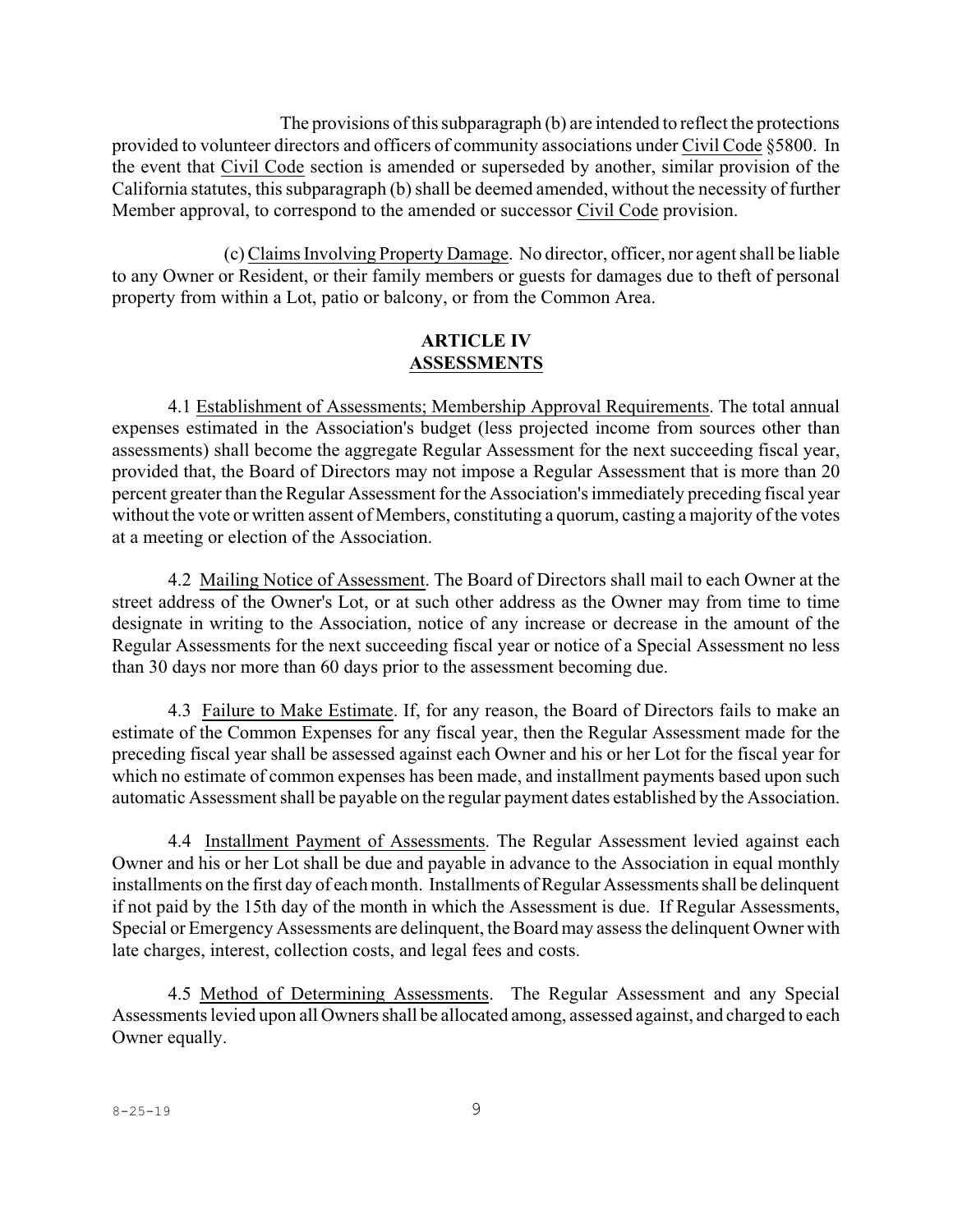4.6 Assessments to Address Emergency Situations. The requirement of a membership vote to approve Regular Assessment increases in excess of 20 percent of the previous year's Regular Assessment shall not apply to assessment increases necessary to address emergency situations, as defined in Civil Code Section 5610.

### 4.7 Special Assessments.

(a) Purposes for Which Special Assessments May Be Levied. Subject to the membership approval requirements set forth in subparagraph (b) below, the Board of Directors shall have the authority to levy Special Assessments against the Owners and their Lots for the following purposes:

(i) Regular Assessment Insufficient in Amount. If, at any time, the Regular Assessment for any fiscal year is insufficient in amount due to extraordinary expenses not contemplated in the budget prepared for said fiscal year, then the Board of Directors shall levy and collect a Special Assessment. The Special Assessment may be payable over such period of time as the Board shall determine is in the best interests of the Association's members, for the purpose of defraying, in whole or in part, any deficit which the Association may incur in the performance of its duties and the discharge of its obligations hereunder.

(ii) Capital Improvements. The Board may also levy Special Assessments for additional capital improvements within the Common Area (i.e., improvements not in existence on the date of this Declaration that are unrelated to repairs for damage to, or destruction of, the existing Common Facilities) .

(iii) Loan Repayments. The Board may levy Special Assessments to repay disaster loans or loans obtained for the purpose of repairing Common Area facilities or financing litigation, subject to the vote or written assent of a majority of a quorum of the Owners. Any Special Assessment levied to repay the Small Business Administration (SBA) or any other long-term loan shall be payable monthly or as otherwise determined by the Board. Upon voluntary sale of a Lot, either the total balance of the Special Assessment shall be paid at the close of escrow or the buyer shall assume the monthly payments. In the case of a foreclosure, the foreclosing lender shall be responsible for monthly payments from the date of foreclosure until re-sale of the Lot and shall require as a condition of escrow that the purchaser assume the monthly payments.

(iv) Damage to Common Area or Common Facilities. The Board may levy a Special Assessment to pay for repairs to the Common Area or Common Facilities resulting from construction defects or other damage for which there is no or insufficient insurance coverage.

(v) Special Individual Assessment. The Board of Directors may levy a Special Individual Assessment to reimburse the Association for expenses, including attorneys fees and costs, incurred by the Association due to the failure of an Owner to comply with the Governing Documents, as set forth below. If the Special Individual Assessment is to reimburse the Association for damage to the Common Area, the Board shall not levy the Special Individual Assessment until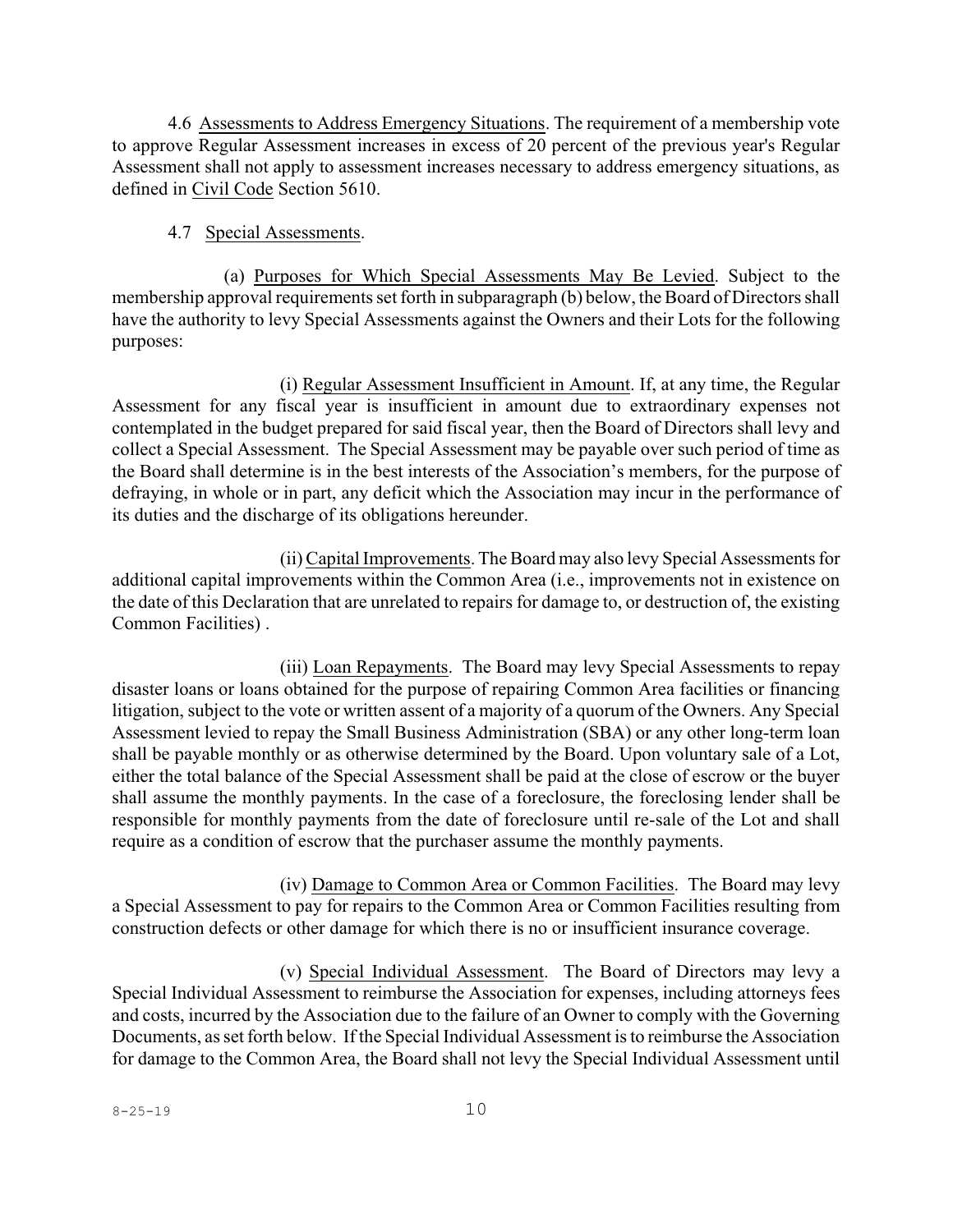after notice and a hearing.

(b) Special Assessments Requiring Owner Approval. No Special Assessments which in the aggregate exceed five percent (5%) of the budgeted gross expenses of the Association for the fiscal year in which the Special Assessment(s) is levied shall be made without the vote or written assent of Owners, constituting a quorum, casting a majority of the votes at a meeting or election of the Association.

(c) Allocation and Payment of Special Assessments. When levied by the Board or approved by the Owners as provided above, the Special Assessment shall be divided among, assessed against and charged to each Owner and his or her Lot equally.

(d) Special Assessments for purposes described in this Section shall be due as a personal debt of the Owner and a lien against his or her Lot.

## 4.8 Special Individual Assessments.

(a) Circumstances Giving Rise to Special Individual Assessments. In addition to the Special Assessments levied against all Owners in accordance with Section 4.7, above, the Board of Directors may impose Special Individual Assessments against an Owner in any of the following circumstances:

(i) Damage to Common Area or Common Facilities. In the event that any damage to, or destruction of, any portion of the Common Area or the Common Facilities, including any portion of a Lot which the Association is obligated to repair and maintain is caused by the willful misconduct or negligent act or omission of any Owner, any Resident, any member of his or her family, or any of his or her tenants, guests, servants, employees, licensees or invitees, the Board shall cause the same to be repaired or replaced, and all costs and expenses incurred in connection therewith shall be assessed and charged solely to and against such Owner as a Special Individual Assessment or Reimbursement Assessment following notice and the opportunity for a hearing.

(ii) Expenses Incurred in Gaining Member Compliance. In the event that the Association incurs any costs or expenses, to accomplish (A) any repair, maintenance or replacement to any portion of the Property that the Owner is responsible to maintain under the Governing Documents but has failed to undertake or complete after 15 days' written notice or (B) to otherwise bring the Owner and/or his or her Lot into compliance with any provision of the Governing Documents, the amount incurred by the Association (including reasonable attorneys' fees, but excluding fines) shall be assessed and charged solely to and against such Owner as a Reimbursement Assessment following notice and the opportunity for a hearing.

(b) Levy of Special Individual Assessment and Payment. Once a Special Individual Assessment has been levied against an Owner for any reason described, notice of such Special Individual Assessment shall be mailed to the affected Owner and the Special Individual Assessment shall thereafter be due as a separate debt of the Owner payable in full to the Association within 30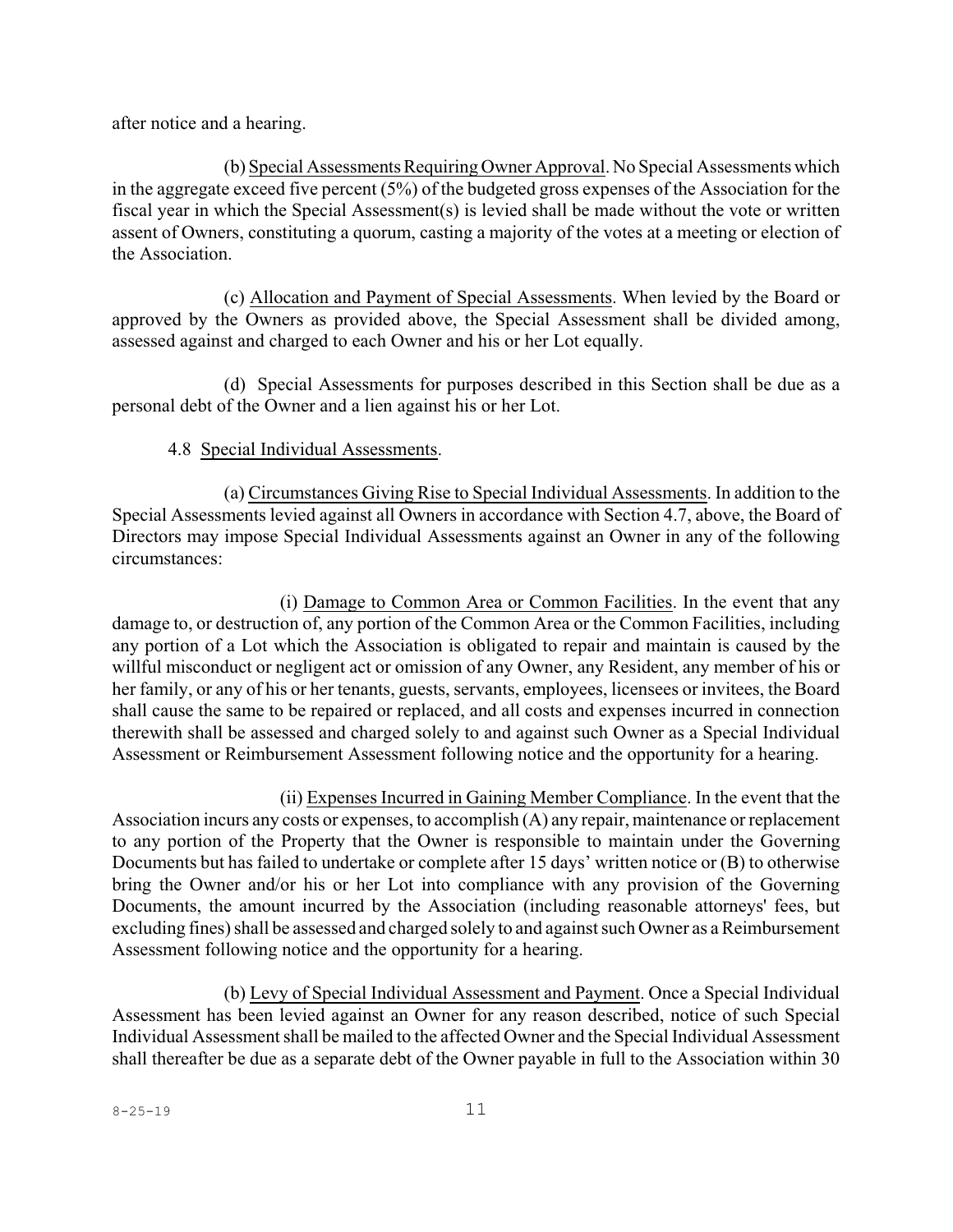days after the mailing of notice of the Assessment, or within such other time period as the Board may determine. The Board may record a lien should the Owner not pay the Special Individual Assessment within the time period determined by the Board. The Board may pursue all remedies available to collect a Special Individual Assessment as if it were any other assessment.

4.9 Maintenance of Assessment Funds. All sums received or collected by the Association from Assessments, together with any interest or late charges thereon, shall be promptly deposited into one or more insured checking, savings or money market accounts in a bank or savings and loan association selected by the Board of Directors which has offices located within the State of California, County of Los Angeles. In addition, the Board shall be entitled to make prudent investment of reserve funds in insured certificates of deposit, money market funds or similar investments consistent with the investment standards normally observed by trustees.

## 4.10 Collection of Assessments; Enforcement of Liens.

(a) Delinquent Assessments. If any installment payment of a Regular Assessment or lump sum or installment payment of any Special Assessment or Special Individual Assessment or Emergency Assessment assessed to any Owner is not paid within 15 days after the same becomes due, such payment shall be delinquent and may, at the Board's election, bear interest at the rate of twelve percent (12%) per annum beginning 30 days after the due date until the same is paid. In addition to the accrual of interest, the Board of Directors is authorized and empowered to impose a late charge for any delinquent Assessments not exceeding ten percent (10%) of the delinquent assessment or ten dollars (\$10.00), whichever is greater.

## (b) Effect of Nonpayment of Assessments.

(i) Creation and Imposition of a Lien for Delinquent Assessments. As more particularly provided in California Civil Code Section 5675 or comparable superseding statute, the amount of any delinquent Regular, Special, Special Individual, or Emergency Assessment, together with any late charges, interest and collection costs (including reasonable attorneys' fees) shall become a lien upon the Lot of the Owner so assessed only when the Association causes to be recorded in the Office of the County Recorder of the County, a Notice of Delinquent Assessment executed by an authorized agent or representative of the Association. At least thirty (30) days prior to recording an assessment lien, the Association shall follow all pre-lien procedures set forth in California Civil Code Section 5660, as may be amended from time to time, including sending a prelien letter by certified mail to the delinquent Owner and providing the Owner with all legallyrequired notifications of an Owner's rights. The decision to record a lien shall be made by the Board at an open meeting. Upon payment in full of the sums specified in the assessment lien, and such sums as may become due and be charged up to the date of payment, the Association shall cause to be recorded a release of the assessment lien.

(ii) Remedies Available to the Association to Collect Assessments. After the expiration of thirty (30) days following the recording of an assessment lien and, if all legal requirements are met, the Association may initiate a legal action against the Owner personally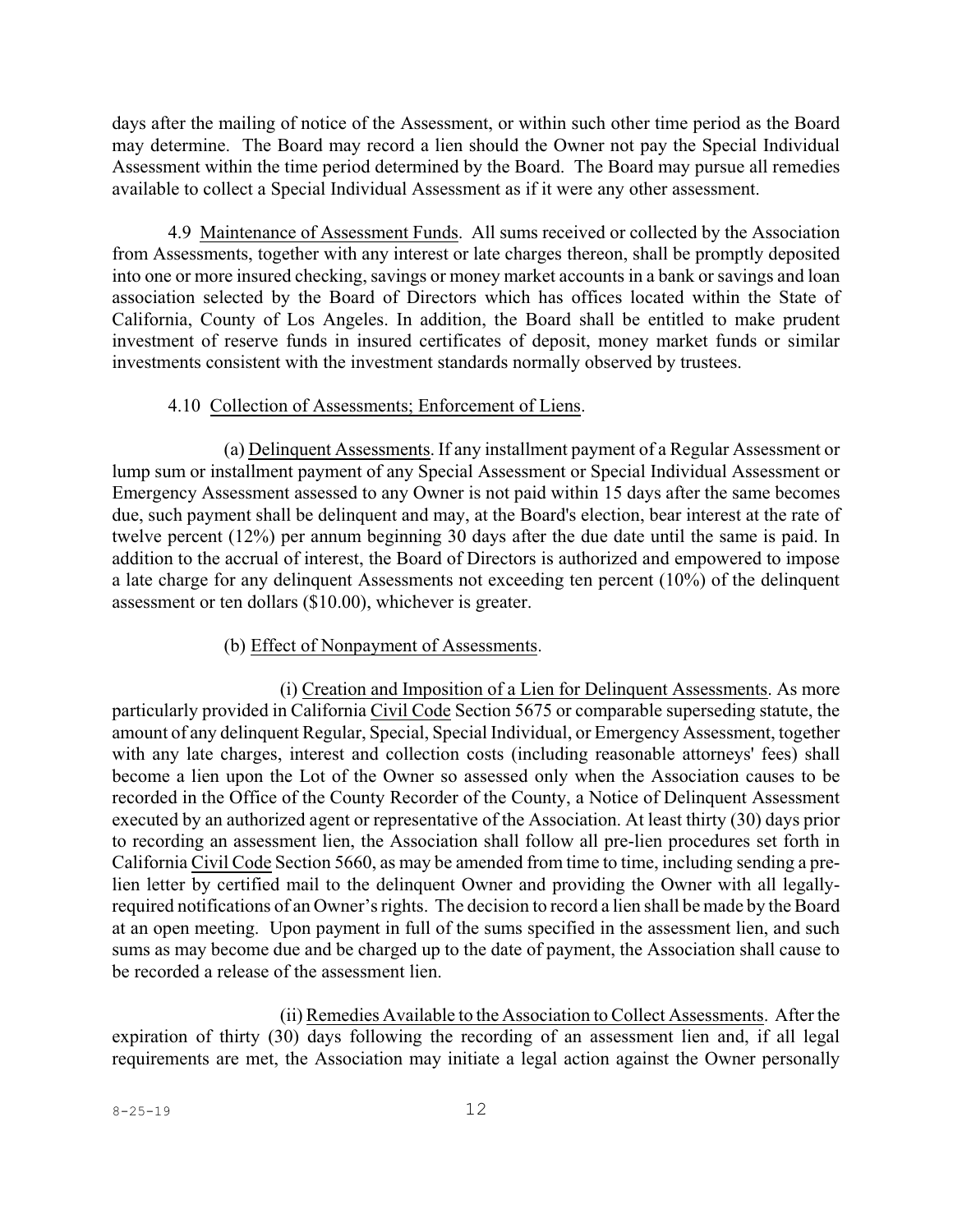obligated to pay the delinquent Assessment for a money judgment and/or foreclose its lien against the Owner's Lot. In order for the Association to initiate foreclosure of its assessment lien, the Owner must be delinquent in the payment of assessments for twelve (12) months or in the sum of at least \$1,800 in assessments. The Association may, alternatively, file an action in Small Claims Court for a money judgment without waiting for assessments to reach \$1,800 or for twelve months to pass without payment. The Association may accept a deed in lieu of foreclosure. Foreclosure by the Association of its lien may be by judicial foreclosure or by non-judicial foreclosure.

4.11 Assignment of Rents. Each Owner does hereby presently assign to the Association, absolutely and regardless of possession of the property, all rents and other monies now due or hereafter to become due under any lease of a Lot within the project for the purpose of collecting all Assessments due the Association which are in default. The Association hereby confers on each Owner the authority to collect and retain the rents and other monies derived from any such lease as they become due and payable, provided that the Association in its sole discretion, may revoke such authority at any time, upon written notice to the Owner of a default in the payment of any Assessment. Upon revocation of such authority the Association may collect and retain such monies, whether past due and unpaid or current.

4.12 Waiver of Exemptions. Each Owner, to the extent permitted by law, waives, to the extent of any liens created pursuant to this Article, the benefit of any homestead or exemption law of California in effect at the time any Assessment becomes delinquent or any lien is imposed against the Owner's Lot.

4.13 Prohibition on Avoidance of Obligations. No Owner may, by non-use of the Common Area or Common Facilities, abandonment of the Owner's Lot or otherwise, avoid the burdens and obligationsimposed on such Owner by the Governing Documents, including, without limitation, the payment of Assessments levied against the Owner and his or her Lot pursuant to this Declaration. There shall be no offsets asserted against assessments for any reason.

4.14 Termination of Obligations. Upon the conveyance, sale, assignment or other bona fide transfer of a Lot to a new Owner, the transferor-Owner shall not be liable for any Assessments levied with respect to such Lot which become due after the date of recording of the deed evidencing said transfer and, upon such recording, all Association membership rights possessed by the transferor by virtue of the ownership of said Lot shall cease. In a voluntary conveyance of a Lot or transfer ofthe Owner's interest by Quitclaim Deed, the grantee of same shall be jointly and severally liable with the grantor for all unpaid assessments up to the time of transfer of title.

4.15 Priority of Mortgage. No breach of any provision herein contained nor the enforcement of any assessment lien as provided herein shall defeat or render invalid the lien of any mortgage or deed of trust made in good faith and for value, but all of the provisions shall be binding upon and shall be effective against any Owner whose title is derived through foreclosure or trustee's sale, or otherwise.

The lien or charge of any first mortgage of record (meaning any recorded mortgage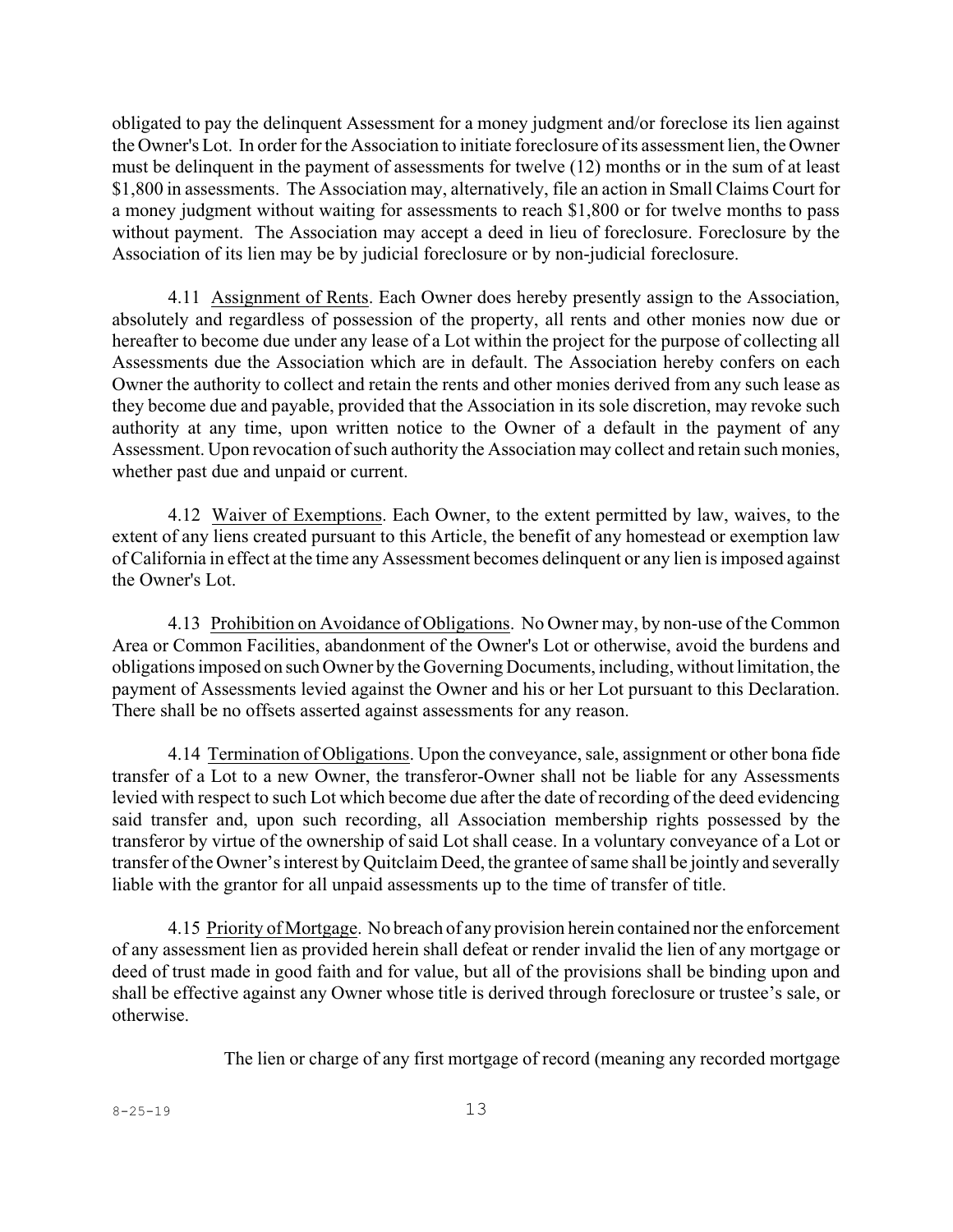or trust deed) made in good faith and for value shall have priority over the lien for the maintenance assessment provided herein.

4.16 Personal Obligation. All assessments, late charges, interest, collection costs and attorneys fees and costs shall be a debt and personal obligation of the person or entity who was the Owner of the Lot at the time the assessment was levied. In a voluntary conveyance of a Lot by a Member, the buyer shall be jointly and severally liable with the seller for all unpaid assessments, late charges, interest, costs, and penalties up to the time of the grant or conveyance, without prejudice to the buyer's right to recover from the seller the amounts paid by the buyer. All Members owning a partial interest in a Lot shall be personally liable, jointly and severally, for the entire amount of any and all assessments against such Lot. Every Owner shall, pursuant to this Declaration, assumes the monthly payments of any unpaid long-termspecial assessment the purpose of which is to repay a loan, whether SBA, private, or other government loan, obtained by the Association.

### **ARTICLE V DAMAGE OR DESTRUCTION OF IMPROVEMENTS**

5.1 Destruction; Proceeds Exceed 85 Percent of Reconstruction Costs. If there is a total or partial destruction of the improvements in the Project, and if the available proceeds of the insurance carried are sufficient to cover at least 85 percent of the costs of repair and reconstruction, the improvements shall be promptly rebuilt. The Association shall solicit and obtain bids from at least three (3) reputable and qualified contractors to repair and reconstruct the improvements in accordance with the original plans and shall present this information to the Owners at a meeting.

5.2 Destruction; Proceeds Less Than 85 Percent of Reconstruction Costs. If the proceeds of insurance are less than 85 percent of the costs of repair and reconstruction, the improvements shall not be rebuilt unless, at a duly constituted meeting or by written ballot, at least 51% of the owners shall determine that repair and reconstruction shall take place. The Association shall solicit and obtain bids from at least three (3) reputable and qualified contractors to repair and reconstruct the improvements in accordance with the original plans and shall present this information to the Owners at the meeting.

5.3 Apportionment of Assessments. If the Owners determine to rebuild, each Owner shall be obligated to contribute a share of the cost of reconstruction or restoration over and above the available insurance proceeds according to the square footage of his or her unit. If any Owner fails or refuses to pay his or her proportionate share, the Association may levy a Special Assessment against the Lot of such Owner, which may be enforced under the lien provisions provided in this Declaration.

5.4 Rebuilding Contract. If the Owners determine to rebuild, the Board or its authorized representative shall, after obtaining bids from at least three (3) reputable and qualified contractors, award the repair and reconstruction work to the contractor the Board or Committee considers the most qualified. It shall be the obligation of the Association to take all steps necessary to assure the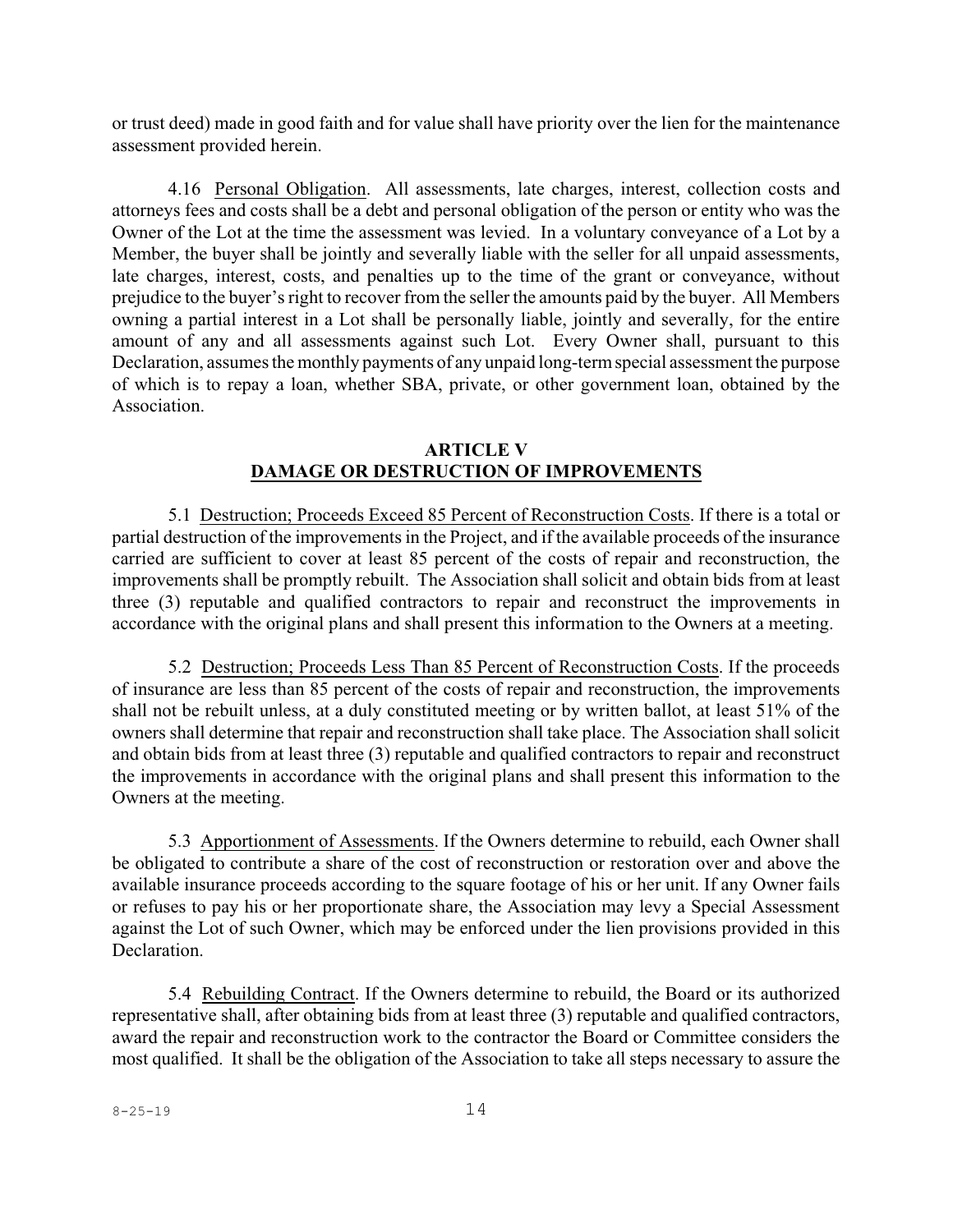commencement and completion of authorized repair and reconstruction at the earliest possible date. The property shall be reconstructed in accordance with the original plans of construction unless changes recommended by the Board of Directors shall have been approved by 51% of the voting owners and by all holders of record of encumbrances upon the Lots. The Board shall have the authority to require owners and residents to vacate their Lots in order to accomplish repairs and reconstruction upon at least thirty (30) days' notice.

5.5 Rebuilding Not Authorized. If the Owners determine not to rebuild, then, any insurance proceeds then available for such rebuilding and all net proceeds of sale shall be distributed to each Owner according to the square footage of each unit to the total square footage of all units, after payment to the Mortgagees of any balance due upon any valid encumbrance of record. The square footage of each shall be determined by the County Assessor's tax roll. The Association shall have the duty, within 120 days from the date of destruction, to execute, acknowledge, and record in the office of the County Recorder of the County, a certificate declaring the intention of the Owners not to rebuild.

5.6 Owners May Not Repair Common Area. No Owners shall repair, modify or change in any way Common Area without the written permission of the Board. Any violation of this provision will subject the Owner to a fine, after Notice and a Hearing, pursuant to the Fine Schedule adopted by the Board.

5.7 Damage to Lot. Each Owner, at the Owner's sole expense, shall repair and restore damage to the Owner's Lot, including, but not limited to, those items which the Owner is required to maintain, repair and replace in accordance with this Declaration and Exhibit "A". The work shall be completed promptly following the repair or replacement of the Common Area portions of the building by the Association in the event of partial or total destruction and a determination to rebuild.

### **ARTICLE VI ARCHITECTURAL CONTROL**

6.1 Improvements in General. No "Improvement" (as defined in Article I) of any kind shall be commenced, modified, constructed, installed, erected or maintained within the Property, nor shall any exterior addition to or change or alteration be made in or to any portion of the Common Area, any Common Facilities, the exterior of a Lot, or any Exclusive Use Common Area until the plans and specifications showing the nature, color, kind, shape, height (including front, side and rear elevations), materials, and location ofthe same shall have been submitted to and approved in writing by the Board as to quality of workmanship and materials and harmony of external design and location in relation to surrounding structures. The Owner shall provide to the Board a copy of any building permits required by the City for the work to be done. No modification to the electrical wiring or plumbing in the Common Area or any other component shared with other Owners or any structural modification to the roofs, walls, foundation, garage, etc. shall be made. An exception will be modifications required to accommodate a disability, in which case the Owner of the Lot shall obtain the prior written approval of the Board and bear the expense of the modifications and of returning the Common Area to its original condition upon selling or vacating the Lot.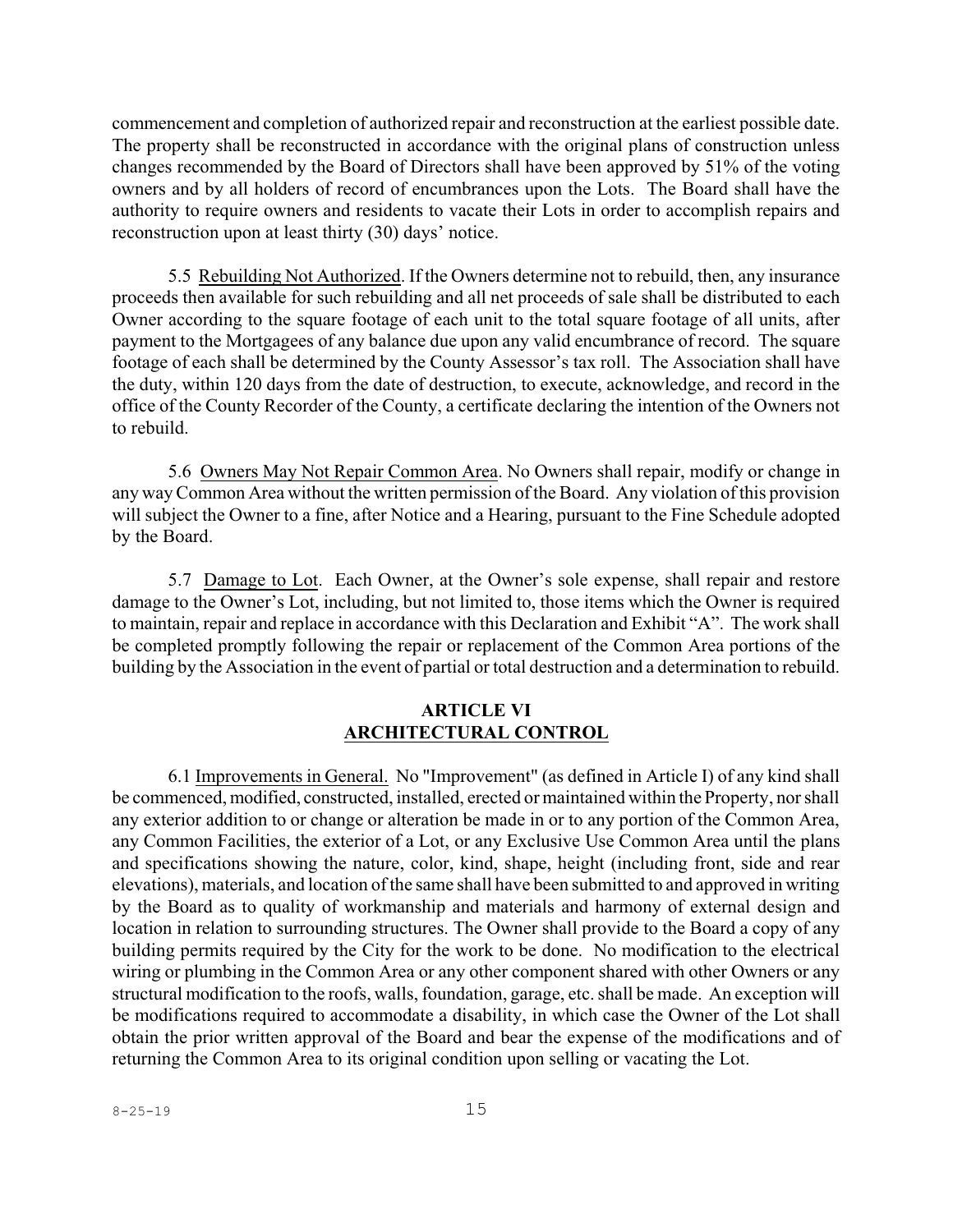6.2 Skylights and Solar Tubes. Skylights and solar tubes are prohibited, except that those skylights and solar tubes which presently exist may remain, subject to the Owner of the Dwelling being responsible for all repairs, replacements, leaks, and damages to the Dwelling, a neighboring Dwelling or the Common Area. The Owners of all currently existing skylights and solar tubes shall execute a Covenant Running with the Land to ensure that purchasers and successors in interest in the Lot remain responsible for the maintenance, repair and replacement, as well as damages caused by the skylight and/or solar tube.

6.3 Submission of Plans; Action by Board. Plans and specifications for the proposed Improvement shall be submitted to the Board of Directors by personal delivery or certified mail to as directed by the Board of Directors. For any Improvements requiring a building permit, a copy of the building permit shall be submitted to the Board of Directors with the plans and specifications.

6.4 Approval or Disapproval. The Board may inspect the area where the work is proposed to be done and reserves the right to inspect the work after it has been completed to ensure that it complies with approved plans. Approval of the Board may contain conditions or requests for modification of particular aspects of the Owner's plans and specifications. Approval or denial of plans shall be communicated in writing within Forty Five (45) days of submission of all plans, specifications and materials required by the Committee. If the application for approval is not granted in writing within Forty Five (45) days, the application shall be deemed denied, subject to the Owner's right to re-submit the application.

6.5 Reconsideration by the Board. If a proposed modification or change is disapproved in writing, the Owner is entitled to reconsideration by the Board at an open meeting of the Board.

6.6 Architectural Rules. The Board may, subject to Civil Code Section 4355, adopt, amend and repeal rules and regulations to be known as "Architectural Rules." Said rules shall interpret and implement the provisions of this Declaration by setting forth the standards and procedures for the review and approval of proposed Improvements and guidelines for architectural design, placement of any work of Improvement or color schemes, exterior finishes and materials and similar features which are recommended for use within the Property, provided that said rules shall not be in derogation of the minimum standards required by this Declaration. In the event of any conflict between the Architectural Rules and this Declaration, the Declaration shall prevail.

6.7 Non-Complying Improvements. Failure to comply with the Architectural provisions of this Declaration, the rules and regulations of the Association, building codes, any law or ordinance, or the terms and conditions of the Board's approval, may result in the Board requiring the removal of the Improvement and restoration of the area of the building to its pre-modified condition, or the modification of the Improvement to make it conform to the Board's conditions of approval. The removal or modification of the Improvement shall be made by the Owner, at his/her expense, within 30 days of notification to the Owner by the Board or within such shorter time as the Board may determine is necessary for safety reasons or such longer time as the Board may determine is necessary. If the Owner fails to remove or modify the Improvement within the time specified, the Board may do so and assess a Special Individual Assessment against the Owner to pay for the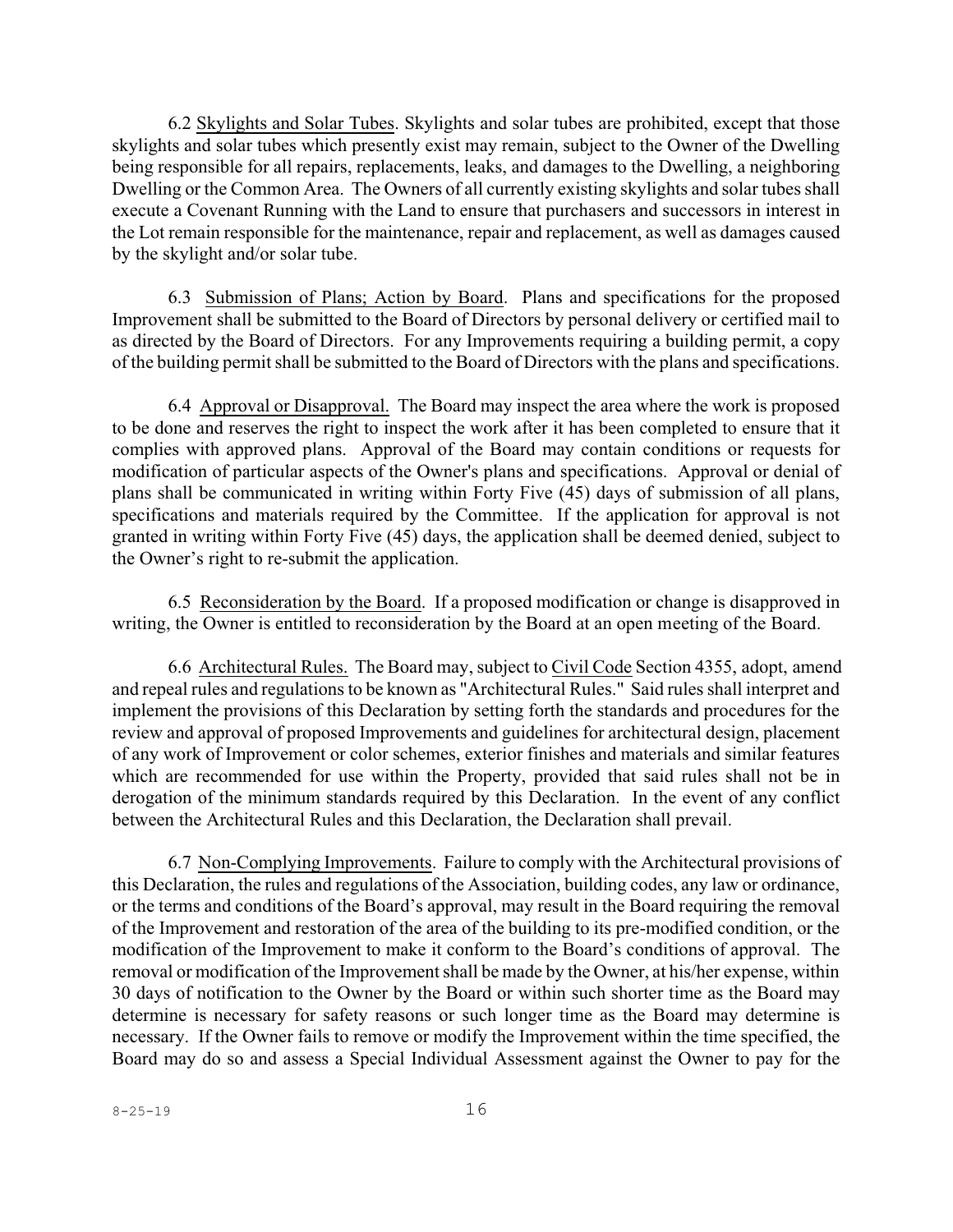expenses incurred by the Association.

6.8 Variances. The Board may grant a reasonable variance, if requested by an Owner prior to constructing the Improvement, in order to prevent unnecessary hardship or expense or to avoid impractical requirements, provided the variance does not violate the provisions of this Declaration, does not amount to a material deviation from the overall plan and scheme of development, does not detrimentally affect or create a nuisance to any other Lot or the Common Area, and does not violate any government order, code or law.

### **ARTICLE VII RESTRICTIONS ON USE OF LOTS AND COMMON AREA**

In addition to the restrictions established by law and Association Rules, which are not inconsistent with this Declaration, the following restrictions are hereby imposed upon the use of Lots, Common Areas, and Exclusive Use Common Area within the Property.

7.1 Residential Use. The use of each Lot within the Property is hereby restricted to Residential Use, as defined in Article I hereof.

7.2 Interior Improvements. Any interior Improvement to a Lot involving structural components of the building structure such as the roof, walls, foundation, etc. shall require prior written architectural approval fromthe Board, shall be in compliance with the governing documents, and shall require a permit, when required by law. Work requiring approval shall include, but not be limited to, window replacement, electrical re-wiring, air conditioner installation, the alteration or replacement of pergolas and patio covers, the replacement of garage doors and entry doors, the alteration of any load bearing walls, and any alterations or replacements that can be seen from the Common Area or affect other Lots. Under no circumstances shall any Owner undertake any activity or work with respect to the Owner's Lot that will impair the structural soundness or integrity of another Lot, any Common Area or impair any easement. All work performed within a Lot which requires approval by the Board shall be done by a licensed and insured contractor and a permit shall be obtained by the Owner, if necessary. A copy of the contractor's certificates of insurance and State contractor's license shall be included with the application to the Board. The Owner is responsible for all work done by a contractor hired by the Owner and the Board's approval of an application shall not make the Association responsible if the work is not performed to Code, not carried out with the necessary skills, or not carried out with required permits.

7.3 Use of and Damage to Common Area. No Owner, Resident, invitee, or guest may make any improvement, alteration or modification to the Common Area or Common Area Facilities, or remove, add or alter any furnishings, structures or landscaping materials without the prior written consent of the Board. Nothing shall be attached to the exterior of the building by any Owner, unless approved in writing by the Association prior to attachment or unless specifically permitted by law. No holes shall be made in the stucco. No potted plants are permitted to be placed on the patio walls. The Common Area shall not be obstructed by any person or object. Each Owner shall be liable to the Association for any damage to the Common Area and Common Facilities that may be sustained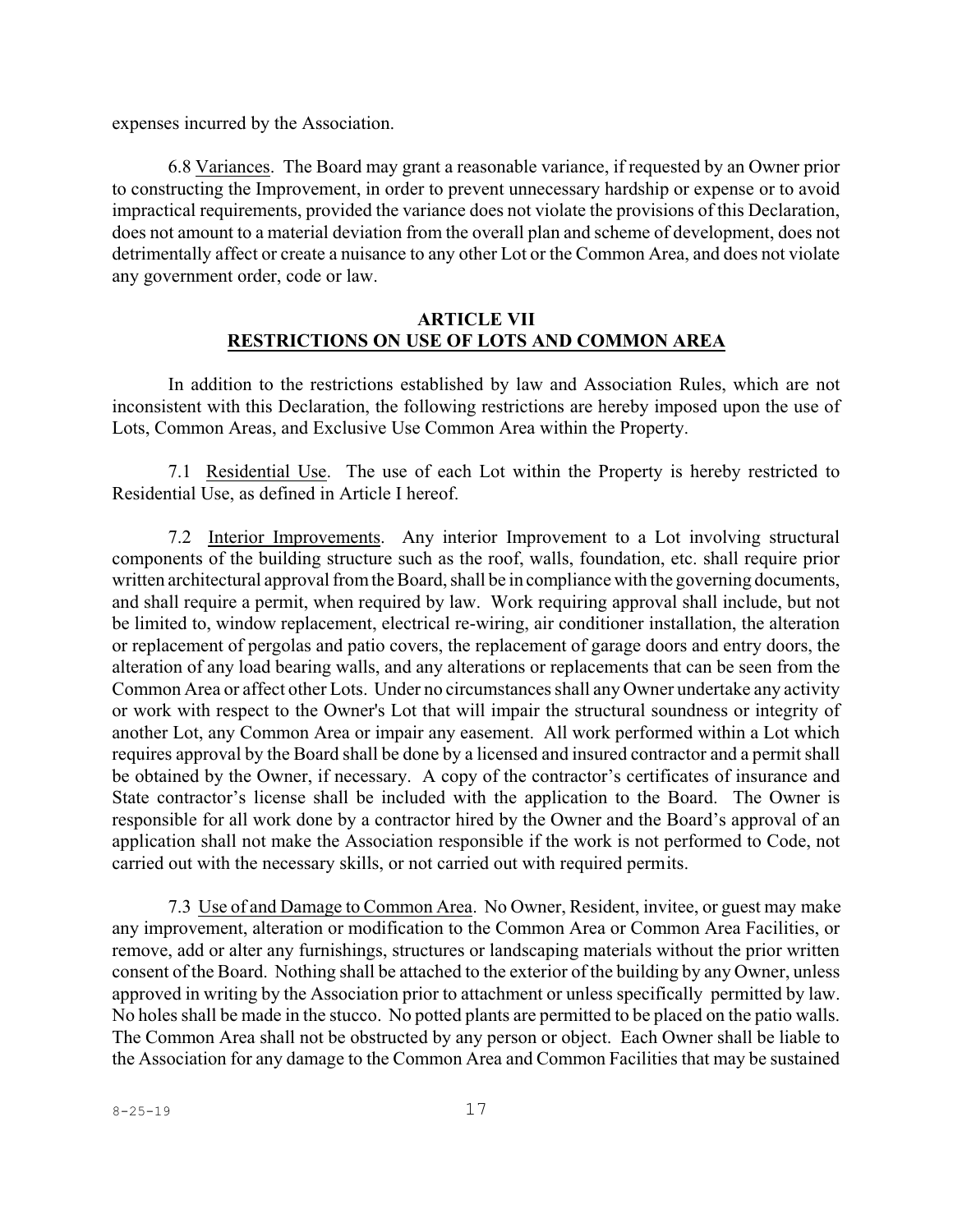by reason of the negligent or intentional conduct of the Owner or Resident, that Owner's or Resident's family members, contract purchasers, contractors, tenants, guests, or invitees and the Association shall have the right, after notice and a hearing, to levy a Reimbursement Assessment for damage to the Common Area and Common Facilities. No Owner or occupant shall have the right to exclusive use of the Recreational Facilities in a manner that would preclude another Owner or occupant from using the facilities. Each Owner, by acceptance of his or her deed, agrees personally and for family members, contractors, contract purchasers, tenants, guests, and invitees, to indemnify the Association, and to hold the Association harmless from, and to defend it against, any claim of any person for personal injury or property damage occurring within the Lot of the Owner, including the patios and garage. Indemnification of the Association is not required in the event (i) that such injury or damage is covered by liability insurance carried by the Owner in whose Lot the injury or damage occurred, or (ii) the injury or damage occurred by reason of the willful or negligent act or omission of the Association.

7.4 Prohibition of Offensive Activities. No illegal, noxious or offensive activities shall be carried on or conducted upon any Lot or Common Area nor shall anything be done within the Property which is or could become an unreasonable annoyance or nuisance to other Owners or Residents. Without limiting the foregoing, no Owner or Resident shall cause or permit unreasonable noise, including, but not limited to, barking dogs, the operation of excessively noisy air conditioners, stereo amplifier systems, television systems, motor vehicles or power tools, or excessively loud talking or yelling, to emanate from an Owner's Lot or from activities within the Common Area, which would unreasonably disturb any other Owner's or Resident's enjoyment of his or her Lot or the Common Area. No horns, whistles, bells or other sound devices, except security devices used exclusively to protect the security of a Lot and its contents, shall be placed or used on any Lot. The Board of Directors of the Association shall have the right to determine if any noise, odor, or activity producing such noise or activity constitutes a nuisance and impose fines in accordance with the Association's Fine Schedule, after notice and a hearing.

#### 7.5 Household Pets.

(a) No animals, livestock, reptiles, fish, insects, birds, or poultry shall be kept in any Lot, except usual and ordinary domestic dogs, cats, fish, and birds inside bird cages may be kept as household pets provided that they are not kept, bred, or raised for commercial purposes or in unreasonable quantities ("unreasonable quantities" shall mean more than 4 animals, birds, or pets.) Dogs and cats musts be licensed and spayed or neutered.

(b) All pets shall be kept within the Lot or carried or kept on a leash by a person capable of controlling the pet (including cats) during ingress and egress through the Common Area. No pet is permitted to roam the Common Area. No pet is permitted in the Common Area without a leash. No pets are permitted in the pool or spa areas.

(c) Each person bringing or keeping a pet on the Property shall be solely responsible for the conduct of the person's pets and injury or damage, if any, caused by the pets. The Association, its Board, officers, employees and agents shall have no liability to any Owners,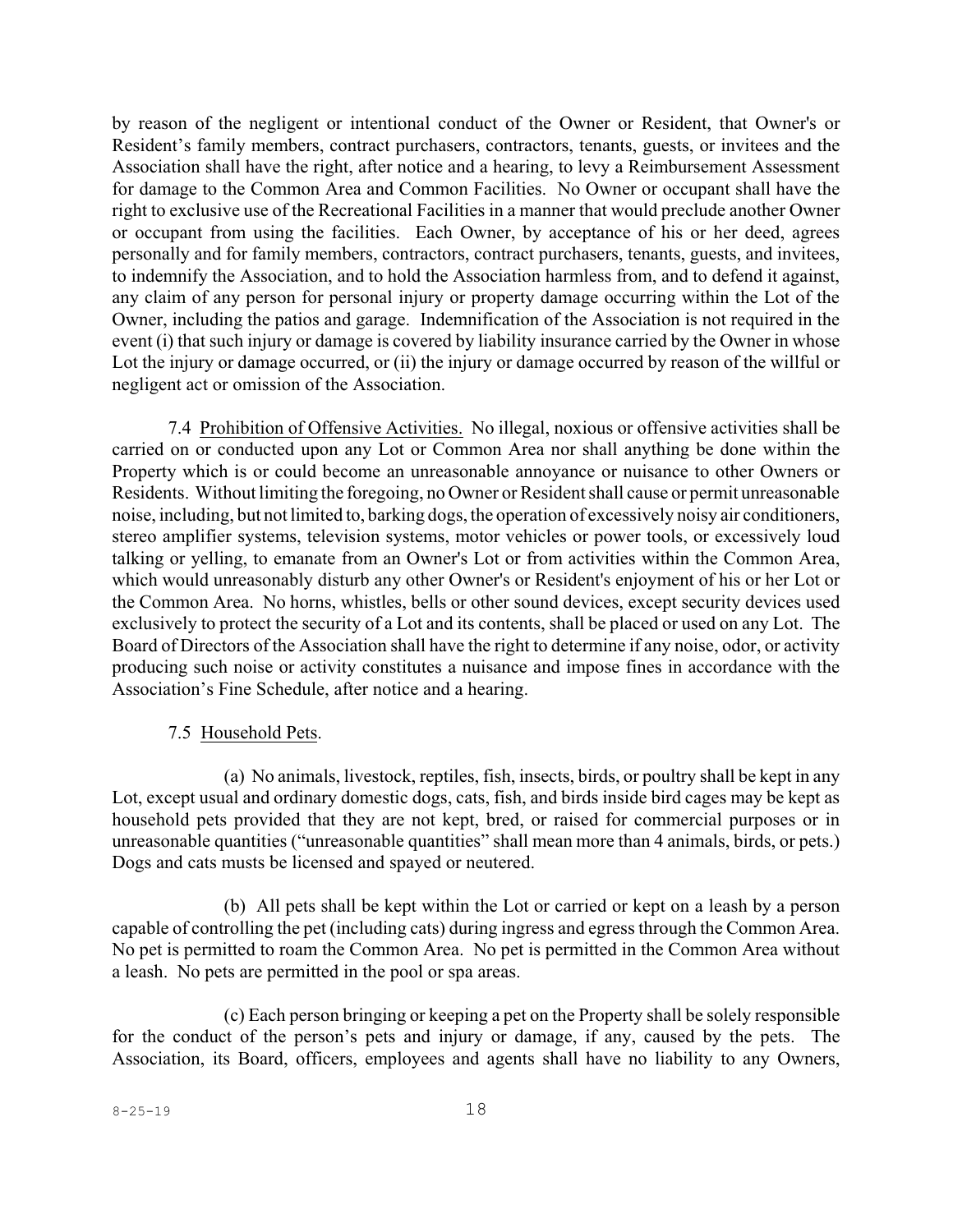Residents, their family members, guests, invitees, tenants and contract purchasers for any damage or injury to persons or property caused by any pet. No dangerous or threatening pets are permitted.

(d) Each pet owner shall clean up after such pet. An Owner shall not permit a pet to relieve itself on the Common Area and shall clean up after the pet if the pet relieves itself in the Common Area. If the pet relieves itself on the Lot's patio, then the Owner shall promptly remove the waste. Pet owners shall comply with City ordinances. A pet shall not be kept on the patio in the Owner's absence, nor tethered, tied or chained in exterior Exclusive Use Common Area or the Common Area.

(e) The Board of Directors shall have the right to establish and enforce rules and regulations for the reasonable control and keeping of household pets in, upon and around the Property to ensure that the same do not interfere with the quiet and peaceful enjoyment of the Property by other Owners and Residents. The Board of Directors shall have the right to ask an Owner or Resident or guest of either to remove a pet from the Property permanently if the pet is determined to be a nuisance or considered dangerous.

7.6 Signs. No advertising signs or billboards shall be displayed on any building or posted within or upon any portion of the Common Area, except as permitted by law. Owners may display one sign in plain view of the public which advertises their Lot "For Rent", "For Lease", "For Sale", or "For Exchange" within the patio space bounded by the patio walls or in such other place as may be designated by the Board. The sign shall be no larger than 18" by 30" in size and of reasonable design. Owners may display non-commercial signs, posters, flags and banners on or in their Lots only in accordance with Civil Code Section 4710. This provision does not apply to signs posted by the Board of Directors on Common Area.

7.7 Business Activities. No business or commercial activities of any kind whatsoever shall be conducted in any Lot, Dwelling, patio or garage without the prior written approval of the Board. No restrictions contained in this Section shall be construed in such a manner so as to prohibit any Owner from maintaining a home office, unless other Residents are disturbed by an unreasonable number of visitors to the Property, excessive noise, or additional traffic. This restriction shall not prohibit leasing of a Lot, subject to Article VIII of this Declaration.

7.8 Garbage. No rubbish, trash, or garbage shall be allowed to accumulate within or outside of any Lot or in the Common Area or Exclusive Use Common Area. No Owner or Resident shall allow an accumulation of trash, debris, paper, or other items which would create a fire or health hazard or invite infestation of termites and other pests. Any extraordinary accumulation of rubbish, trash, garbage or debris (such as debris generated upon vacating of premises or during the construction of modifications and Improvements) shall promptly be removed from the Property to a public dump or trash collection area by the Owner or Resident at his or her expense. Trash cans shall be stored out of sight, except for 24 hours prior to and following trash pickup. No large or bulky items such as mattresses, furniture, small or large appliances, or other such large items shall be placed within the bin or trash bin enclosure. Owners shall be required to call management and arrange for a pick up of the large items at the expense of the Owner or occupant.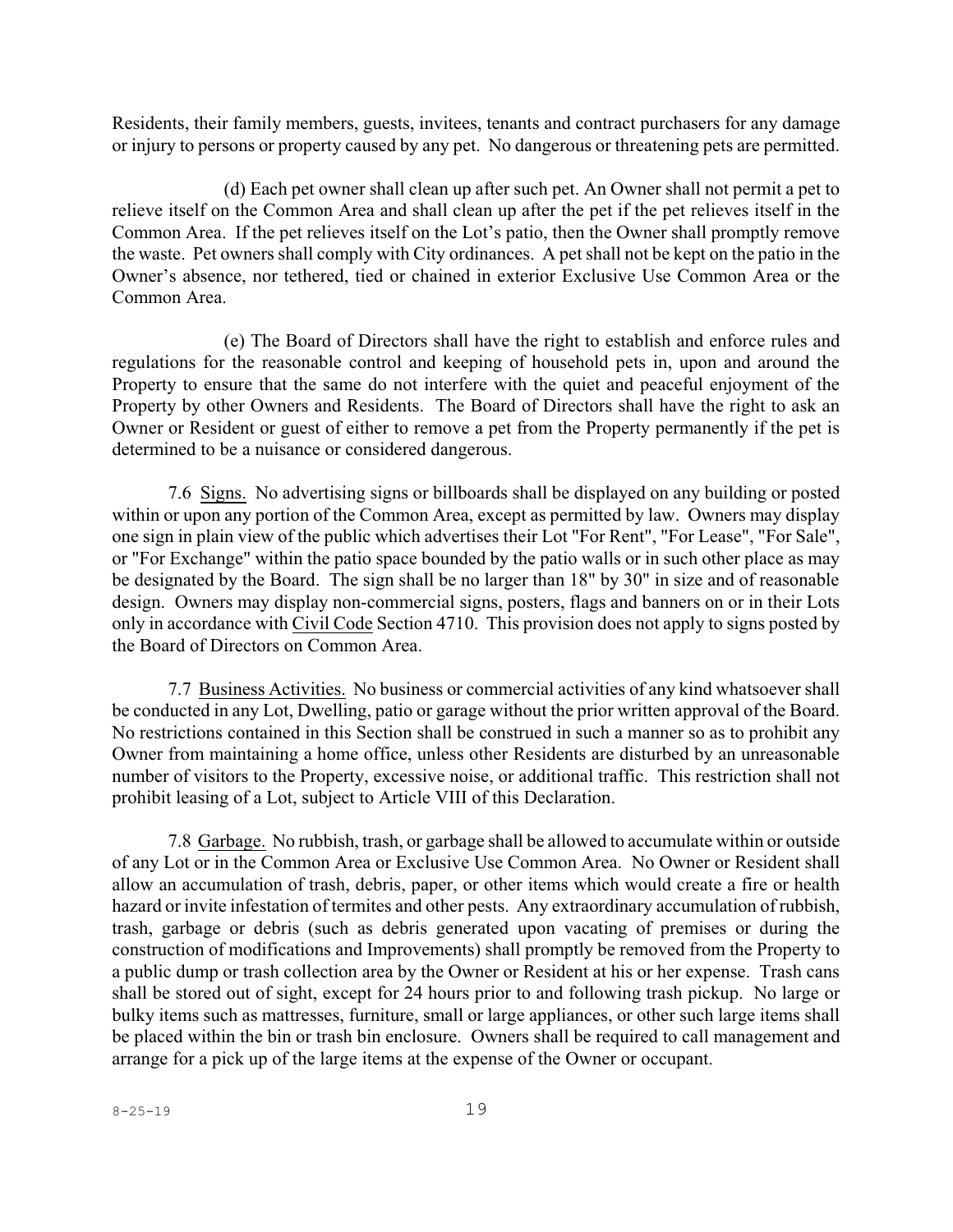7.9 Clotheslines. No exterior clothesline shall be erected or maintained and there shall be no drying or laundering of clothes or any article in a manner which is visible from any neighboring Lot, the street or the Common Area.

7.10 Antennas and Similar Devices. No Owner or Resident shall place or maintain any objects, such as wires, masts, towers, poles, television and radio antennas, or television satellite reception dishes on or about the exterior of any building, the roof, or on any Common Area within the Property, except on the fascia of the building within the patio area or as may be permitted by law. Objects must not encroach upon any common elements or any other Owner's individual Lot. The Board of Directors may adopt guidelines for the placement of satellite dishes, and other similar devices, within the Property. The Owner of the satellite dish shall be responsible for removing any birds' nests which may exist on the wiring for the satellite dish under the eaves. Each Owner is responsible for removing any satellite dish that is not in use.

7.11 Machinery and Equipment. No machinery or equipment of any kind shall be placed, installed, operated or maintained upon or adjacent to any Lot, Exclusive Use Common Area, or the Common Area, except such machinery or equipment as is usual or customary in connection with the use, maintenance or repair of a Lot or appurtenant structures within the Property. No carpenter shops which create an unreasonable disturbance to neighbors are permitted on the Property. Air conditioning units may be maintained on the patio or on the ground adjacent to the Lot, subject to AC approval.

7.12 Parking and Vehicle Restrictions. The following parking and vehicle restrictions shall apply within the Property:

garage.

(a) All Owners and Residents shall park at least one of their vehicles within their

(b) Parking is restricted on Association-owned streets and alleys. A parking sticker must be displayed by Owners and Residents on their authorized vehicles parked on the street. Only one guest parking space per Lot shall be used by a guest of an Owner. The only vehicles permitted to be parked within the parking spaces are standard passenger automobiles, passenger vans, trucks and motorcycles which fit between the lines of the parking space and do not protrude into a driveway. No vehicle may park in more than one parking space. No Recreational Vehicles, Commercial Vehicles, as defined herein, or vehicles deemed a nuisance by the Board are permitted to be parked in the Common Area parking spaces or anywhere on the Common Area, except as otherwise provided herein. The Board may designate a portion of Master Cup for oversize Commercial Vehicles. Commercial Vehicles may park within guest parking spaces only during the period of time that a delivery is being made to a Lot or during the period of time that work is being done to a Lot. Unauthorized vehicles may be towed.

(c) Vehicles leaking gasoline, oil or other fluids are prohibited from parking in the Common Area parking spaces. Any costs related to the cleanup or damage caused by the leakage of fluids shall be assessed to the Owner of a Lot who causes or whose guest causes the damage. A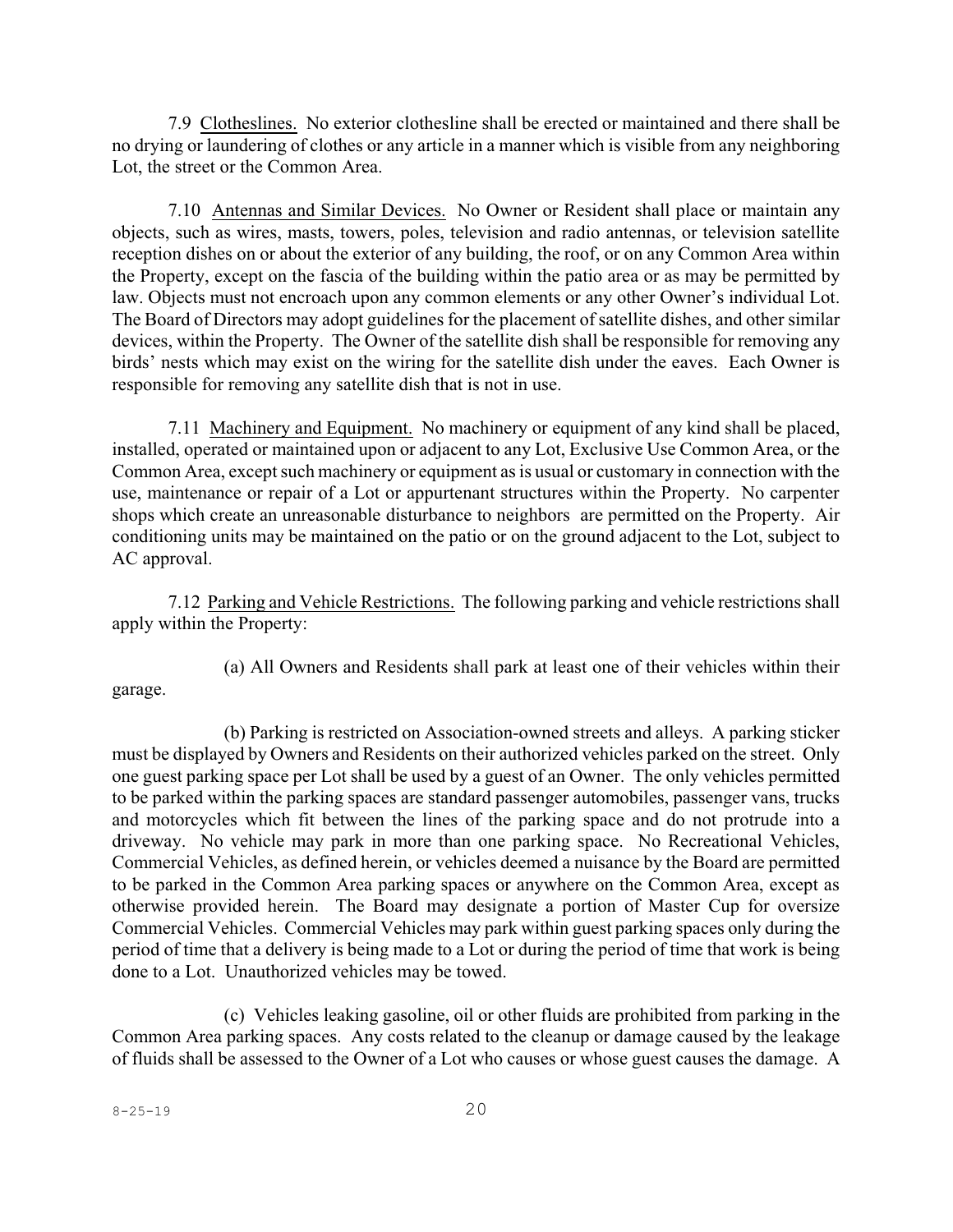Reimbursement Assessment may be levied following notice and a hearing.

(d) No portion of a garage parking space shall be sold, transferred, assigned or rented to any person nor shall any portion of a garage be retained in the ownership of a non-Owner, except in connection with the permitted rental or lease of a Lot.

(e) All vehicles must be operated at a safe and slow speed and in a quiet manner at all times within the private driveways.

(f) No vehicle shall park so as to block traffic, entrances, driveways, sidewalks, fire lanes, garages, or other vehicles. All private streets and alleys are designated fire lanes, except those portions which are designated parking spaces. Parking is prohibited within 15 feet of a fire hydrant. The Association has the authority to enter into an agreement with a licensed and bonded towing company pursuant to California Vehicle Code Section 22658.2(c) or any successor statute to remove any vehicle which is stopped, parked, or left unattended or which encroaches into any fire lane.

(g) No vehicle maintenance, repairs or restorations shall be performed within the Project, except for emergency repairs necessary to move the vehicle to a repair facility or maintenance and repairs performed wholly within a garage which are not a nuisance to other Residents.

(h) In the event a Resident damages a building or other Common Area with a vehicle, the damage shall be reported promptly to the Board. In the event of damage to another person's vehicle or personal property, the damage should be reported promptly to the owner of the vehicle or property.

(i) Any person who causes damage to the Common Area shall be financially responsible to reimburse the Board for the repair. The Board shall have the authority to levy a Special Individual Assessment, after notice and a hearing, against any Resident who causes or whose guests cause such damage. Owners are responsible for damage caused by their Tenants and guests. Owners and Residents are responsible for advising their Tenants and guests of the parking rules.

(j) All dilapidated and inoperable vehicles shall be stored within the garage or off the Property. 'Inoperable' shall mean any vehicle which lacks an engine, transmission, wheels, tires, doors, windshield, or any other major part or equipment necessary to operate safely on the highways. It also means any vehicle which lacks license plates or does not have a current state license registration displayed on its license plate and vehicles with flat tires. 'Dilapidated' means any vehicle which is not clean or otherwise properly maintained in good condition. This includes vehicles with chipped paint, no paint, primer, or various colors of paint which are not applied by the original manufacturer.

(k) No vehicle parked within a garage or on the Common Area street parking spaces shall be used as living quarters.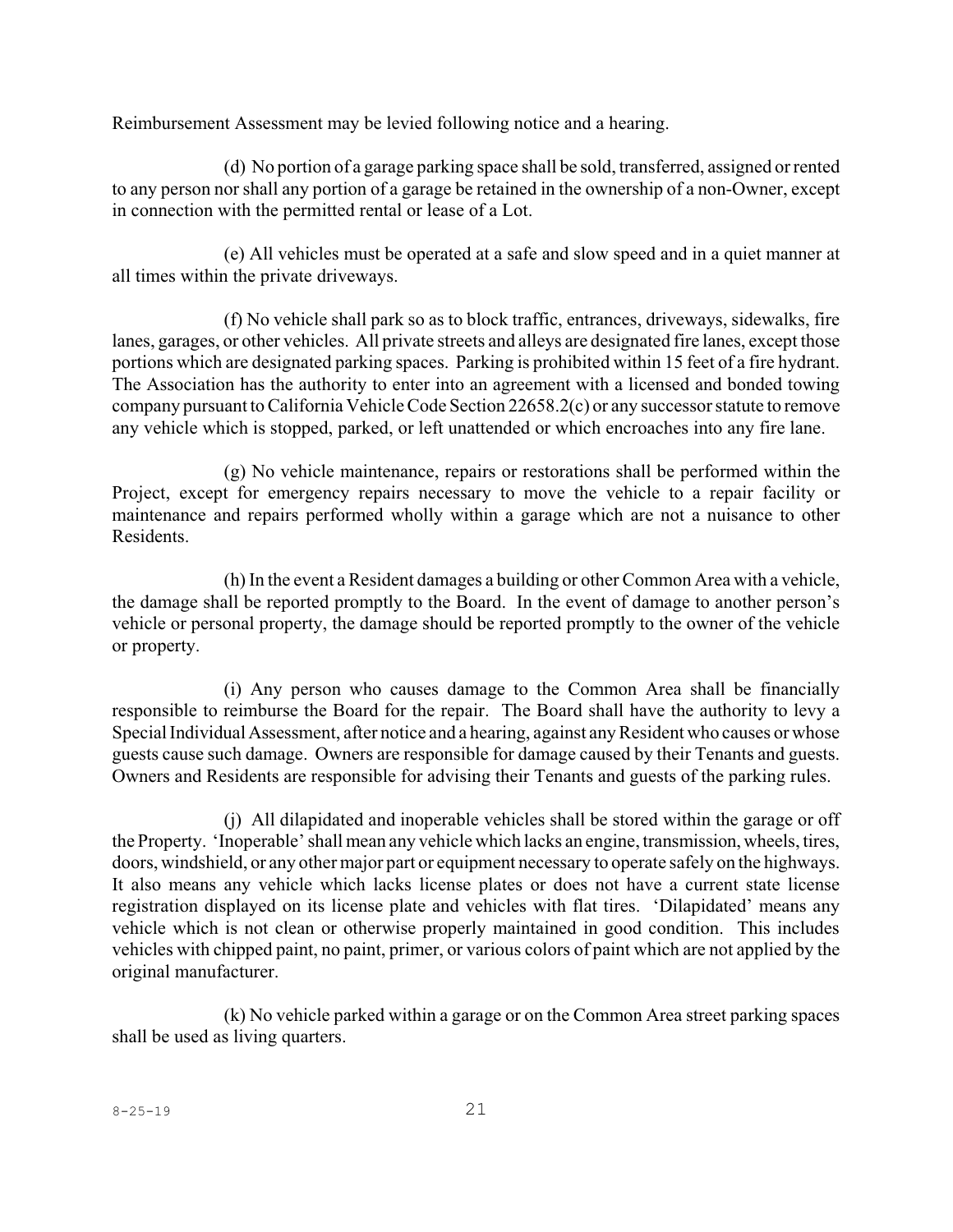(l) Neither the Association, the Board nor management shall be responsible for the maintenance, insurance, liability, theft, vandalism or any damage to a vehicle or to any personal property within the vehicle.

(m) Parking passes for Residents and Guests shall be plainly displayed on every vehicle within the Project as required by the Rules. Parking passes for guest parking, along with the use of other Common Facilities such as swimming pools and the tennis court, may be suspended by the Board, after notice and a hearing, based upon a delinquency in the payment of assessments and other charges.

(n) The Board shall have the authority to promulgate reasonable rules and restrictions of uniform application regarding parking and vehicles within the Property as may be deemed prudent and appropriate, including establishing speed limits and posting signs and establishing a permit system in which permits for Resident and guest parking shall be displayed.

7.13 Activities Affecting Insurance. Nothing shall be done or kept within any Lot or within the Common Area which will increase the rate of insurance on any policy maintained by the Association without the prior written consent of the Association and no Owner or Resident shall permit anything to be done or kept within his or her Lot or within the Common Area which would cause any Improvements to be uninsurable against loss by fire or casualty or result in the cancellation of insurance on any Lot or any part of the Common Area.

7.14 Windows and Doors. Windows may only be covered by drapes, shades, shutters, or blinds, and may not be painted or covered with foil, cardboard, sheets, towels, or other materials which are not customarily used to cover windows. The exterior facing side of window coverings facing the Common Area shall blend in with the color scheme of the building. Exterior shades, shutters, or canopies are prohibited without the prior written approval of the AC. All window coverings must be maintained in good condition and appearance by the Owner. Windows shall have screens which are maintained in good condition. Screen doors shall not be propped open or left open except when entering or exiting the Lot.

7.15 Garage. Each Owner or Resident shall park at least one vehicle in the garage located on the Lot. No Owner or Resident shall store anything within the garage, including, but not limited to, hazardousitems, propane tanks, gas cans, chemicals, explosive items, or other items which could cause a fire or explosion or pest infestation. Garage doors shall remain closed at all times, except during entry and exit and for reasonable periods of time while using the garage space for activities other than parking. Garage sales are not permitted within the Project, unless the Board authorizes a community garage sale.

7.16 Air Conditioners. No air conditioner shall be installed or maintained which shall become a nuisance to neighboring Owners due to noise. Air conditioners shall be maintained by Owners. The installation of any air conditioner shall require the prior written approval of the Board. No air conditioner shall be installed in a window or wall. Any replacement air conditioner must be located in the same location as the existing or previous air conditioner.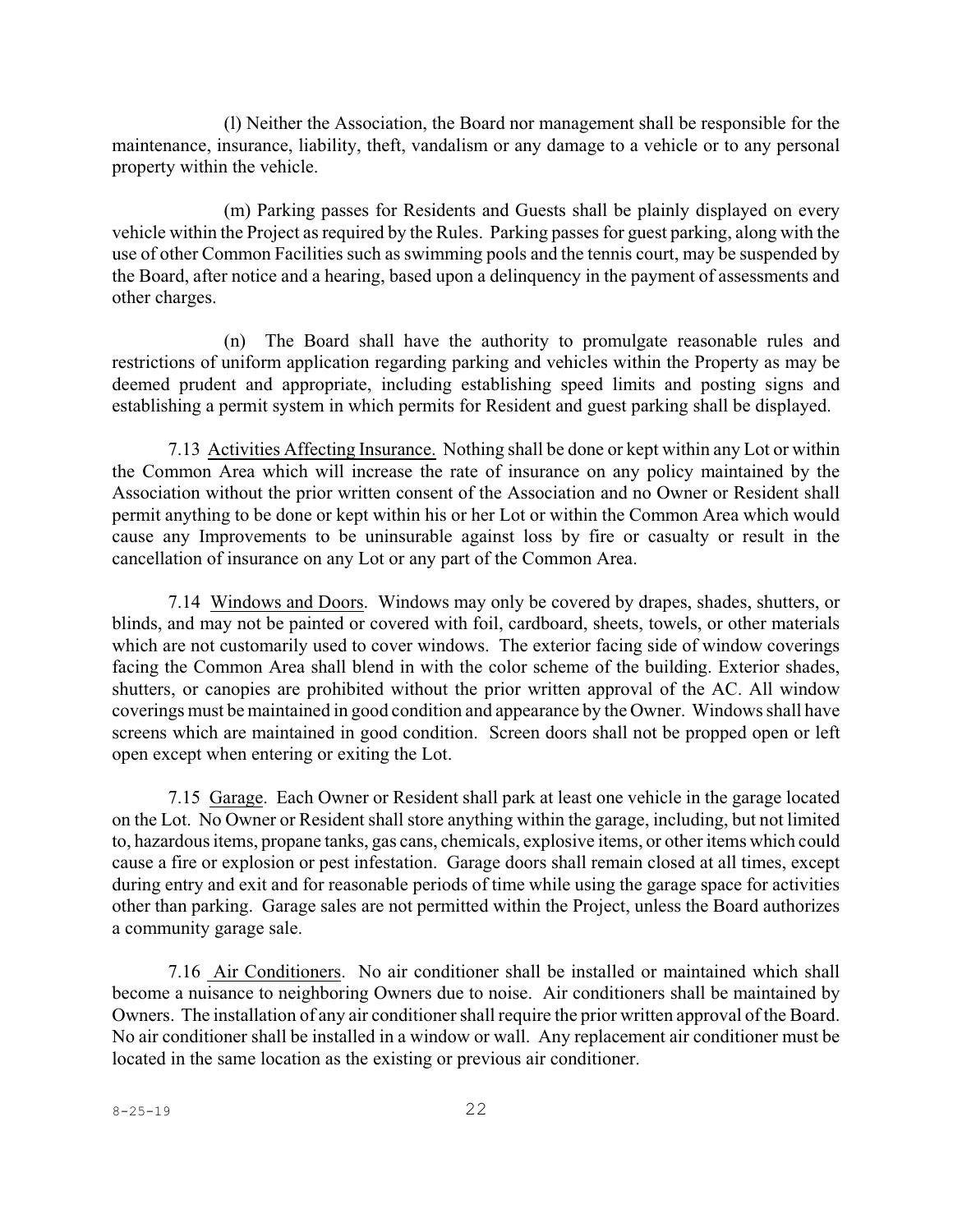7.17 Basketball Standards. No basketball standards or other sports equipment shall be permitted within the Property except as authorized in writing by the Board for common use.

7.18 Storage. No person shall store or leave personal property within the Common Area, including but not limited to the walkways and pool and spa areas. No Resident shall leave towels, shoes, furniture or mats in the Common Area driveways or walkway, pool or spa areas.

7.19 Burning. No person shall start or maintain any exterior fires except for barbeque fires for cooking food within barbeques or areas designed for this purpose.

7.20 Smoking. No Owner, Resident or guest shall smoke cigarettes, cigars, marijuana, ecigarettes or other similar items in the Common Area, including the pool area. Owners and Residents who smoke within their Lots, including on the patio, shall take all reasonable measures to prevent smoke from escaping from their Lot into other Lots or the Common Area, including keeping windows and doors closed. Smoking is prohibited on the patios if it becomes a nuisance to other Owners or Residents.

7.21 Marijuana/Cannabis Use and Cultivation. The Association has the authority to regulate all activities in the Common Area and within the Lots, including the garages and patios, which have the ability to become a hazard or nuisance to other residents. Whenever the word marijuana is used herein, it shall also be construed to include cannabis. The outdoor and indoor cultivation of marijuana within the project is expressly prohibited, whether for personal or commercial use or distribution. The consumption, possession or use of marijuana in the Common Area is also prohibited. The consumption or use of marijuana within a Lot, if the smoke or odor drifts into other residents' Lots or Common Area is also prohibited in order to protect the health and safety of residents from odor, gases, smoke, mold and moisture, risk of fire and electrocution from high intensity lights, risk of explosion fromchemical and solvents, and chemical contamination from the use of pesticides and fertilizers and the threat of burglary and robbery. The delivery of marijuana to Lots or the Common Area of the project is also prohibited, as well as the profit or nonprofit nonmedicinal uses, operations and activities.

7.22 Water Conservation. Every Owner and Resident shall comply with any governmental drought regulations.

7.23 Exterior Decorations or Objects. Nothing shall be placed on, attached to, or affixed to the doors, windows, patio walls, or exterior of the building so as to be visible from the exterior of the building. Exceptions to this provision shall be tasteful decorations for holidays and special occasions. The Board has the authority to adopt rules regarding tasteful decorations and their duration of display. Holiday decorations may only be displayed on the patio. No cords or decorations shall be placed in the Common Area, including, but not limited to, the lawn areas, bushes, trees, sidewalks, or on the outside of the patio walls.

7.24 Solar Energy Systems and Panels. No solar energy system or panels shall be installed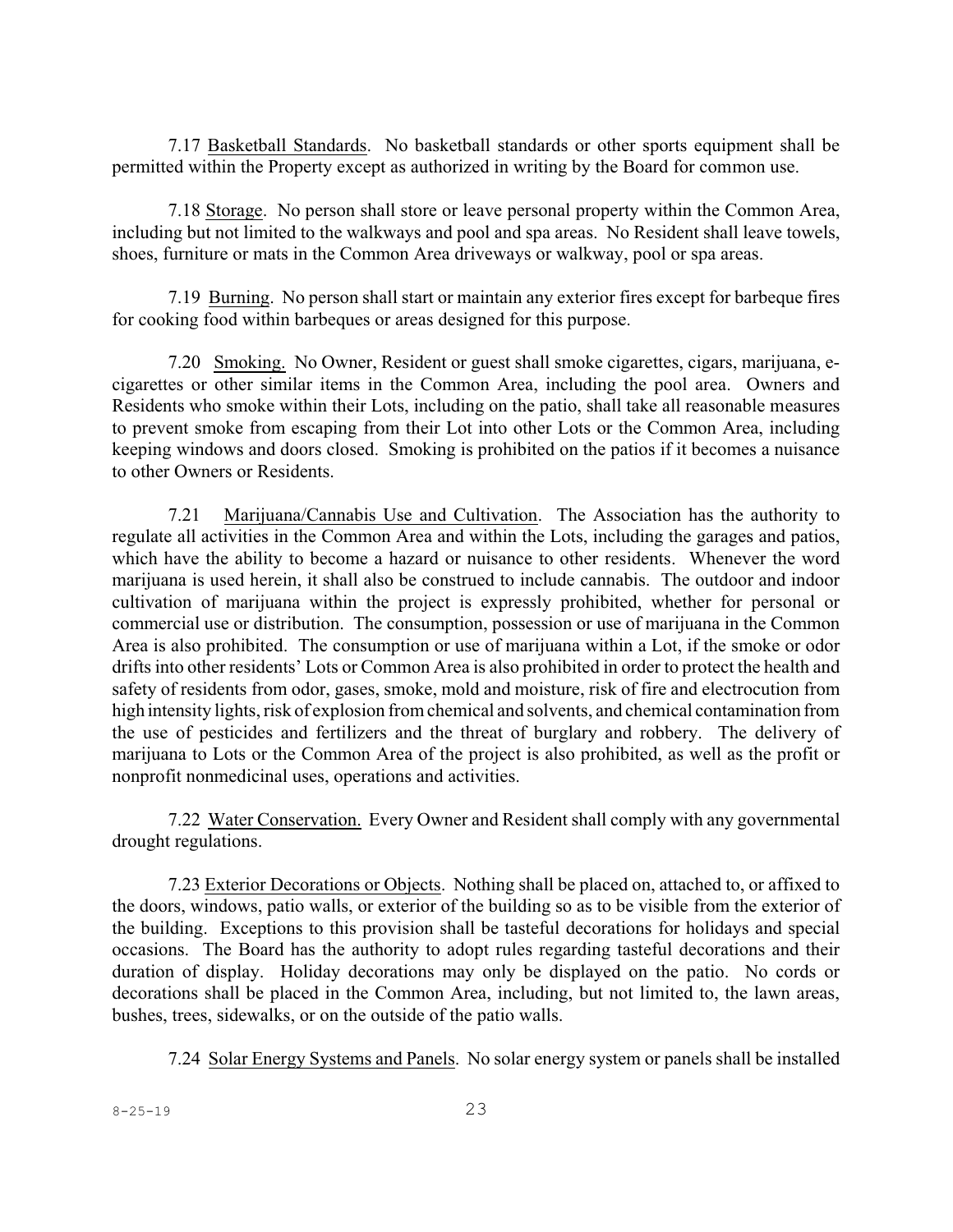on the roofs of the Lots until the Owner applies to the Architectural Control Committee for approval. An applicant Owner shall submit a solar site survey to determine usable solar roof area and an equitable allocation of the usable solar roof area among all owners sharing the same roof and the Owner shall reimburse the Association for the cost of an expert to review the solar site survey prior to the solar energy system being considered for approval. Approval shall be conditioned upon the Owner notifying each other Owner of a Lot within the building of the application to install a solar energy system, require the Owner doing the installation to maintain a homeowner liability insurance policy with policy limits of a minimum of One Million Dollars (\$1,000,000) at all times and provide the Architectural Control Committee with a certificate of insurance within 14 days of approval of the application and annually thereafter. An Owner and each successive Owner of a solar energy system shall be responsible for the costs of damage to the Common Area or Lots resulting from the installation, use, maintenance, repair, removal or replacement of the solar energy system, any roof warranty becoming void due to the solar energy system, the costs for the maintenance, repair and replacement of the solar energy system, and the costs for restoration of the Common Area or Lots. The conduit for the solar energy system shall not be visible from the exterior of the building. An Owner of a solar energy system is responsible for ensuring that the system does not cause noise or become too hot so that it poses a danger to the building. The Owner is responsible for removing and replacing the solar energy system when the Association re-roofs the building. An Owner is responsible for reimbursing the Association for the cost of trimming any trees in the Common Area that may interfere with the solar energy system's operation. An Owner has no authority to require another Owner to trim a tree to accommodate the solar energy system's performance. An Owner of a solar energy system is prohibited from selling energy to other Lots' Owners.

7.25 Patios. Each Owner shall maintain his or her patios in a clean and neat condition. Trees planted in the patio area shall not grow higher than the gutters of the building. Each Owner shall cultivate and care for the pants, trees and other vegetation on his or her patios.

7.26 Views. There are no protected views within the Project. Any view may be altered or impaired by construction or landscaping and by accepting a Deed to the Lot, each Owner consents to such alteration or impairment.

7.27 Drainage. No Owner or Resident shall interfere with the drainage established at the time the Project was developed.

7.28 Variances. Upon application by any Owner or Resident, the Board of Directors shall be authorized and empowered to grant reasonable variances from the property use restrictions set forth in this Article, if specific application of the restriction will, in the sole discretion of the Board, either cause an undue hardship to the affected Owner or Resident or fail to further or preserve the common plan and scheme of development contemplated by this Declaration.

7.29 Solicitation. All solicitation is prohibited within the development, except for campaigning for Association elections.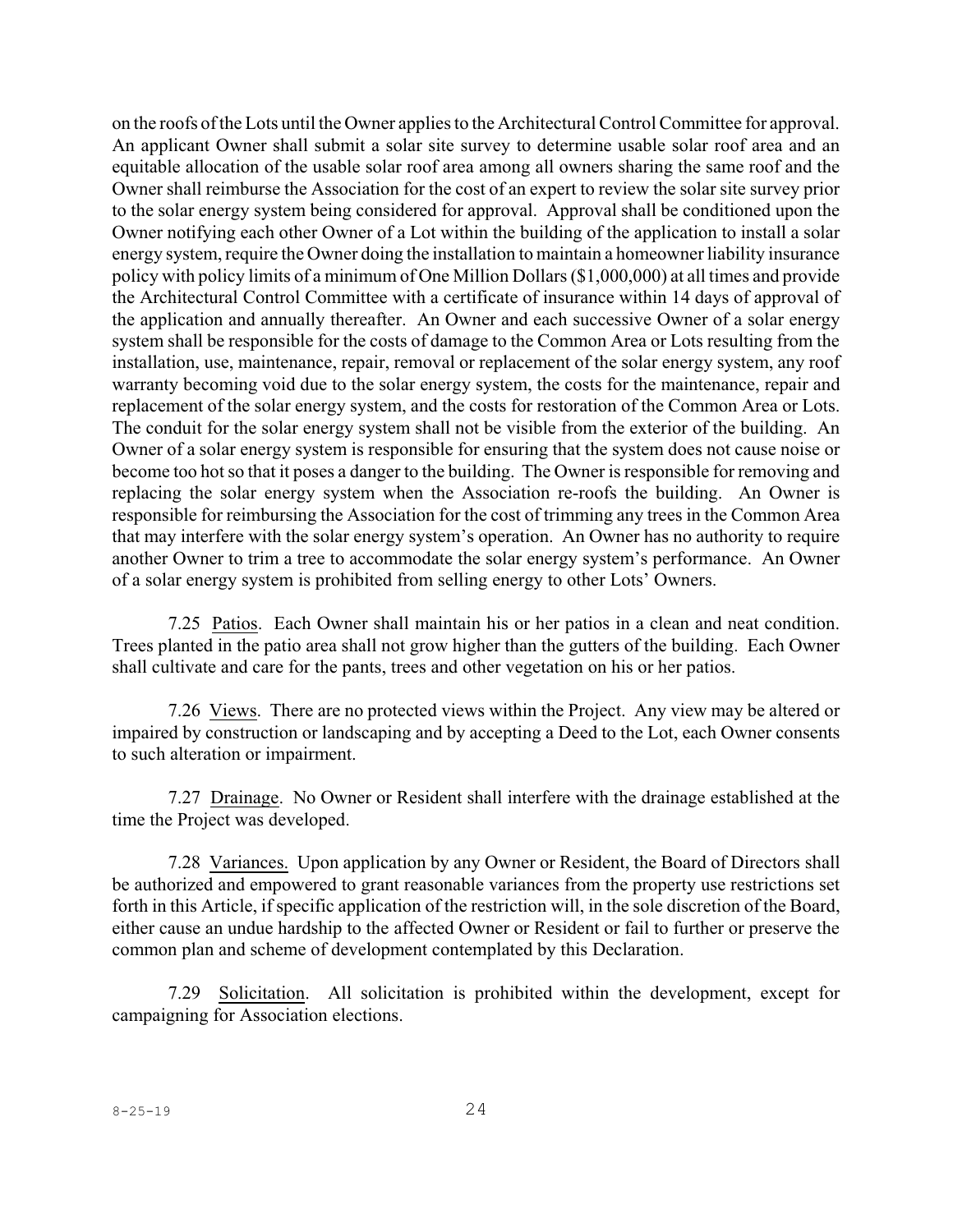### A**RTICLE VIII LEASING OF LOTS**

#### 8.1 Restrictions on Rental Lots.

(a) Occupancy Limits. No more than two (2) persons per bedroom plus one additional person shall occupy a Lot. The Dwellings on the Lots range in size from Two bedrooms to Four bedrooms. The Board has the authority to investigate the number of persons living in a Dwelling and may discipline any Owner who exceeds the allowed number of persons. Occupants may request a variance from the Board by written application explaining how many persons are requested to occupy the Unit, the names of the occupants, the occupants' ages, and the reason for the request for the variance. If such a variance would cause an unreasonable number of persons to occupy a Lot, the Board may refuse to grant the variance. This restriction is not intended to discriminate against families with children, disabled persons, or other protected classes of persons. The purpose of this restriction is to prevent over-use of the Association's resources, including water paid for by the Association, the sewer system, parking spaces, and other facilities and to reduce noise. The restriction is to prevent an excessive number of persons from occupying a Lot. The Board shall be authorized to levy an additional assessment against any Owner in violation of this provision in order to pay for water and additional resources used by the persons occupying the Lot.

### (b) Restriction on the Number of Rentals.

(1) Number of Rentals. In order to limit the number of rental units to comply with lender's guidelines, prevent transient tenancy, and to avoid increased insurance premiums, any person who acquires title to a Lot on or after the effective date of this Section may lease or rent the entire Lot for a period of not less than twelve (12) months to the same tenant, provided that the percentage of Lots occupied by tenants may not exceed Seventy Eight (78) Lots, which is Twnety Five Percent (25%) of the Three Hundred Ten (310) total Lots.

(2) Number of Rental Dwellings on the Effective Date of this Provision. All Lots owned and rented at the time this provision goes into effect are permissible rental units ("Existing Owners"). None of the Existing Owners of Lots shall lose their right to rent unless they sell their Lot or otherwise no longer own the Lot. The ability to rent a Lot may not and shall not be transferred by the Owner of a Lot to a purchaser or other person who acquires title to the Lot after the effective date of this Section. The Association shall establish a waiting list for persons who acquire title to a Lot after the effective date of this provision, if the number of Lots rented is Seventy Eight (78) or more.

(3) Owners Subject to this Provision. Any Owner who acquires title after this provision is effective ("Subsequent Owner") and rents his/her Lot("rental unit") in compliance with this Section may continue to rent his/her Lot until title to the Lot is transferred, sold, conveyed, foreclosed, decreed, or changes title in any other manner, provided the number of existing Lots rented is less than Seventy Eight (78) Lots in the development.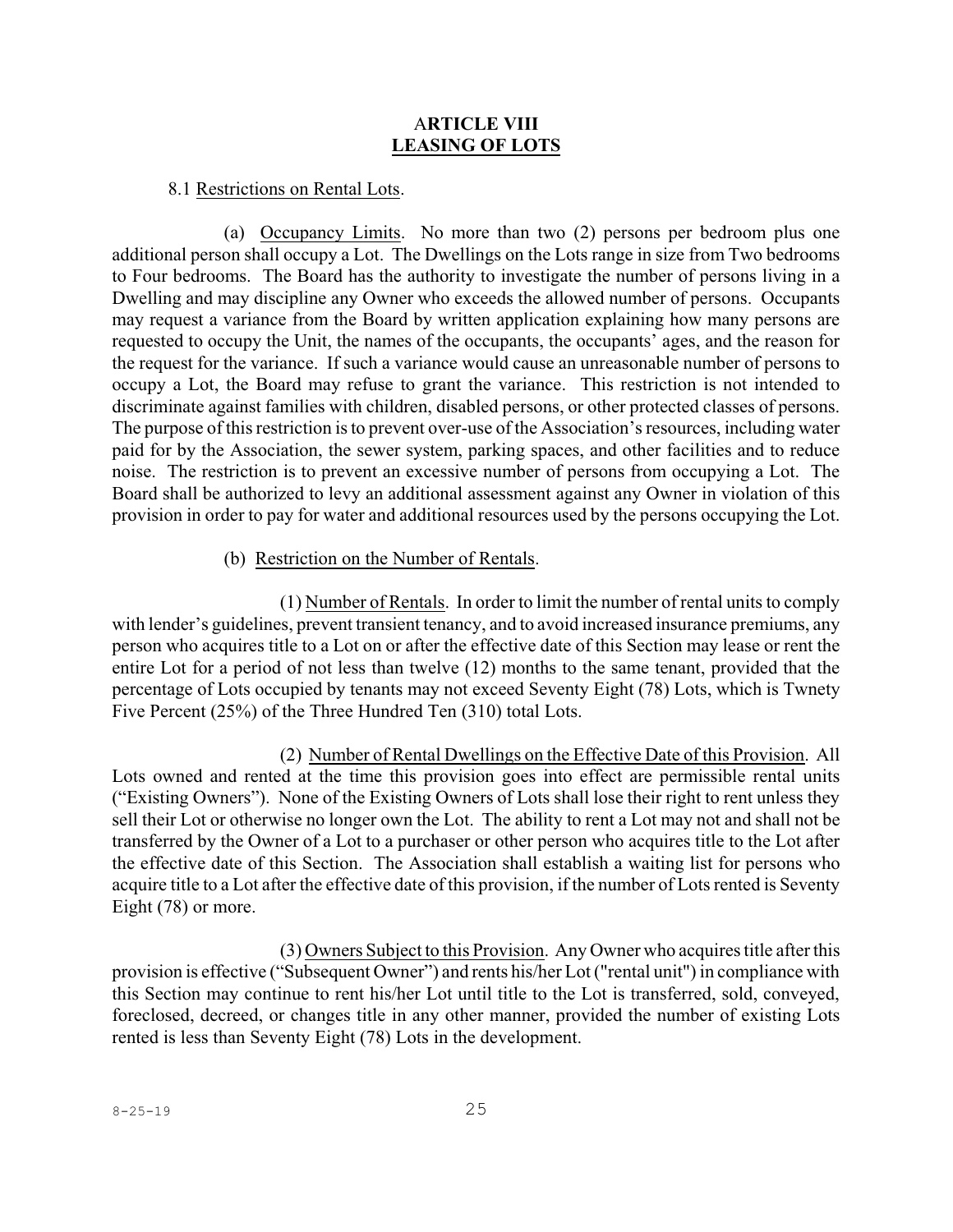(4) Definition of Rental Unit. A Lot shall be considered a rental unit whenever it is occupied solely by someone other than the Owner, whether as the result of the payment of rent or otherwise. "Tenant" as used herein refers to any person, other than the Owner, who occupies the Dwelling, whether as the result of the payment of rent or otherwise.

(5) Waiting List. Once the number of rental units reaches Seventy Eight (78) Lots, the Board shall establish a waiting list to permit other Owners who have a genuine intent to rent their Lots to have the opportunity to rent their Lots. Once a rental unit is sold by an Existing Owner and the total number of Existing Rental Units is below Seventy Eight (78) Lots, then Owners on the waiting list shall be entitled to priority on a first-come, first-served basis, unless an Owner is unable to occupy his or her Lot due to a hardship, in which event the Board shall hold a hearing in order to verify the exception and authorize the Owner to rent his/her Lot prior to Owners before him/her on the waiting list. Even though there may be Seventy Eight (78) rental units, the Board may grant an exception to an Owner or the Owner's heirs and representatives based upon a hardship. All exceptions shall be documented in a written Resolution by the Board. Upon sale or any transfer of title to a Lot, the Lot shall cease to be considered a rental unit and the Owner whose name is next on the waiting list shall be permitted to rent his/her Lot if the sale or transfer places the number of rental units below Seventy Eight (78).

(c) Discipline of Lessees. The Board is authorized to inspect a Lot for health hazards or security issues, after providing reasonable notice, if the Board has reason to believe that there is a health hazard or security issue present based upon complaints of concerned Residents or due to observation by the Board from the Common Area. Subject to Section (e), in the event that any Tenant fails to honor the provisions of any Governing Document, the Association may, but shall not be obligated, to take such corrective action as it deems necessary or appropriate under the circumstances, which may include suspension of the Tenant's privileges to use any recreational Common Facilities, or the imposition of fines and penalties against the Owner and/or Tenant.

Any fine or penalty levied pursuant to this section may not be enforced by foreclosure of a lien. If a fine or penalty is imposed as a result of the conduct of a Tenant, the Tenant agrees to be personally obligated for the payment of such fine or penalty in the event the Owner fails to pay the fine or penalty prior to the delinquency date. This provision, however, shall not be construed to release the Owner from any obligation, including the obligation to pay any duly imposed fine or penalty for which such Owner would otherwise be responsible.

(d) Owner's Duty to Notify Association of Tenants and Contract Purchasers. Prior to any Tenant moving into an Owner's Lot, the Owner shall notify the Secretary of the Association or the Association's property manager, if any, of the name, e-mail address, and phone numbers of each Tenant, along with the year, make, model, vehicle identification number, and license plate number of any vehicle belonging to the Tenant. Each Owner and Tenant shall also notify the Secretary of the Association of the names of all persons to whom such Owner or Tenant has delegated any rights to use and enjoy the Property and the relationship that each such person bears to the Owner or Tenant.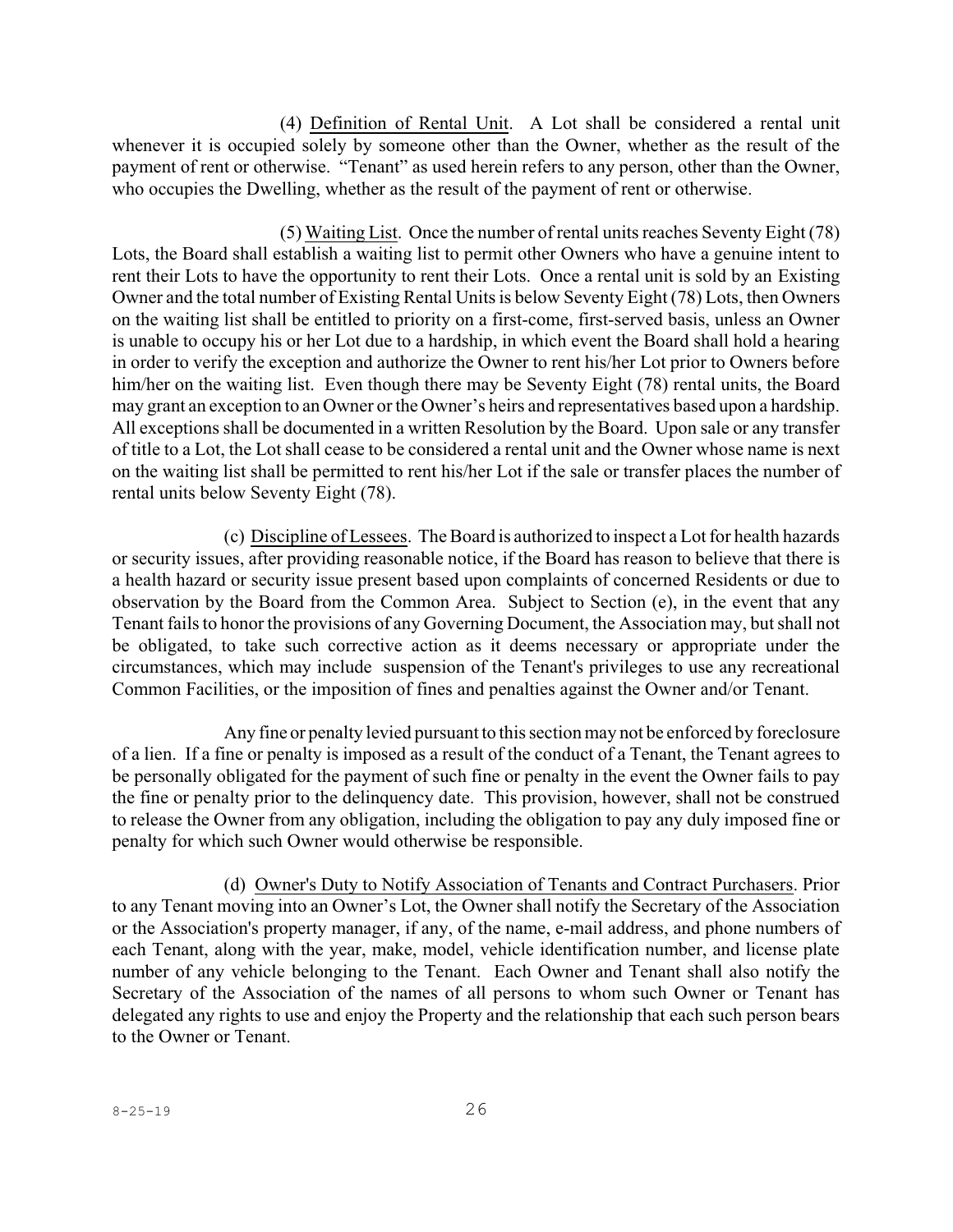8.2 Lease Subject to CC&Rs and Rules and Regulations. No Lot may be leased without a written rental agreement, a copy of which shall be provided to the Board of Directors. Any lease or rental agreement must be in writing and must be subject to the requirements of this Declaration and the Rules and Regulations of the Association. The rental agreement shall specify the names of all tenants intending to occupy the Lot and no other tenantsshall occupy the Lot. Each adult Tenant shall acknowledge in writing his or her agreement to comply with the CC&Rs and Rules and Regulations and a copy of this Acknowledgment presented to the Board.

8.3 Prohibited Rentals. No Owner may rent his or her Lot for a period of less than twelve (12) consecutive months to the same tenant to be used as living quarters. No Lot may be rented for use as business premises or for business purposes. No Lot may be rented as a time share, a vacation rental, or for any other transient use. No Lot may be advertised for rent or rented for a period of less than twelve (12) consecutive months through Air BNB, Home Away, Craigs List, Vacationrentals.com, Tripping.com, VRBO.com, or through any other rental agency or service, management company, or by Owner or Owner's agent. Any lease of a Lot for less than twelve (12) consecutive months or pursuant to which the Owner provides any services normally provided by a hotel or motel, including providing a furnished Lot, shall be prohibited. No Lot may be sub-leased by the tenant to another tenant or tenants not included in the original lease with the owner of the Lot. No Tenant shall sublease rooms within the Lot to other persons or entities.

8.4 Delegation of Use and Leasing of Lots. Each Owner-lessor shall be responsible for compliance by the Tenant with all of the provisions of the Governing Documents during the Tenant's occupancy and use of the Lot. Any Owner may delegate the Owner's rights to use and enjoy the Common Area and Common Facilities to a Tenant, provided that any rental or lease may only be for residential use and for a term not less than twelve (12) consecutive months, except as otherwise provided herein.

During any period when a Lot has been rented or leased, the Owner, his or her family, guests and invitees shall not be entitled to use and enjoy the Common Areas or Common Facilities of the Properties, except to the extent reasonably necessary to perform the Owner's responsibilities as the Owner of the Lot.

8.5 Discipline and Due Process Requirements for Disciplinary Action. In the event that any Tenant fails to honor the provisions of any Governing Document, the Association may, but shall not be obligated, to take such corrective action as it deems necessary or appropriate under the circumstances, which may include suspension of the Tenant's privileges to use any recreational Common Facilities, including but not limited to the pools, tennis courts and Common Area street parking, or the imposition of fines and penalties against the Owner and/or Tenant. Any fine or penalty levied pursuant to this section may not be enforced by foreclosure of a lien. Except for circumstances in which immediate corrective action is necessary to prevent damage or destruction to the Property or to preserve the rights of quiet enjoyment of other Owners, the Association shall have no right to initiate disciplinary action against an Owner or Tenant on account of the misconduct of a Tenant or a guest of the Owner or Tenant unless and until the following conditions have been satisfied: (i) The Owner has received written notice from the Board or the Association's property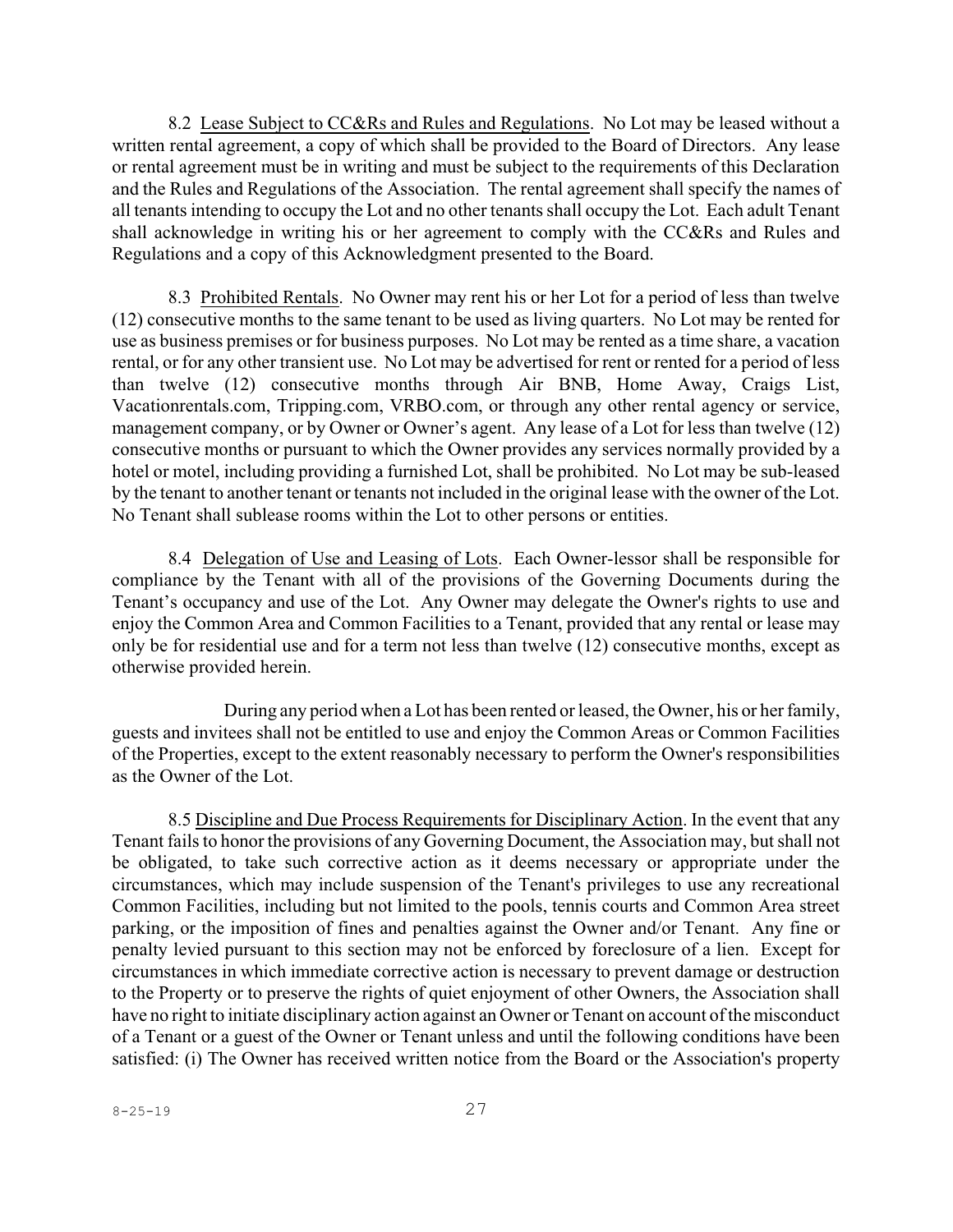manager or authorized representative detailing the nature of the Tenant's alleged infraction or misconduct and advising the Owner of his or her right to a hearing on the matter; (ii) the Owner has been given a reasonable opportunity to take corrective action on a voluntary basis or to appear at a hearing, if one is requested by the Owner; and (iii) the Owner has failed to prevent or correct the Tenant's objectionable actions or misconduct or evict the Tenant. Such written notice shall be deemed satisfied by sending it via first-class mail to the Owner's last known address.

#### 8.6 Association's Power to Evict.

(a) Any violation of this Article shall provide the Association with the right to initiate an eviction, provided, the Association first gives the Owner notice and the opportunity for a hearing and the opportunity to correct the non-compliance with this Article, if it can be corrected.

(b) Whether or not such right is stated in any rental agreement, every Owner who rents his or her Lot automatically grants to the Association the right to determine a Tenant's default under the Governing Documents and of terminating the tenancy and evicting the Tenant for such default. If the Board takes such eviction action, either in its own name or in the Owner's name, the Owner shall be responsible for all costs thereof either as part of the Judgment obtained by the Association or as a Special Individual Assessment, including reasonable pre-litigation attorney's fees and costs. The Owner shall reimburse the Association within 30 days of notice of the amount of such costs. Each Owner shall also pay to the Association costs incurred in bringing the Tenant into compliance with the provisions of the Governing Documents by restraining order or otherwise, including pre-litigation attorneys' fees and attorneys' fees incurred in litigation. If the Owner refuses to make such reimbursement, the sums may be levied as a Special Individual Assessment against the Owner of the Lot and enforceable by lien and foreclosure or otherwise.

(c) The Association's right to maintain an eviction action hereunder is derived from Section 1160 of the California Code of Civil Procedure and Section 5980 of the California Civil Code and shall arise if the Tenant's conduct involves damage to or destruction of Common Areas, improvements or personal property of the Association, or constitutes a nuisance or unreasonable interference with the quiet enjoyment of other Tenants, or if such Tenant has occupied the premises without Owner's permission and consent or without a written lease agreement entered into between an Owner and Tenant, or if the Tenant is occupying the Lot in violation of the rental limit imposed by Sections (a) and (b) hereof.

(d) Any fine or penalty levied pursuant to this section shall not become a lien against the Owner's Lot. If a fine is imposed as a result of the conduct of a Tenant, the Owner and the Tenant shall be jointly and severally liable for the payment of such fine. Any Tenant charged with a violation of the Governing Documents is entitled to the same notice and hearing rights to which the Owner is entitled if the fine or penalty is to be levied against the Tenant.

8.7 Administrative Fees. The Association shall have the authority to charge a reasonable fee to Owners of Lots that are rented for the purpose of administering changes in occupancy and any additional time required to handle rentals which is not required for Owner-occupied Lots. The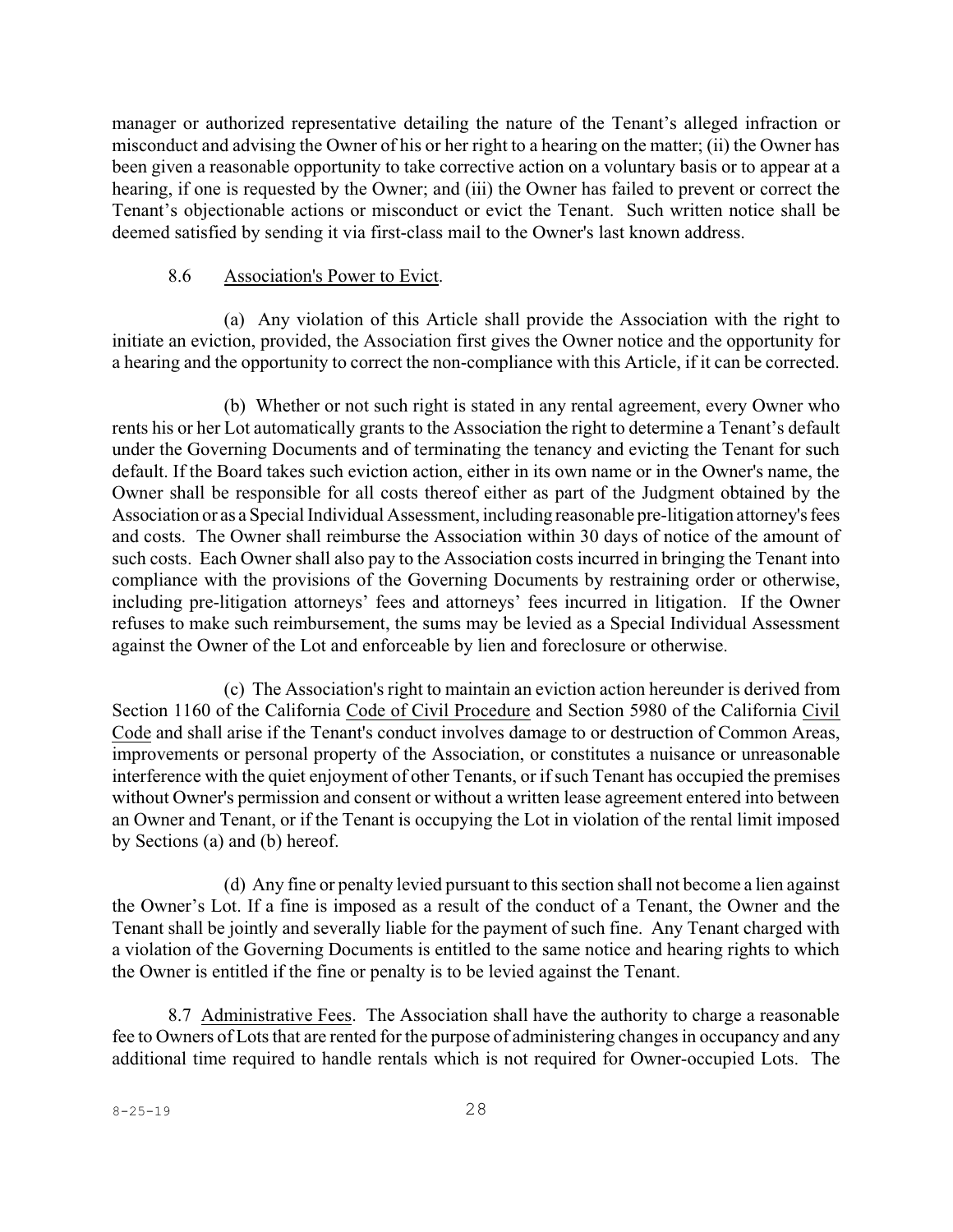Board may promulgate Rules and/or a Schedule of Fees.

### **ARTICLE IX MAINTENANCE AND REPAIR RESPONSIBILITIES**

9.1 Association's Responsibilities. The Association shall be solely responsible for all maintenance, repair, upkeep and replacement of the Common Area and Common Facilities as set forth in *Exhibit "A"* attached hereto and incorporated herein by reference and below. In the event of a conflict between *Exhibit "A"* and this Declaration, this Declaration shall prevail.

(a) Generally. The Association shall paint, maintain,repair and replace (as necessary due to normal wear and tear, deterioration or damage or destruction other than by the conduct or omission of an Owner or Resident, their family members, or guests) roofs, perimeter and bearing walls, vertical supports, posts, floors, garages, foundations, gutters, down spouts, stairs, equipment/storage rooms, the playground, tennis court(s), the office, common area walkways, private streets, Common Area parking spaces, and exterior building surfaces, including the stucco and trim of the Residence exteriors. The Association shall also maintain and replace the landscaping, including, but not limited to, the trees, shrubs, grass, planters, parks, greenbelts, and walks within the Common Area, except for trees, plants and shrubs on the patios.

(b) Plumbing. The Association shall maintain, repair and replace all water pipes within the Common Area only. This includes water and sewer pipes from the Dwelling to the street. The Association shall not be responsible for plumbing which serves one Lot or which is located within a Lot, such as sewer pipes.

(c) Windows and Doors. The Association shall not be responsible to maintain, paint, repair or replace the windows or doors of a Lot.

(d) Walkways, Private Streets and Common Area Parking Spaces. The Association shall repair and replace Common Area structures, such as the walkways, private streets and Common Area parking spaces, which in the discretion of the Board need to be repaired or replaced due to wear and tear and deterioration or damage.

(e) Electrical Lines. The Association shall maintain, repair and replace electrical lines which are located within the Common Area, as the Board determines is necessary or appropriate.

(f) Pool, Spa and Storage Room. The Association shall be responsible for maintaining, repairing and replacing the pools, spa and pool area office owned by the Association's Members in common.

(g) Patios. The Association shall be responsible for the repair and replacement of the patio walls and fences, as well as gates, as deemed appropriate by the Board due to normal wear and tear, deterioration and damage not caused by the Owner or Resident.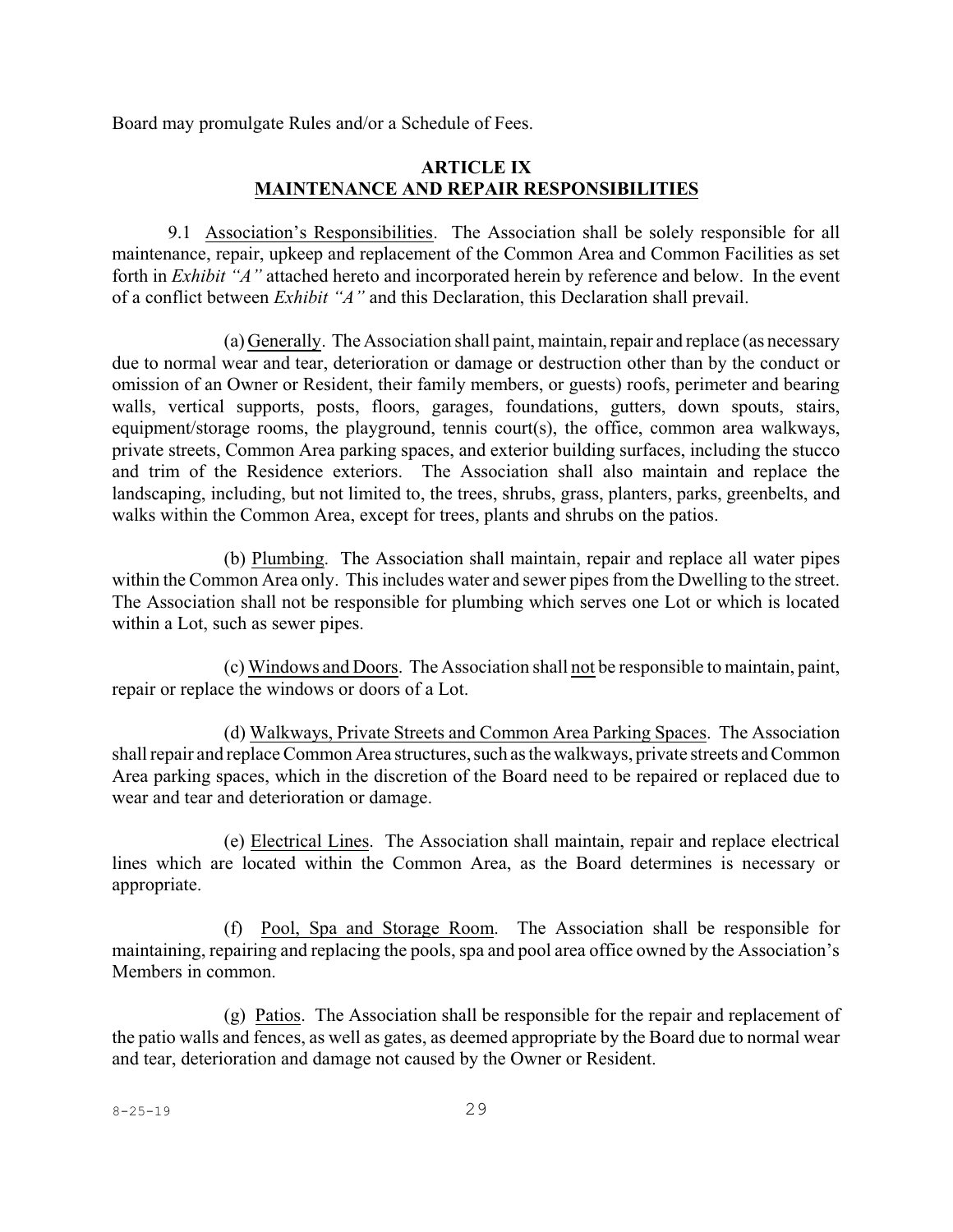(h) Water Intrusion. The Association shall repair all damage caused by water intrusion into the Lots from a Common Area source or component, except for the interior of the Dwelling. The Association shall not be responsible for loss of use of the Lot by the Owner or Resident of the Lot or for damage to personal property. The Owner or occupant shall notify the Association immediately upon discovery of any damages caused by water, but in no event more than 24 hours from the date of the water intrusion into the interior of the Lot. The Owner or Resident shall be responsible to turn off the water to the Lot in the event of a leak within the Lot to ensure that the water does not travel to other Lots. If the Board determines that an Owner, negligently or intentionally, caused the water damage, then the Board shall provide notice to the Owner of the costs and expenses incurred by the Association in making the repairs and/or mold remediation and the Owner shall have thirty (30) days from the date of notice to reimburse the Association. If the Owner does not reimburse the Association, after notice and a hearing, the Board may levy a Special Assessment against the Owner responsible for the damage for all costs and expenses, including but not limited to attorneys fees and repair costs.

(i) Pest Control. The Association shall be responsible for termite inspections of the Common Area and for the eradication of termites in building components maintained and repaired by the Association, including the repair and replacement of wood damaged by termites or other wood-destroying pests or organisms. The Owner shall be responsible if the Owner creates a condition which encouragesthe infestation of termites. Each Owner shall make his/her Lot available for termite inspection upon reasonable notice. The Association shall be responsible for the eradication of other pests, i.e. ants, bees, cockroaches, in the Common Areas. The Board of Directors shall make the determination as to the best method for eliminating the pests and no Owner shall have the right to interfere with the decision to eradicate the pests in the manner deemed best by the Board for the Owners and Residents.

(j) Relocation. The Association shall not be responsible for temporary accommodations of Owners, Residents or their Tenants or family members in the event that repairs to or replacement of the Common Area makes temporary relocation necessary. The Association shall not be responsible for rental income lost by the Owner of a rental Lot if the Lot becomes uninhabitable due to Common Area repairs or replacement.

#### 9.2 Owner Maintenance, Repair and Replacement Responsibilities.

(a) Generally. Each Owner of a Lot shall be responsible for maintaining, repairing and replacing components within the airspace of his or her Lot, patios and garage, including the betterments, improvements, equipment, fixtures, utility improvements such as electrical, plumbing, sewer pipes, telephone wiring, gas lines, cable lines, furniture, furnishings, carpeting, hardwood floors, floor and wall tile, bathroom fixtures, sinks and tubs, shower stalls, toilets, air conditioning and heating equipment, hot water heater, water pressure regulator, refrigerators, washers, faucets, counter-tops, appliances, lighting fixtures, and the interior surfaces of the perimeter walls, ceilings and floors, and partition walls of the Lot, and anything within the airspace of the Lot, patios and garage in a clean, safe, attractive and workable condition. No structural alterations shall be made to the interior of any Dwelling or Lot and no alterations, painting, or changes visible from the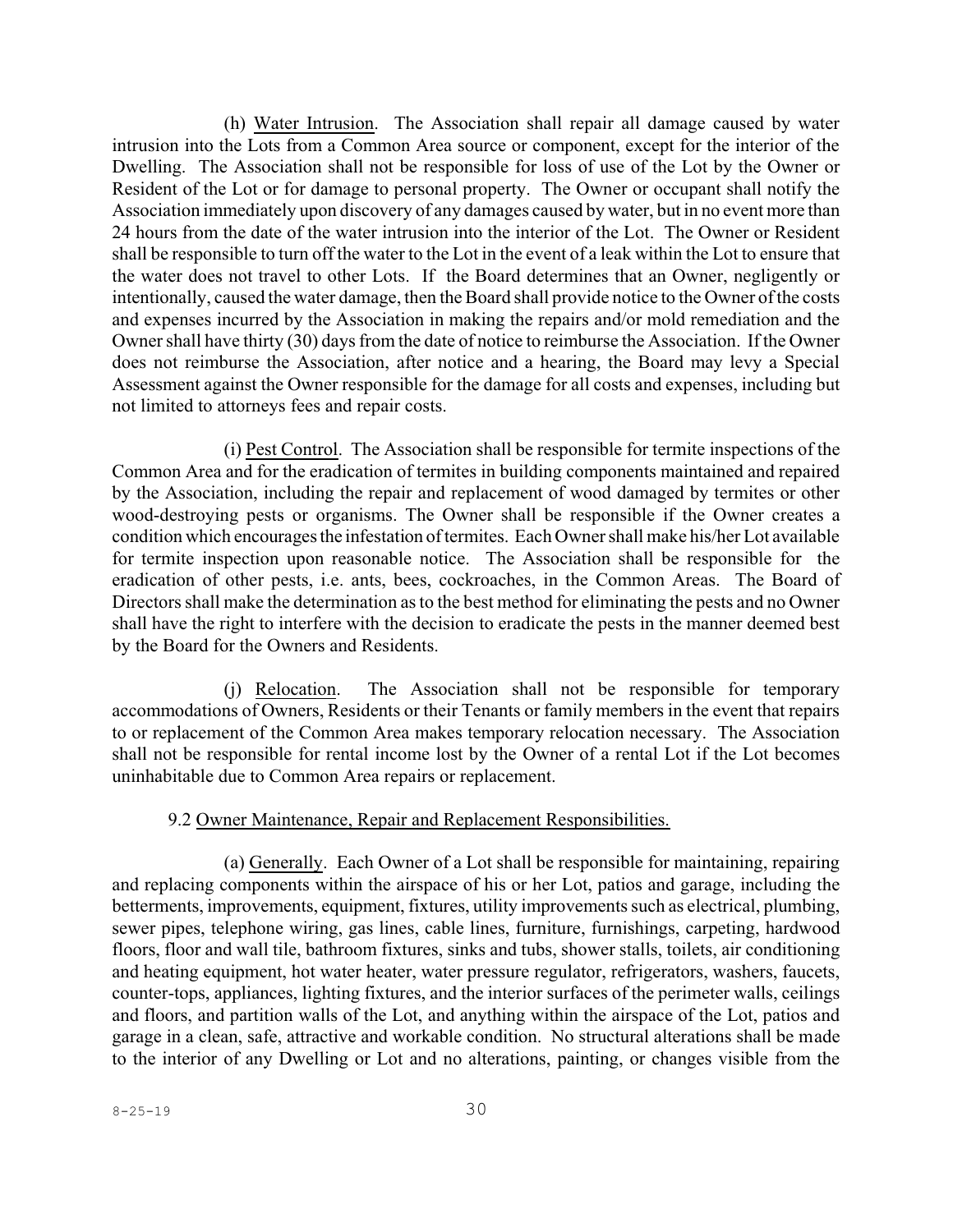exterior of the Lots shall be made by any Owner without the prior written consent of the Board. Structural repairs are defined as any work requiring a building permit, modifying any perimeter or load-bearing wall, the roof, the foundation, modifying or making any changes to the electrical system or plumbing, or any other work which could affect the Common Area or an adjoining Lot.

(b) Entry Doorsto Lot. Each Owner shall be responsible for the maintenance, repair and replacement of the interior and exterior entry doors to the Lot, including the cleaning, hardware, hinges, locks, kick plates, weather proofing, frame and glass, if any. Changes to exterior doors shall require the prior written consent of the Board. Each Owner shall be responsible for re-keying the entry door hardware for his/her Lot, if necessary.

(c) Windows, Sliding Glass Doors and Screens. Each Owner shall be responsible for the maintenance, repair, and replacement of the windows and sliding glass doors and all components of the windows and sliding glass doors of his or her Lot. Changes to exterior windows and sliding doors shall require the prior written approval of the Board. Any Owner making changes to the original windows or sliding doors of the Lot shall be responsible to the Association and any other Owner for any damage caused by a leak in or around the window. An Owner shall be responsible for cleaning and replacing the windows and glass of his or her Lot, both exterior and interior. Each Owner is also responsible for the maintenance and repair of window and door screens. Each Owner shall also be responsible for weather stripping, caulking, painting, staining, and sealing of the windows and sliding doors of his or her Lot.

(d) Air Conditioning and Heating Systems. If an Owner wishes to install an air conditioning system, the Owner may do so after receiving prior written approval by the Board. If an air conditioning system is approved by the Board, the Owner shall be responsible for the maintenance, repair and replacement of any air conditioning and heating systems serving his/her Lot, including, but not limited to, the compressor, pad and condensation lines. The Board shall have the right to adopt Rules and Regulations relating to requests for installation of and the use of air conditioning units.

(e) Plumbing and Electrical. Each Owner shall be responsible for the maintenance, repair and replacement of the plumbing pipes and plumbing fixtures, faucets, toilets, plumbing pipes and lines located within and serving the Lot, including but not limited to water lines on or to appliances such as air conditioners and refrigerators, sewer pipes, and electrical lines which are located within the Lot. The pipes to be maintained, repaired and replaced by Owners shall include pipes within the walls of the dwelling. Each Owner shall maintain his or her toilets in good repair, including, but not limited to, the angle stops and valves so as not to cause water intrusion to flow outside of the Lot. Each Owner shall be responsible for the maintenance, repair and replacement of drain pipes from the showers, tubs, sinks and toilets. Each Owner is responsible for the outdoor water fixtures from the shut-off valve to the Residence, including hose bibs outside the garage and patio. Each Owner shall maintain the sewer and water pipes exclusively serving his or her Lot in an open and unobstructed condition between the point at which said pipes enter the Lot and the point at which the pipes join other sewer and water pipes serving other Lots. Each Owner shall be responsible for the maintenance, repair and proper operation of washers, dryers and refrigerators so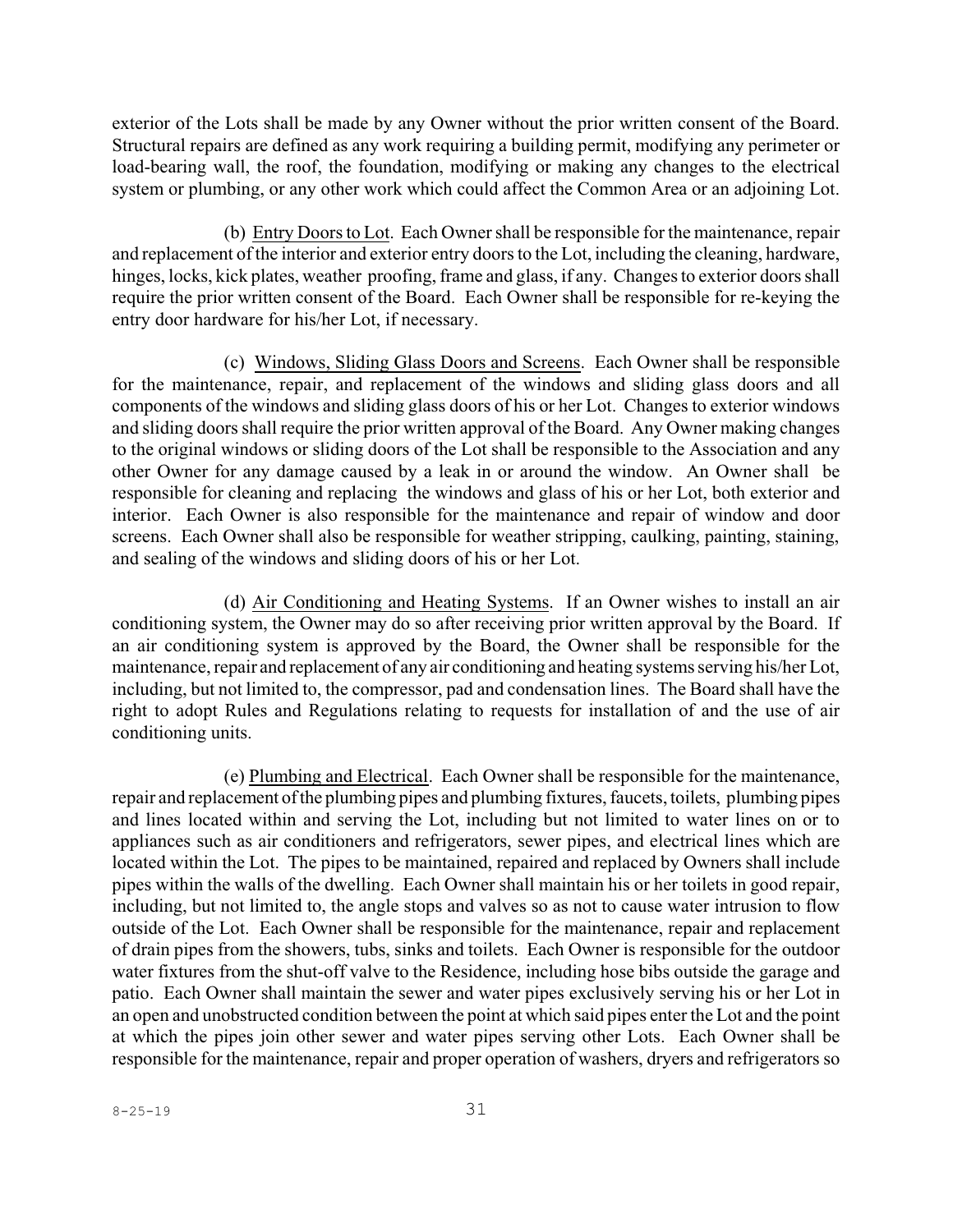as not to cause damage to the Common Area or other Lots. Every Owner shall cooperate with the Association and other Owners in the maintenance, repair and replacement of sewer and water pipes. If an Owner must obtain access through the exterior of the building to make repairs, the Owner shall obtain the prior written approval of the Board of Directors and shall restore the exterior surface of the building to its pre-repair condition at his/her own cost.

(f) Pest Control. Each Owner shall be responsible for pest control within their Lots, including in the attic and in the studs.

(g) Patios. Each Owner is responsible for maintaining, repairing and replacing all improvements inside the patio walls, including but not limited to, including but not limited to, the patio pergolas and covers, patio slab, tiles, or other flooring surface, trees and plants, sprinklers, any gate, and the hose bib. The Owner shall also be responsible for maintaining, repairing and replacing any sidewalk within his or her Lot. The replacement or installation of any wrought iron gate or anything which is visible from the Common Area requires Architectural Committee approval. The Association shall be responsible for repairing or replacing the patio walls due to normal wear and tear, deterioration, or damage not caused by Owner, Resident, family or guests, or another Owner, Resident, family or guests, or some other person or entity responsible for the damage due to negligence or intentional misconduct. An Owner is responsible for obtaining the prior written approval of the Board for any changes, modifications or replacement of patio components.

(h) Garages. Each Owner is responsible for maintaining, painting, repairing and replacing the garage door serving his or her Lot, including the weather stripping, pursuant to the Association's Architectural Guidelines. Each Ownershall use the Association's designated painter at his or her own expense to paint the garage door to ensure conformity with other garage doors. Each Owner is also responsible for all hardware, mechanical and electrical systems associated with the garage door and door opener. Each Owner is responsible for maintaining the garage in a clean and neat condition so as not to attract rodents, termites and other pests which may damage the structure.

(i) Stove and Dryer Vents. Each Owner is required to maintain and clean all stove vents and dryer vents every six months to ensure safe operation.

(j) Electric Panel Box. Each Owner is required to maintain, repair and replace the electric panel box servicing only his/her Lot.

(k) Exterior Light Fixtures. Each Owner is responsible for maintaining, repairing and replacing light fixtures affixed to the building exteriors. An Owner shall obtain the prior written approval of the Board when replacing any light fixtures. Owners are responsible for replacing light bulbs.

(l) Contractors. Each Owner shall use only licensed and insured California contractors to perform any plumbing, electrical or structural work to the Lot and such Owner shall be responsible for obtaining any required permit.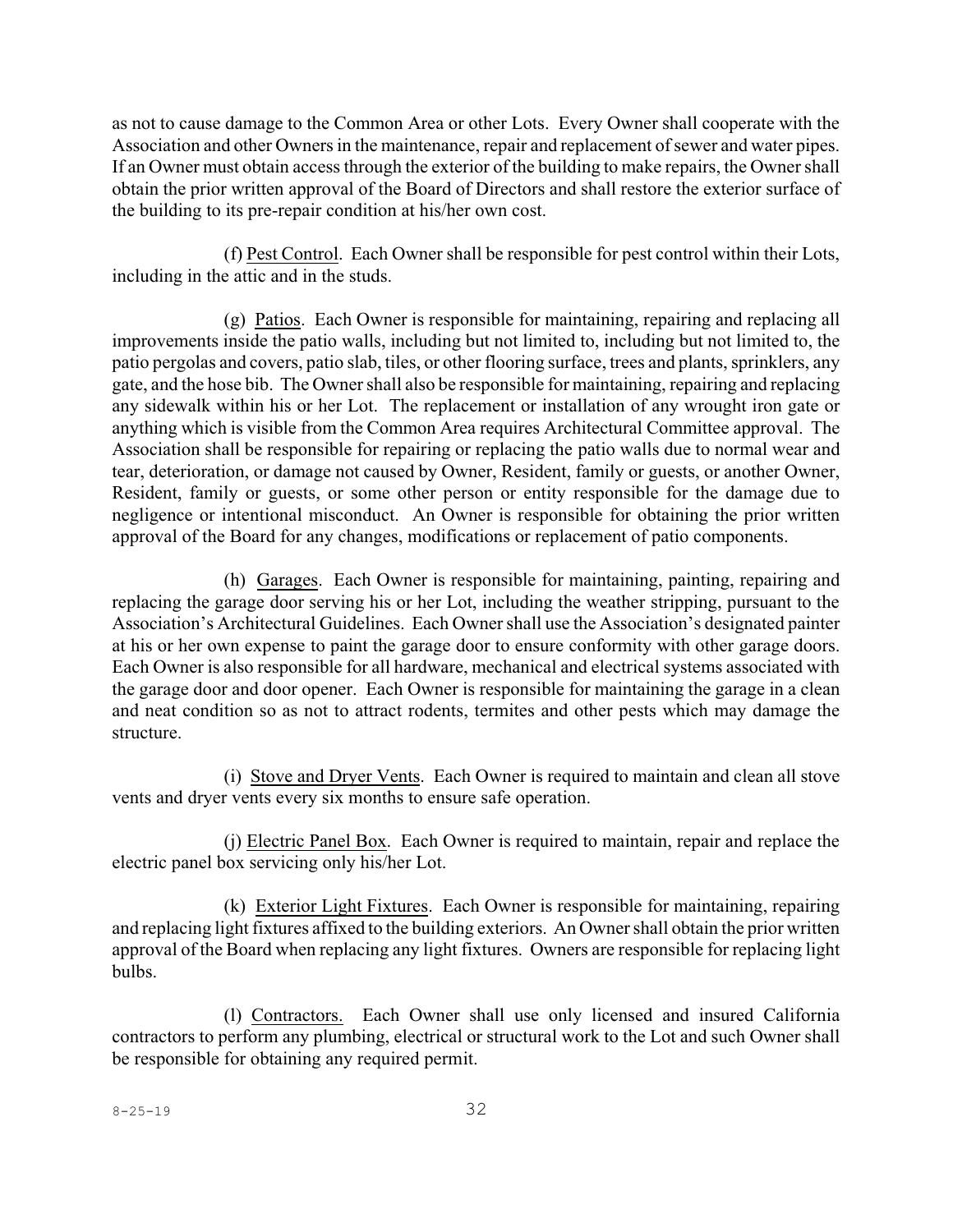(m) Mailboxes. The Owner shall be responsible for maintaining, repairing and replacing the mailbox for the Lot. An Owner shall obtain prior written approval from the Board prior to replacing a mailbox and shall repair any damage to the Common Area resulting from installation, maintenance, repair or replacement.

9.3 Party Walls. The rights and duties of the Owners of Lots with respect to party walls shall be governed by the following:

(a) General Rules of Law Apply. Each wall which is constructed as part of the original construction on the Property and any part of which is placed on the dividing line between separate lots, shall constitute a party wall, and with respect to such wall, each of the adjoining owners shall assume the burdens and be subject to an easement for that portion of the party wall on his land, and be entitled to the benefits of these restrictive covenants and, to the extent not inconsistent herewith, the general rule of law with regard to party walls set forth in California Civil Code Section 841 and of liability for property damage due to negligence or willful acts or omissions, shall apply thereto.

(b) Sharing of Maintenance and Repair. If any such party wall is damaged or destroyed through the act of one adjoining Owner or any of his agents or guests or members of his family (whether or not such act is negligent or otherwise culpable) so as to deprive the other adjoining owner of the full use and enjoyment of such wall, then it is the responsibility of the Owner who caused such damage to rebuild and repair same to as good condition as it was originally, without cost to the adjoining Owner.

(c) Destruction by Fire or Other Casualty. If any such party wall is damaged or destroyed by fire or other casualty or by some cause other than the act of one of the adjoining Owners, his agents or family (including ordinary wear and tear and deterioration fromlapse of time), then both adjoining Owners shall rebuild or repair the wall to as good condition as it was before, at their joint and equal expense.

(d) Other Changes. In addition to meeting other requirements of these restrictive covenants and of any building code or similar regulations or ordinances, any Owner proposing to modify, make additions to or rebuild his or her Dwelling in any manner which requires the extension or other alteration of any party wall, shall obtain the prior written consent of the adjoining Owner.

(e)Right to ContributionRuns with the Land. The right of any Owner to contribution from any other Owner under this Section shall be appurtenant to the land and shall pass to such Owner's successors in title.

(f) Dispute. In the event of a dispute between Owners with respect to the maintenance, repair or replacement of a party wall or with respect to the sharing of the cost thereof, the Board, upon receiving the written request of one of the Owners, shall decide the dispute and the decision of the Board shall be final and conclusive upon the parties.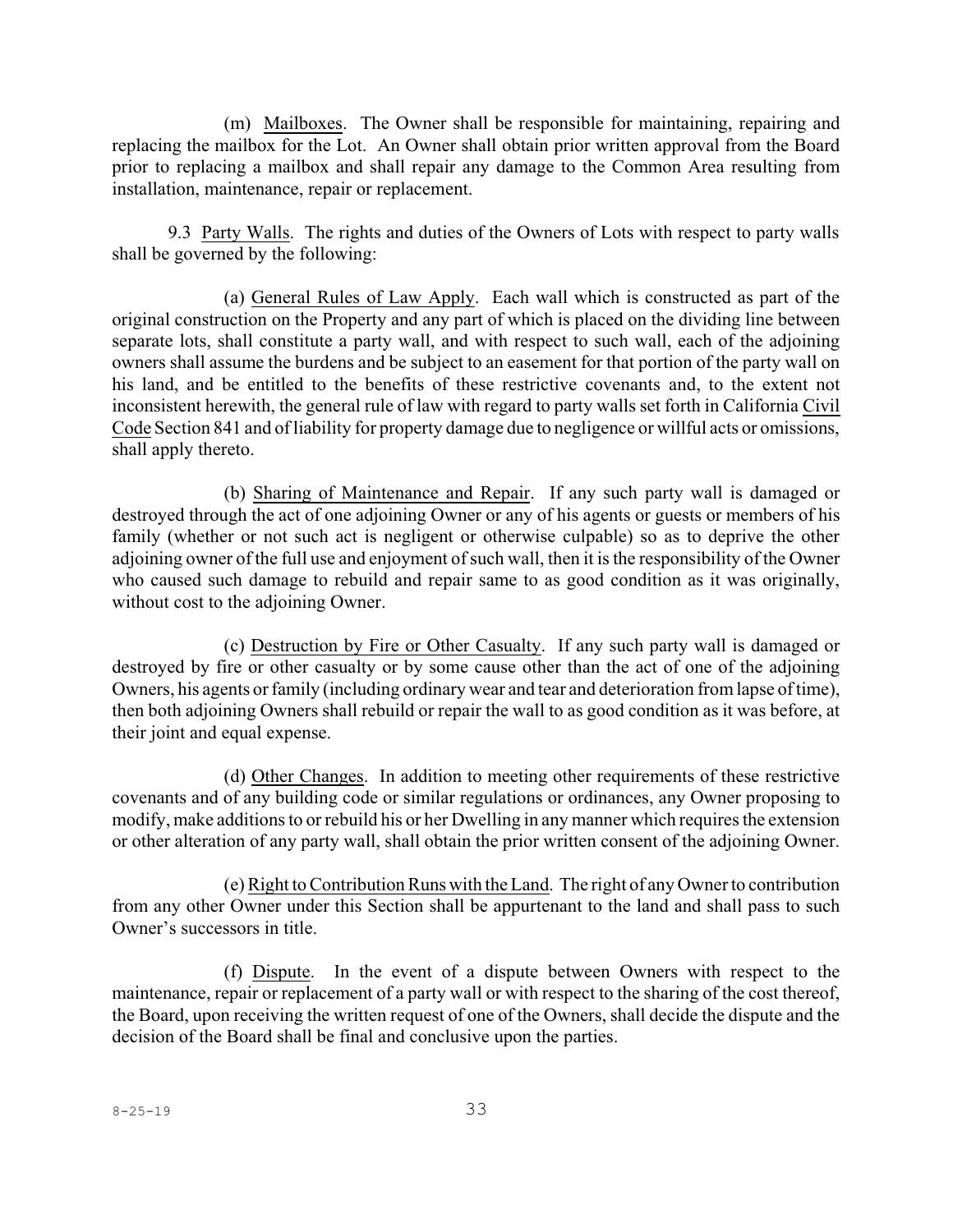9.4 Damage to other Lots or Common Area. Owners are required to have their own insurance policy covering their Lot and its fixtures such as plumbing, sewers, cabinets, appliances, improvements, furnishings and furniture and for damage caused by components within their Lot which is their repair responsibility. In the event that damage is caused to a Lot, another Lot or the Common Area as the result of a plumbing leak, fire or other casualty originating from within an Owner's Lot, that Owner shall be responsible for paying for the reasonable repair and/or replacement cost of items damaged within the Owner's Lot, another Lot, and the Common Area. If the responsible Owner does not have the required insurance for the repairs, the Board may make the repairs to the Common Area and another Lot and provide notice to the Owner of the costs and expensesincurred by the Association in making the repairs to the Common Area and/or another Lot and the Owner shall have thirty (30) days, or such longer period of time as the Board may determine, to reimburse the Association, after notice and a hearing. If the Owner does not reimburse the Association, the Board may levy a Special Assessment against the Owner responsible for the damage for all costs and expenses, including but not limited to attorneys fees and repair costs, after notice and a hearing. The Association shall not be responsible for handling damage claims by one Owner against another. The Association's licensed plumber or other qualified professional building consultant shall make the determination as to the source of the damage and the determination shall be binding on the Owners affected by any leaks.

9.5 Obligation To Permit Entry by Association and Adjacent Owners. Each Owner shall be obligated to permit the Association, its representatives and contractors, and adjacent Owners and contractors to enter the Owner's Lot for purposes of performing installations, alterations, maintenance or repairs which are reasonably necessary for the use and enjoyment of the Common Area. Requests for entry shall be made at least 24 hours in advance at a mutually convenient time.

9.6 Cooperative Maintenance Obligations. To the extent necessary or desirable to accomplish the Association's maintenance and repair obligations hereunder, individual Owners shall cooperate with the Association and its agents and maintenance personnel in the prosecution of the Association's work. An Owner shall also cooperate with other Owners and Residents who require access to the Owner's Lot for the purpose of making repairs. Each Owner who is affected by Association repairs shall be responsible for his/her own relocation expenses or the expenses of his or her Tenant should the Owner or Tenant choose to or be required to vacate the Lot for repairs.

### **ARTICLE X INSURANCE**

10.1. Fire, Casualty and Earthquake Insurance. The Association shall obtain and maintain a "walls out" master or blanket policy of fire and casualty insurance, for the full insurable value (replacement cost) of the Dwelling structures on the Lots, furniture, fixtures, facilities and personal property commonly owned by the Owners collectively. The policy shall exclude the interiors of the Lots, the improvements, betterments, fixtures, and personal property of the Lot Owners. The policy shall cover from the studs of the Dwelling out and no drywall shall be covered. The insurance policy shall be used in the discretion of the Board only for major events such as fire or water damage causing damage to more than one Dwelling. The Association may additionally obtain and maintain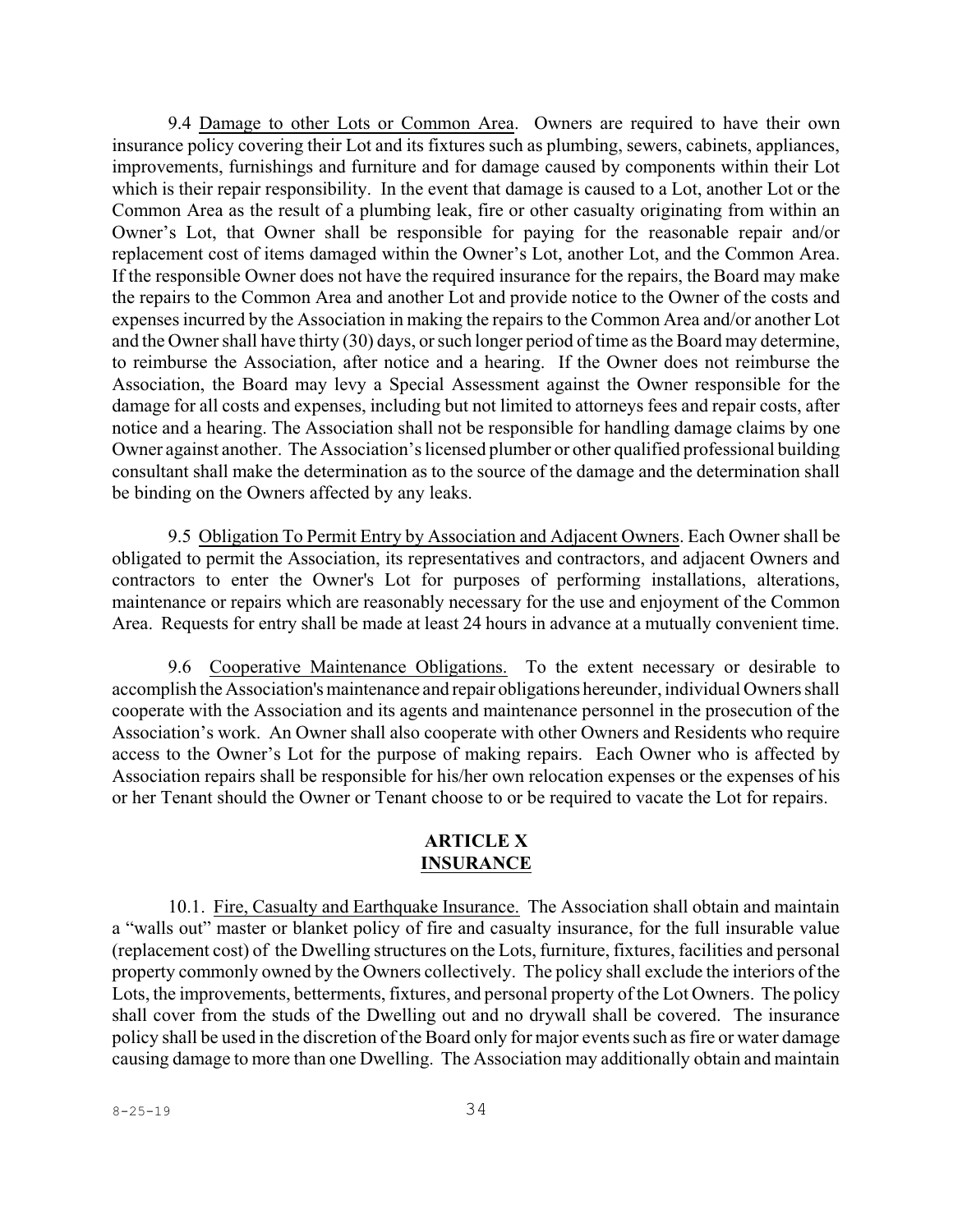a policy of earthquake insurance, for whatever value is affordable in the Board's discretion, for all the commonly owned buildings, facilities, fixtures and personal property commonly owned by all of the Owners as tenants in common. If available, the policies shall include demolition, increased cost of construction, code upgrade and contingent liability coverage for the proper limits in the event of destruction. The insurance shall be kept in full force and effect at all times and the full replacement value of the insured property shall be redetermined on an annual basis. Any insurance proceeds received from a claim under the Association's master policy shall be used as determined by the Board. Only the Board may make claims against the Association's master policy of insurance, and the Owner who causes the claim is responsible for paying the deductible.

If the Board refuses to either repair damage caused by a Common Area source out of Association funds or file an insurance claim for any damage caused by a Common Area source or component so that a Lot can be repaired, the Association shall be liable to the Owner for the reimbursement of the expense of repairing the damage.

10.2 Public Liability and Property Damage Insurance. The Association shall obtain and maintain a policy of comprehensive public liability and property damage insurance in a sum not less than Three Million Dollars (\$3,000,000) naming as parties insured the Association, each member of the Association Board of Directors, any manager, the Owners of all Lots, and such other persons as the Board may determine. The policy shall insure each named party against liability incident to the ownership, maintenance, and use of the Common Area and any other Association-owned or maintained real or personal property.

10.3 Directors and Officers Liability Insurance. The Association shall obtain and maintain Directors and Officers Liability Insurance in a minimum amount of One Million Dollars (\$1,000,000) covering prior acts in order to ensure that past Board Members are protected for decisions made during their term of service. The policy shall name as insureds not only the current Board Members but also volunteer committee members.

### 10.4 Fidelity Bond and Other Insurance.

(a) The Board may, in its discretion, obtain and maintain fidelity bonds or insurance in an amount equal to three (3) months assessments plus all reserve funds.

(b) To the extent such insurance is reasonably obtainable or required by any institutional First Mortgagee, the Association may also purchase with Common Funds such additional insurance and bonds as it may, from time to time, determine to be necessary or desirable, including, without limitation, demolition insurance, flood insurance, worker's compensation, commercial umbrella coverage, and boiler and machinery coverage.

10.5 Coverage Not Available. If any insurance policy or endorsement required herein is for any reason not available, then the Association shall obtain such other or substitute policy or endorsement as may be available which provides, as nearly as possible, the coverage described above. The Board shall also notify the Lot owners of any material adverse changes in the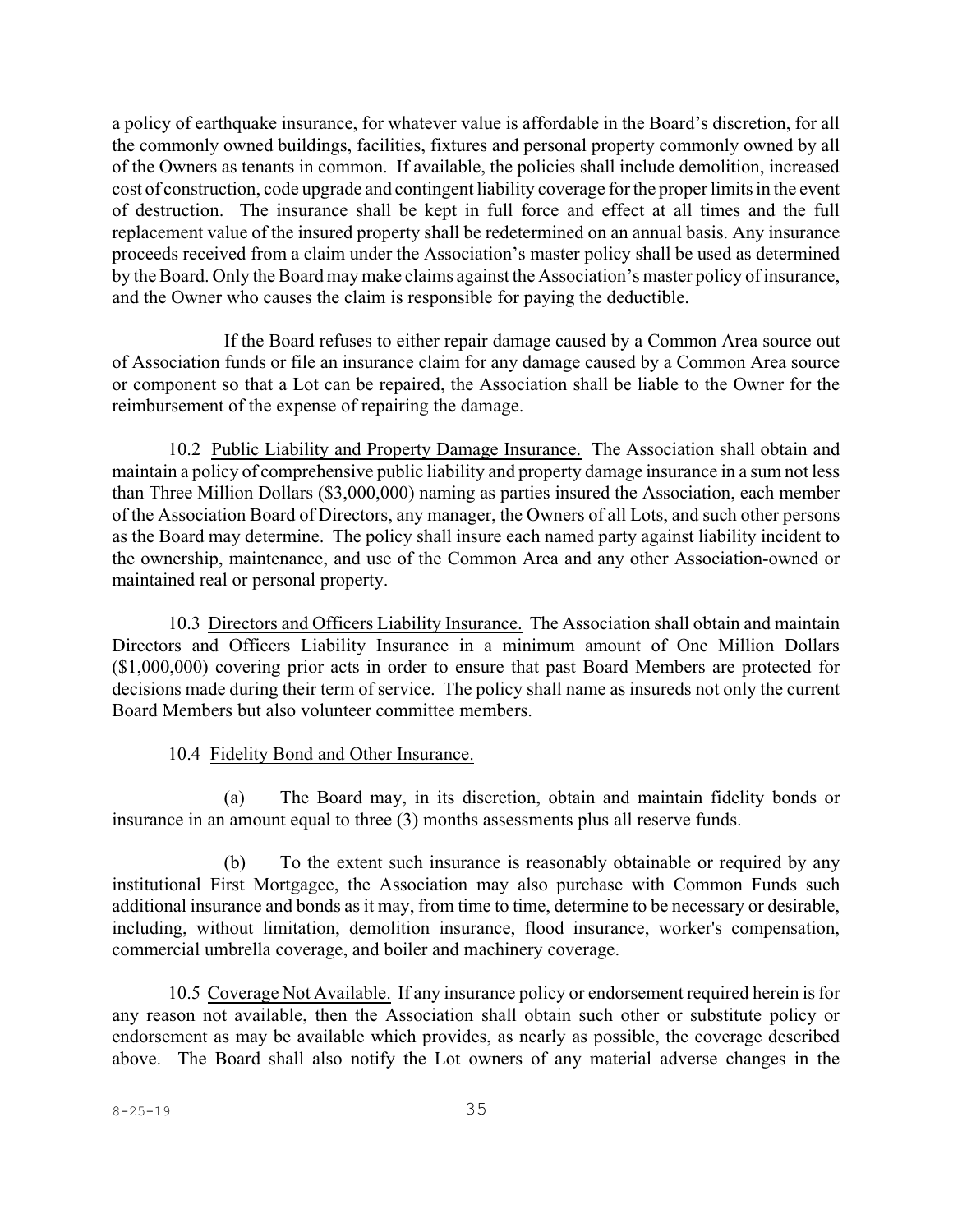Association's insurance coverage.

10.6 Copies of Policies. Copies of all insurance policies shall be retained by the Association and shall be available for inspection by any Lot Owner at any reasonable time.

## 10.7 Lot Owners Coverage.

(a) Each Owner shall carry the following insurance (any premises liability and property damage insurance policy shall include a waiver of subrogation clause asto the Association, other Owners, and any institutional First Mortgagee of such Unit):

(1) Lot Owners Insurance Coverage. Coverage on everything within the Owner's Lot from the bare walls and bare ceiling and floor inward, including, but not limited to, betterments and improvements, drywall, fixtures, equipment, furniture, furnishings, carpeting, hardwood floors, floor and wall tile, bathroom fixtures, sinks, tubs, built-in cabinets, counter tops, appliances, lighting fixtures, the patio slab, upgrades to the Lot, etc. The policy shall include coverage for drywall repair or replacement. The limits of the insurance shall be sufficient to repair and replace the items within the Lot. The Owner's insurance coverage shall be primary in the event of damage or loss to the Owner's Lot, the Common Area, or another Owner's Lot, the source of which is a component within the Lot which the Owner is required to maintain, repair or replace, including, but not limited to, plumbing within the walls, sewer, a faucet, toilet, refrigerator hose, washer, dishwasher, air conditioner, or shower valve. Any Owner filing a claim against the Association's master policy for damage caused by a source that the Owner is obligated to maintain, repair and replace shall be fined after notice and a hearing and shall pay the deductible for the claim. The Association shall be entitled to levy a Special Assessment for the deductible if the Owner fails to pay within 30 days of notification.

(2) Loss of use coverage or additional living expenses coverage forliving

expenses.

(3) Personal property coverage for clothing and other personal property.

(4) Personal liability coverage for accidental bodily injury or property damage to other person's property and medical payments. The Association shall not be responsible for any personal injury, death or damage to property of others which occurs within an Owner's Lot or patios, unless an act or omission by the Association is the sole and direct cause of the injury, death or damage to property of others.

(5) Optional property coverages including special perils or all risk coverage to insure all losses not specifically excluded, higher limit coverage for valuables, coverage for other structures such as the patio.

(6) Lots Regularly Rented to Others coverage, if the Owner rents his/her Lot, to cover losses to the tenant's personal property, liability for injury or death to the tenant, and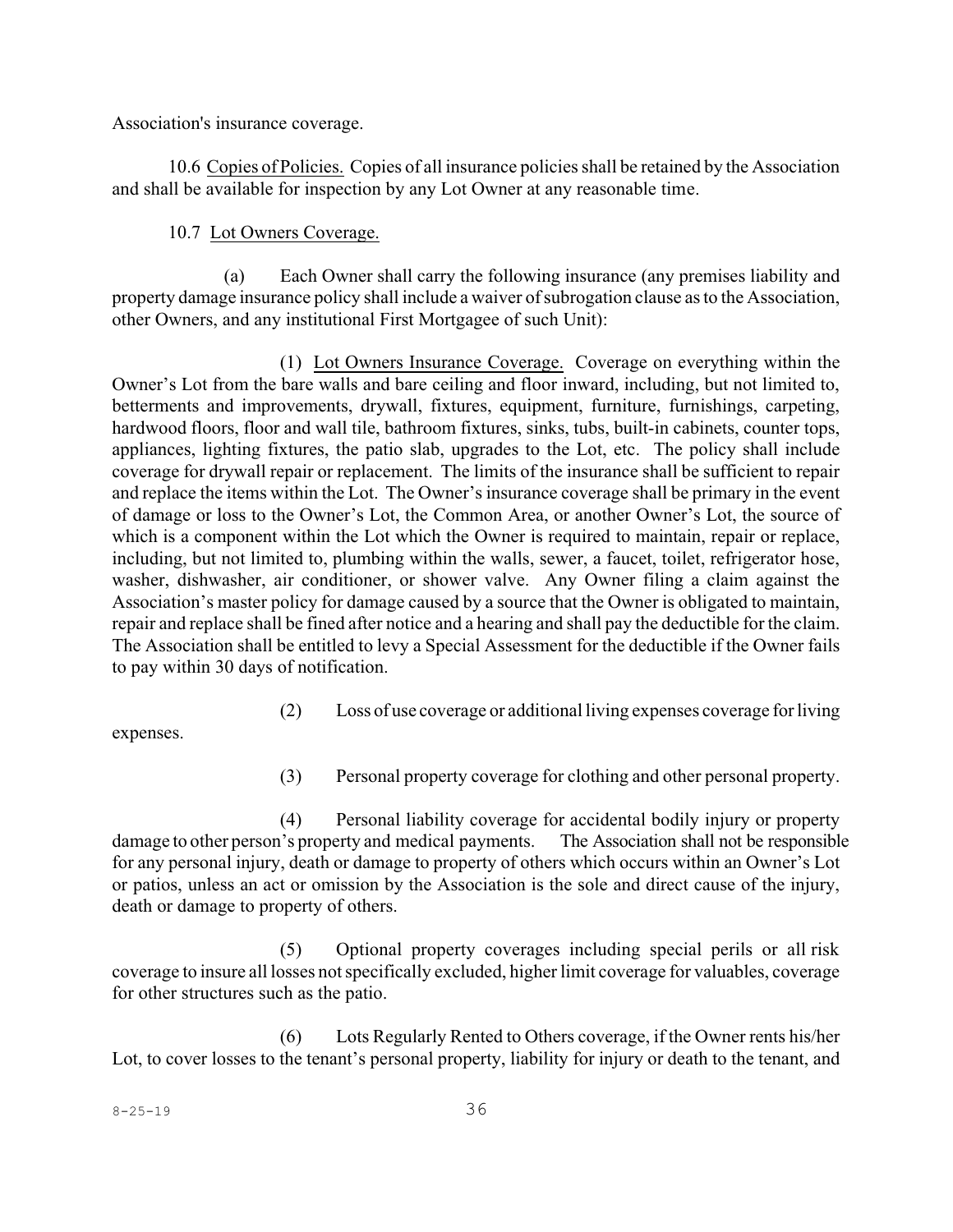medical payments to the tenant.

(b) Each Owner shall obtain and maintain loss assessment coverage and deductible assessment coverage for fire and other casualties, including earthquake, in an amount sufficient to cover the Owner's portion of the deductible and any shortfall in coverage under the Association's master policy. A policy amount of at least \$50,000 is recommended. In the event of fire or other casualty which results in each Owner becoming responsible for the payment of a special or emergency assessment, each Owner with Assessment Loss Coverage shall instruct the insurance carrier to pay the proceeds directly to the Treasurer of the Association to pay for services, labor and materials provided by the Association for repair and/or reconstruction or to replenish reserve funds. Owners who do not comply with this provision will be specially assessed in the event of a fire or other casualty and the Association may foreclose the Assessment Lien if payment is not made.

(c) EachOwnershall provide a declaration of coverage every yearfor all required insurance and, if the Owner fails to do so, the Owner may be fined, after notice and a hearing.

(d) EachOwner may obtain and maintain an earthquake insurance policy to cover all walls, plumbing, furniture, furnishings, cabinets, and everything else within the Dwelling.

10.8 Trustee. All insurance proceeds payable pursuant to policies maintained by the Association may, in the discretion of the Board of Directors, be paid to a trustee to be held and expended for the benefit of the Owners, Mortgagees and others, as their respective interests appear. Said trustee shall be a commercial bank or other institution with trust powers within the County that agrees in writing to accept such trust.

10.9 Adjustment of Losses. The Board is appointed attorney-in-fact by each Owner to negotiate and agree on the value and extent of any loss under any policy carried by the Association. The Board is granted full right and authority to compromise and settle any claims or enforce any claim by legal action or otherwise and to execute releases in favor of any insured.

10.10 Annual Review. The Board shall annually review the Association's insurance policies in order to determine whether the Association is adequately insured.

10.11 Deductible. The Board shall levy an emergency assessment against all Owners for their proportionate share of the deductible following a fire, earthquake, or other casualty or event covered by the Association's insurance. If any Owner fails to pay the deductible, the Association shall levy a Special Assessment against the Owner. If any Owner fails to pay the deductible for a claim wrongfully made against the Association's master policy by the Owner, the Board shall levy a Special Individual Assessment.

## **ARTICLE XI EASEMENTS**

11.1 Easements. The ownership interests of the Owners in their Lots are subject to (a) all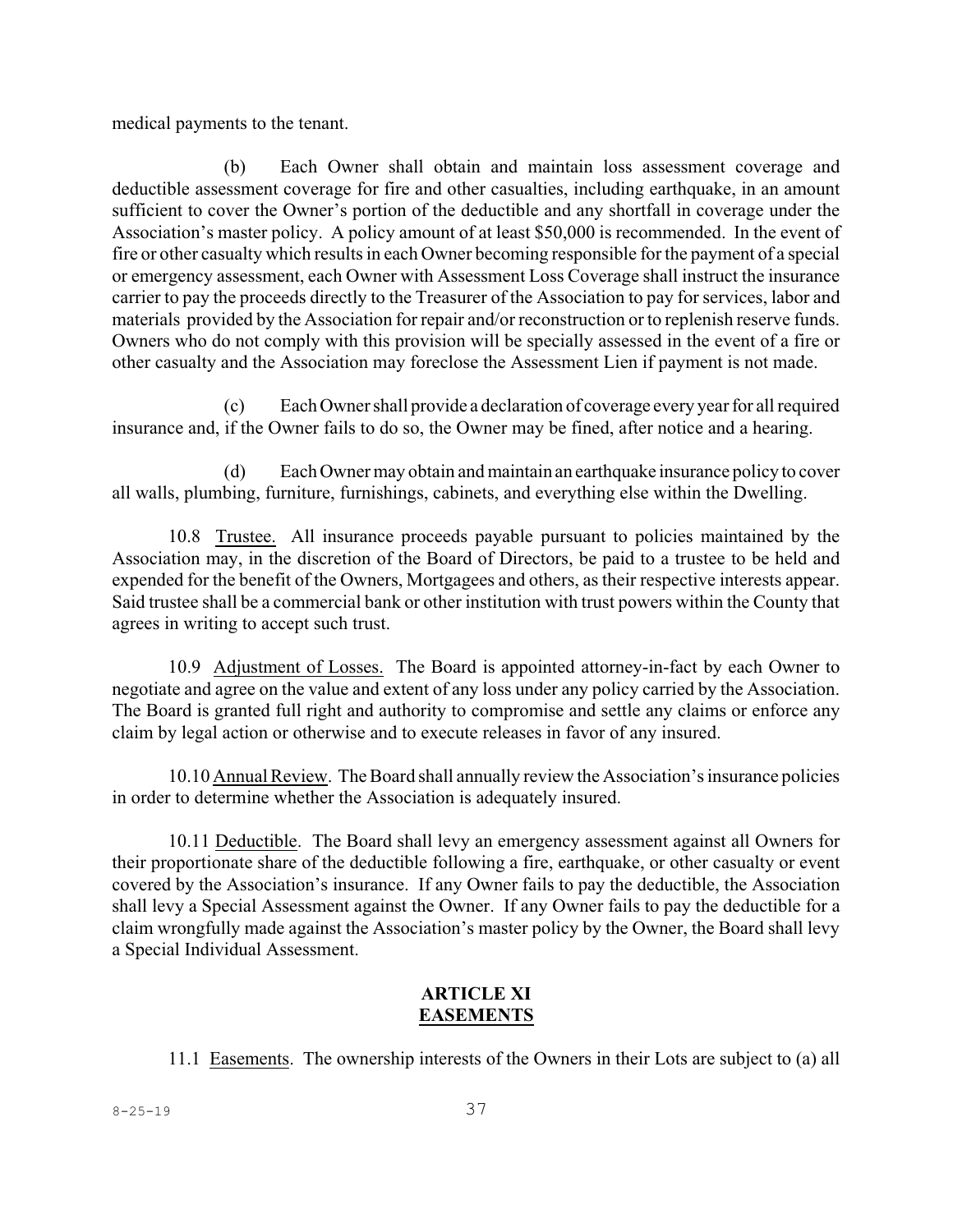easements granted by the developer, whether by separately recorded instrument or the Project Map or any Lot Plan, for the installation and/or maintenance of utilities, sewer lines, storm drains, detention basins, pollution control devices, any Offsite Maintenance Areas, landscaping and appurtenant systems that are necessary for the Project, (b) easements granted and reserved , each of which were established upon the recording of the original Declaration and shall be included within the definition of Protective Covenants and shall run with the land that comprises the Project from time to time for the use of the Owners and their Lots and each of which shall be superior to all other encumbrances applies against or in favor of any portion of the Project. Individual grant deeds to Lots may, but shall not be required to, set forth the easements specified in this Article.

11.2 Encroachment Easements. If any portion of the Common Area encroaches on any Lot or if any portion of a Lot encroaches on the Common Area, regardless of the cause, a valid easement exists for such encroachment and for the maintenance of it as long as it remains, and all Lots and the Common Area are made subject to such easements.

11.3 Blanket Utility Easement. There is hereby created a blanket easement upon, across, over and under all of the Property for ingress, egress, installation, replacing, repairing and maintaining all utilities, including but not limited to water, sewer, gas, telephones, drainage and electricity and the master television antenna or cable television system, if any. By virtue of this easement, it shall be expressly permissible for the providing utility company to erect and maintain the necessary equipment and underground facilities on the Common Area. Notwithstanding the foregoing, no sewer, electrical lines, water lines, or other utilities may be installed or relocated on said Property except as initially designed and approved by the Declarant or thereafter approved by the Association's Board of Directors. The easements provided for in this Section shall in no way effect any other recorded easement on the Property. The Board shall have the authority to grant additional easements to governmental entities, utility companies or private communications and entertainment companies for access, ingress, and the right to install equipment for the benefit of the Owners and Residents.

11.4 Easements on Lot Plan. The Common Area and Lots are subject to the easements and rights of way shown on the Project Map or Tract Map.

11.5 Access Easements. Subject to the rights, restrictions and other provisions of the Declaration, the Bylaws, Rules and Regulations and Architectural Guidelines, every Owner shall have for himself or herself and his/her Invitees, a nonexclusive easement of vehicular and pedestrian access, ingress, egress, use and enjoyment of, in, to and over the Common Area and such portions of all other Lots that are outside of the Dwelling Areas, garage and patios, and such easement shall be appurtenant to and shall pass with title to every Lot within the Project.

11.6 Drainage Easements. There are easements for drainage created, granted and reserved over the Common Area and Project Lots in the original Declaration in accordance with the original plan of drainage established during the development of the Project. No Owner shall change, modify, alter, or otherwise interfere with the established drainage.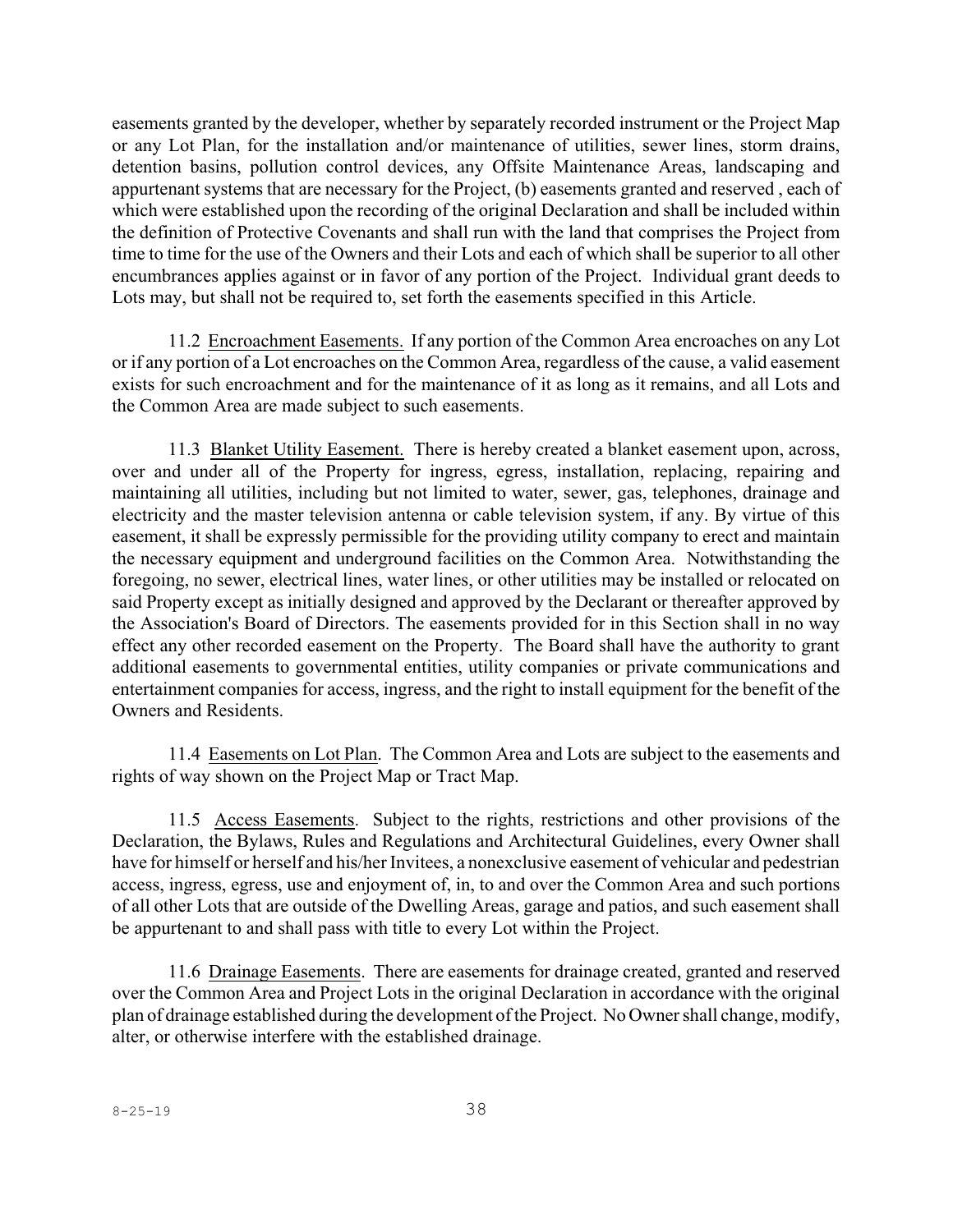11.7 Easements for Lighting and Landscaping. Easements were reserved by the Declarant for the benefit of the Association over Common Area and the exterior portions of the Lots for the maintenance of and access to the Association Improvements thereon, including the lighting and landscaping and irrigation system.

11.8 Easements and Entry by Association. The Association and its contractors and agent shall have an easement with right of entry at all times over, upon, under and through all of those areas of each Lot situated outside of a building in order to perform its maintenance and repair responsibilities, together with the right to enter upon and into a Lot to the extent necessary to perform maintenance and repair obligations following reasonable notice to the Owner. In the case of an emergency, no notice shall be required.

### **ARTICLE XII CONDEMNATION**

12.1 Sale by Unanimous Consent or Taking. If an action for condemnation of all or a portion of the Property is proposed or threatened by any governmental agency having the right of eminent domain, then, on unanimous written consent of all of the Owners and all institutional Mortgagees, the Property, or a portion thereof may be sold and conveyed to the condemning authority by the Board or its designees acting as the attorney-in-fact of all Owners under an irrevocable power of attorney, which each Owner by accepting a deed to a Lot in the Property hereby grants and which shall be coupled with the interest of all other Owners, for a price deemed fair and equitable by a majority of three appraisers hired by the Board. If the requisite number of Owners or institutional Mortgagees do not consent to a sale of all or a portion of the Property, and the condemning authority institutes condemnation proceedings, the court shall fix and determine the condemnation award. All reserve funds shall remain the property of the Lot Owners and shall not be considered a part of the condemned property.

### 12.2 Distribution and Sale Proceeds of Condemnation Award.

(a) Total Sale or Taking. A total sale or taking of the Property is a sale or taking that (i) renders more than 50 percent of the Lots uninhabitable (such determination to be made by the Board in the case of a sale and by the court in the case of a taking) or (ii) renders the Property as a whole uneconomical as determined by the vote or written consent of 66-2/3 percent of those Owners whose Lots will remain habitable after the taking. However, any determination that a sale or taking is total must be made before the proceeds from any sale or award are distributed. The proceeds of any such total sale or taking of the Property, after payment of all expenses relating to the sale or taking, shall be paid to all Owners and to their respective Mortgagees in the proportion that the total square footage of each Lot bears to the total square footage of all Lots on the Property.

(b) Partial Sale or Taking. In the event of a partial sale or taking of the Properties, meaning a sale or taking that is not a total taking, as determined in section 2(a), above, the proceeds from the sale or taking shall be paid or applied in the following order of priority and any judgments of condemnation shall include the following provisions as part of its terms: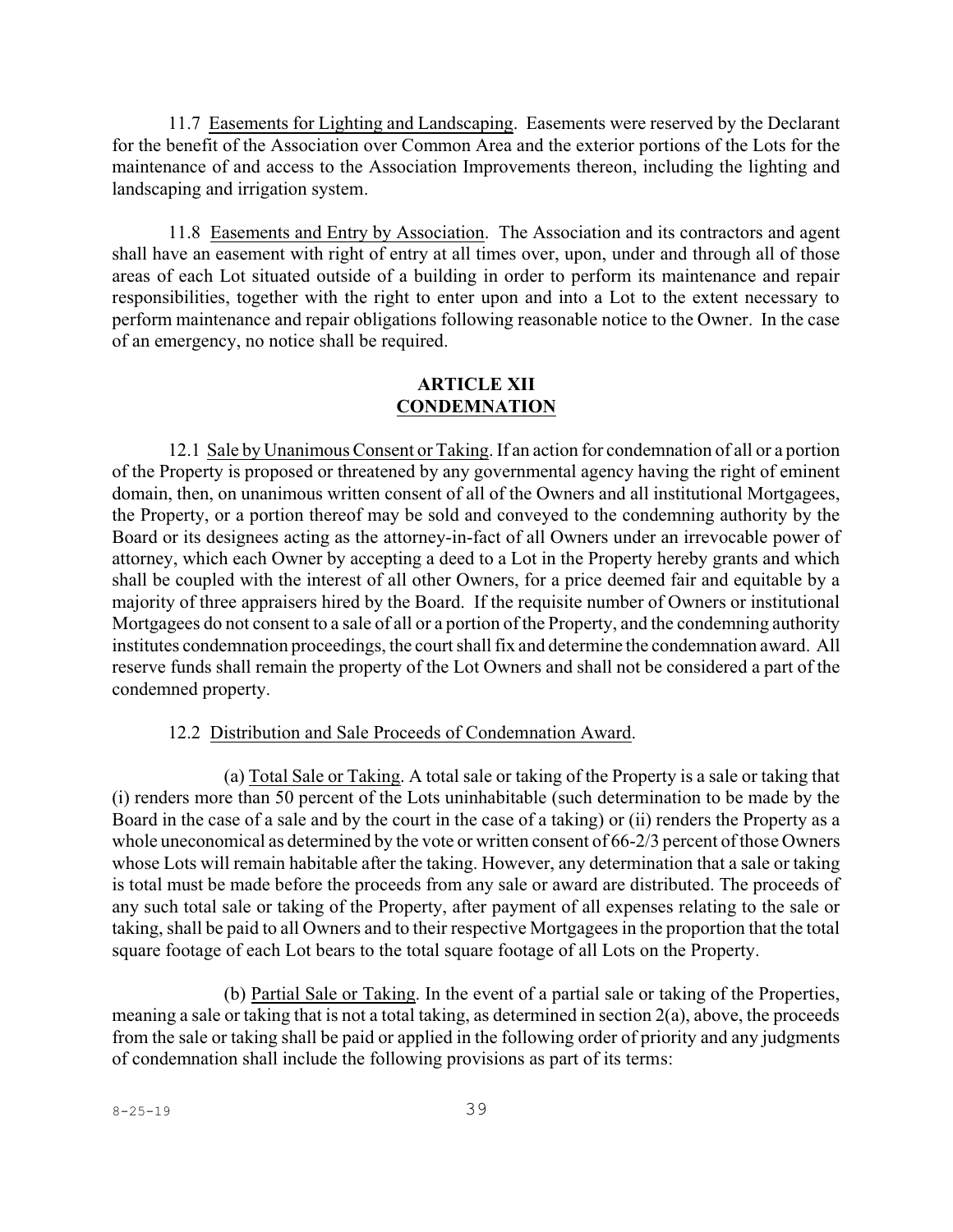(i) To the payment of expenses of the Association in performing the sale or to any prevailing party in any condemnation action to whom such expenses are awarded by the Court to be paid from the amount awarded; then

(ii) To Owners and to their respective Mortgagees, as their interests may appear, of Lots on the Property whose Lots have been sold or taken, an amount representing the ratio that the Lot's square footage bears to the total square footage of all Lots on the Property, as determined by the court in the condemnation proceeding or by an appraiser, less such Owners'share of expenses paid pursuant to section 2(b)(i) (which share shall be in proportion to the ratio that the square footage of each Owner's Lot bears to the square footage of all Lots on the Property. The Los Angeles County Assessor's records shall determine the square footage of each Lot.

(iii) To any remaining Owner(s) and to his or her Mortgagees, as their interests may appear, whose Lot has been diminished in value as a result of the sale or taking disproportionate to any diminution in value of all Lots, as determined by the Court in the condemnation proceeding or by an appraiser, an amount up to the total diminution in value; then

(iv) To all remaining Owners and to their respective Mortgagees, as their interests may appear, the balance of the sale proceeds or award in proportion to the ratio that the square footage of each remaining Owner's Lot bears to the square footage of all remaining Owners' Lots as of a date immediately prior to commencement of condemnation proceedings, as determined by the Court in the condemnation proceeding.

### **ARTICLE XIII PARTITION OF COMMON AREA**

13.1 Suspension of Right of Partition. Except as expressly provided in this Article, an Owner shall have no right to partition or divide his or her ownership of the Common Area. Partition of the Common Area can be had on a showing that the conditions to such partition as stated in Article V (relating to damage or destruction) or in Article XII (relating to condemnation) or in California Civil Code Section 4610 have been met. Nothing in this Declaration shall prevent partition of a co-tenancy in a Lot.

13.2 Distribution of Proceeds Upon Partition. Proceeds of property resulting froma partition shall be distributed to and among the respective Owners and their Mortgagees as provided herein, depending upon the cause for the partition.

13.3 Power of Attorney. Each of the Owners irrevocably appoints the Association as attorney-in-fact and irrevocably grants to the Association full power in the name and stead of such Owner to sell the entire Project, and to execute deeds and conveyances to it, in one or more transactions, for the benefit of all Owners when partition of the Project may be had under Civil Code Section 4610 and under the circumstances authorizing partition under this Declaration. The power of attorney shall (a) be binding on all Owners, whether they assume the obligations under this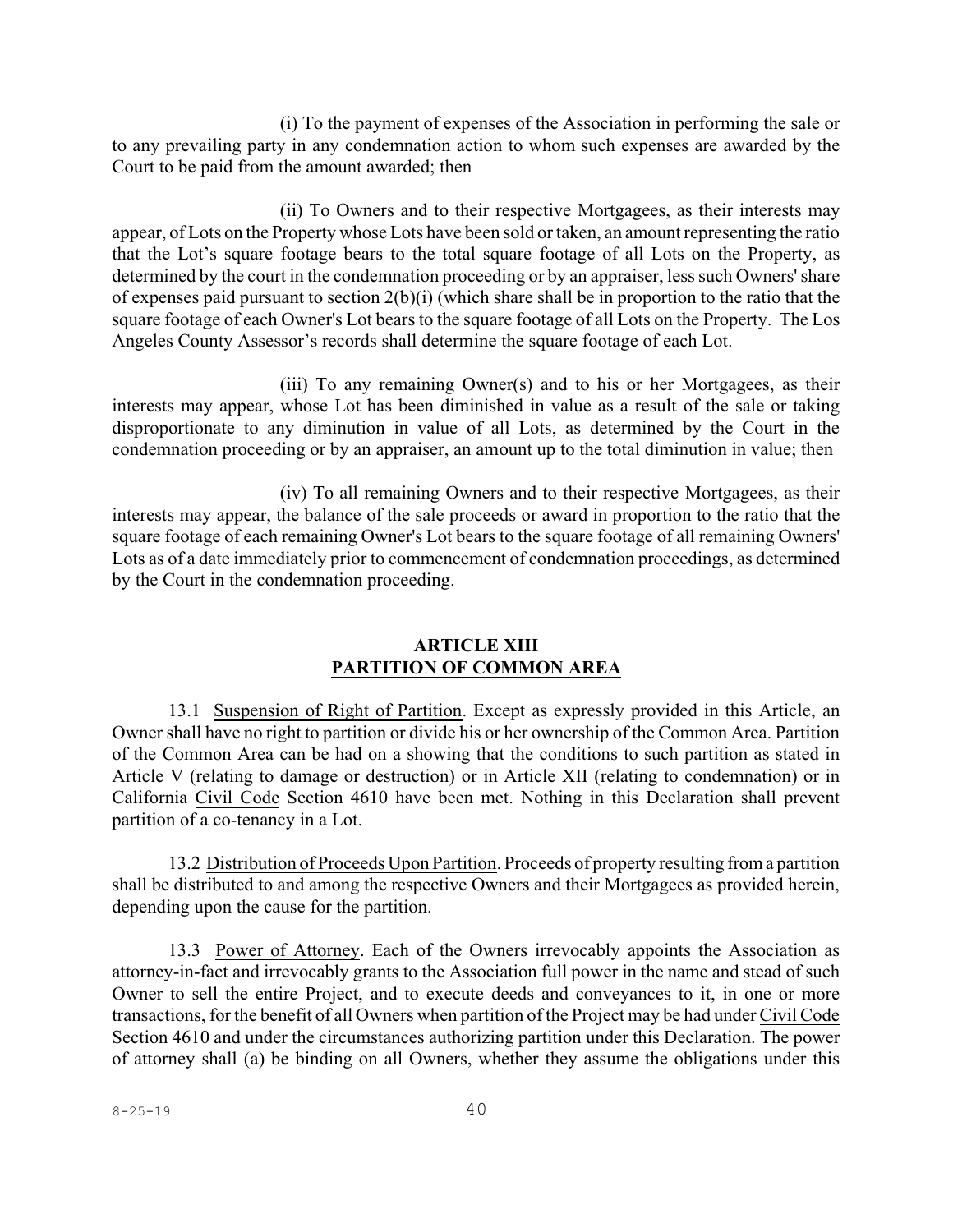Declaration or not; (b) be exercisable by a majority of the Board acting on behalf of the Association, subject to obtaining the prior approval by vote or written consent of 66-2/3 percent of the Owners and all institutional first Mortgagees; and (c) be exercisable only after recordation with the County Recorder of a certificate executed by those who have power to exercise the power of attorney that the power of attorney is properly exercisable under Civil Code Section 4610. This certificate shall be conclusive evidence of proper exercise in favor of any person relying on it in good faith.

#### **ARTICLE XIV ENFORCEMENT**

14.1 Remedy at Law Inadequate. Except for the nonpayment of any Assessment, it is hereby expressly declared and agreed that the remedy at law to recover damages for the breach, default or violation of any of the covenants, conditions, restrictions, limitations, reservations, grants of easements, rights, rights-of-way, liens, charges or equitable servitudes contained in this Declaration are inadequate and that the failure of any Owner or Resident of any Lot or their guest to comply with any provision of the Governing Documents may be enjoined by appropriate legal proceedings instituted by any Owner, the Association, its officers or Board of Directors, or by their respective successors in interest.

14.2 Nuisance. Without limiting the generality of the foregoing section (a), the result of every act or omission whereby any covenant contained in this Declaration is violated in whole or in part is hereby declared to be a nuisance, and every remedy against nuisance, either public or private, shall be applicable against every such act or omission.

14.3 Costs and Attorneys' Fees. If any Owner defaults in making payment of Assessments or in the performance or observance of any provision of this Declaration or otherwise causes the Association to obtain the services of an attorney related to a particular Owner or his/her Lot, the Owner covenants and agrees to pay the Association any costs or fees incurred by the Association, including reasonable attorneys' fees, regardless of whether legal proceedings are instituted. The fees and costs may be specially assessed to the Owner. In case a suit is instituted, the prevailing party shall recover the cost of the suit, in addition to the aforesaid costs and fees.

14.4 Cumulative Remedies. The respective rights and remedies provided by this Declaration or by law shall be cumulative, and the exercise of any one or more of such rights or remedies shall not preclude or affect the exercise, at the same or at different times, of any other such rights or remedies for the same or any different default or breach or for the same or any different failure of any Owner or others to perform or observe any provision of this Declaration.

14.5 Failure Not a Waiver. The failure of any Owner, the Board of Directors, the Association or its officers or agents to enforce any of the covenants, conditions, restrictions, limitations, reservations, grants or easements, rights, rights-of-way, liens, charges or equitable servitudes contained in this Declaration shall not constitute a waiver of the right to enforce the same thereafter.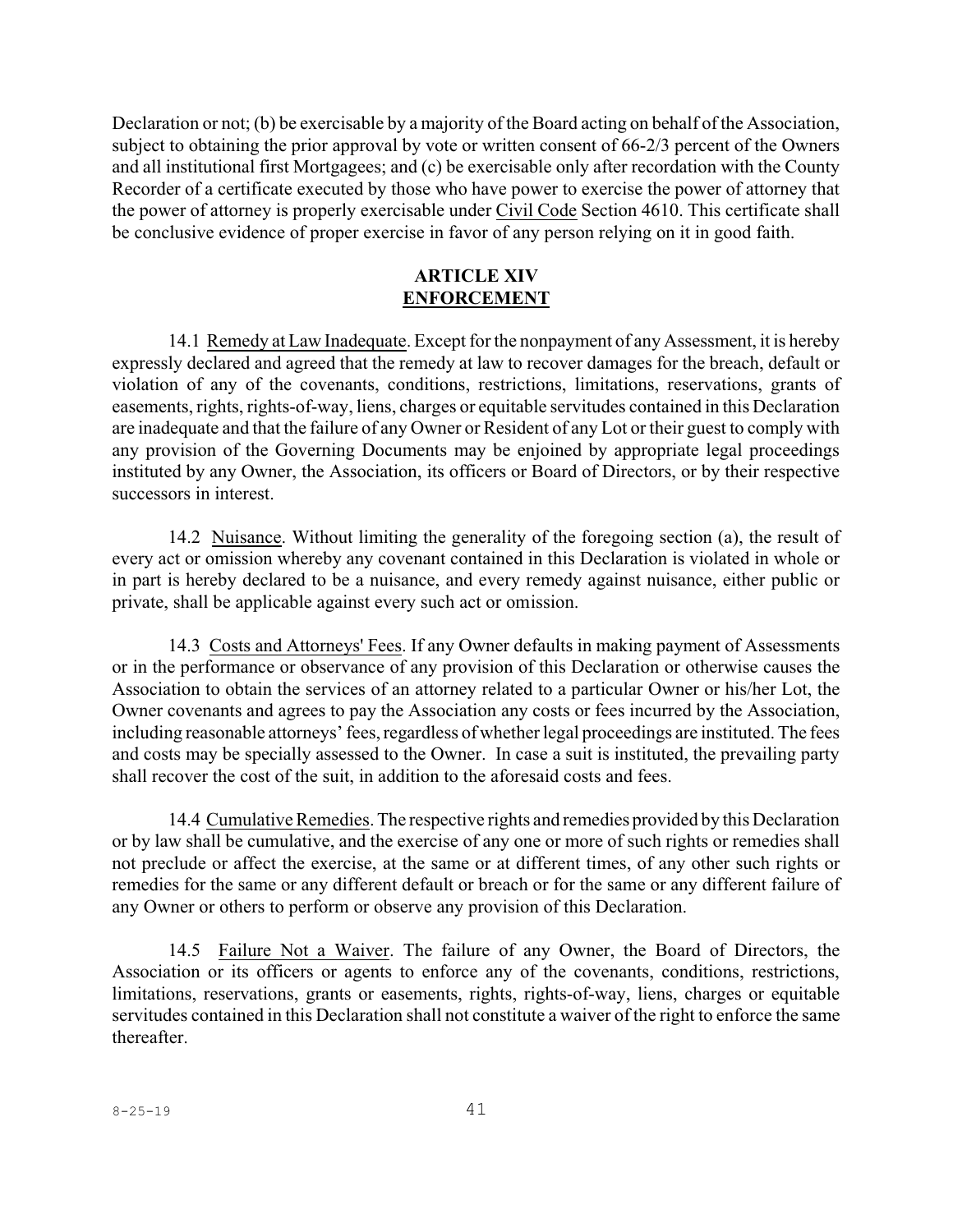#### 14.6 Rights and Remedies of the Association.

(a) Rights Generally. In the event of a breach or violation of any Association Rule or of any of the restrictions contained in any Governing Document by an Owner, Resident, his or her family, guests, employees, or invitees, the Board, for and on behalf of all other Owners, may enforce the obligations of each Owner to obey such Rules, covenants, or restrictions through the use ofsuch remedies as are deemed appropriate by the Board and available in law or in equity, including but not limited to the hiring of legal counsel, the imposition of fines and monetary penalties, the pursuit of legal action, the suspension of the Owner's right to use recreational Common Facilities and/or suspension of the Owner's voting rights as a Member of the Association. In the event the Board determines not to take action, any Owner shall have the right to enforce the governing documents pursuant to Civil Code Section 5975.

(b) Schedule of Fines. The Board may implement a schedule of reasonable fines and penalties for particular offenses that are common or recurring in nature and for which a uniform fine schedule is appropriate (such as fines for illegally parked vehicles). Such fines may not be levied unless the Board first provides (i) a written warning to the Owner of the first violation, and (ii) after the first violation, notice of the violation to the Owner and a hearing before the Board. No penalty ortemporary suspension of rights shall be imposed pursuant to this Section unless the Owner alleged to be in violation is given at least 10 days prior notice of the proposed penalty or temporary suspension and a hearing is conducted before the Board of Directors.

### 14.7 Notice and Hearing Procedures.

(a) Actions prior to hearing. Any officer, Member of the Board, or agent of the Association, including a property manager, has the authority to informally request, orally or in writing, that an Owner bring himself/herself into compliance with the Governing Documents.

(b) Written Complaint. If the actions described above prove unsuccessful, a written complaint by any officer or Member of the Board, or by the property manager containing a written statement of all allegations of non-compliance shall be served on the Owner, along with notice of a hearing by any of the following means: (1) personal delivery or (2) by registered or certified mail, return receipt requested, and addressed to the Owner, at the address appearing on the books of the ASSOCIATION. Service by mailing shall be deemed delivered and effective two (2) days after such mailing in a regular depository of the Loted States mail.

(c) Notice of Hearing. Along with service of the complaint, the Board or property manager shall notify the Owner by personal delivery or first-class mail at least ten (10) days prior to the hearing. The notice to the Owner shall be substantially in the following form but may include other information:

> "You are hereby notified that a hearing will be held in executive session before the Board at on the day of , 20 , at the hour of , upon the charges made in the complaint served upon you. You may but need not be present at the hearing,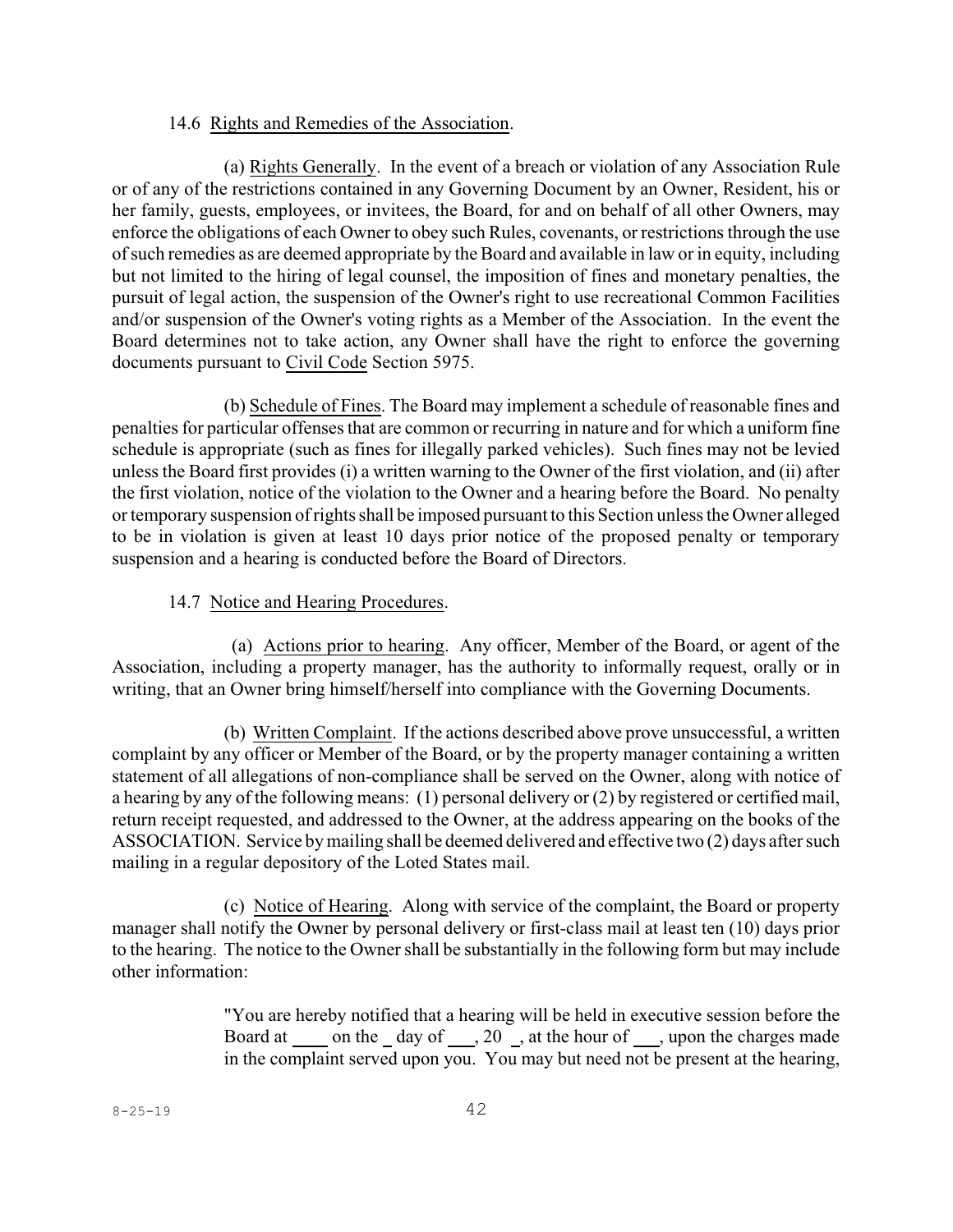may but need not be represented by counsel, may present any relevant evidence and you will be given full opportLoty to cross-examine all witnesses testifying against you. You are entitled to compel the attendance of witnesses and the production of books, documents or other items by applying to the Board."

If any of the parties can, within twenty-four hours, show good cause as to why they cannot attend the hearing on the set date and indicate times and dates on which they would be available, the Board may reset the time and date of hearing and promptly deliver notice of the new hearing date.

(d) Notice of Defense. The Owner may respond to the Complaint in writing or attend the hearing to present a defense.

(e) Hearing.

(1) Each party shall have these rights: to call and examine witnesses; to introduce exhibits; to cross-examine opposing witnesses; and to rebut the evidence against him. Even if the Owner does not testify in his own behalf he may be called and examined as if under cross-examination.

(2) The hearing need not be conducted according to technical rules relating to evidence and witnesses. Generally, any relevant evidence shall be admitted if it is the sort of evidence on which responsible persons are accustomed to rely in the conduct of serious affairs, regardless of the existence of any common law or statutory rule which might make improper the admission of such evidence over objection in civil actions. Hearsay evidence shall not be sufficient in itself to support a finding.

(3) The accusing party must appear at the hearing for purposes of examination. The hearing shall be conducted in executive session.

(f) Decision. After all testimony and documentary evidence has been presented to the Board, the Board shall vote upon the matter, with a majority of the entire Board controlling. The Board shall notify the Owner of its decision by personal delivery or by first-class mail within fifteen (15) days of the decision. There is no right of appeal.

14.8 Emergency Situations. Under circumstances involving conduct that constitutes:

(a) an immediate and unreasonable infringement of, or threat to, the safety or quiet enjoyment of neighboring Owners;

(b) a traffic or fire hazard;

(c) a threat of material damage to, or destruction of, the Common Area or Common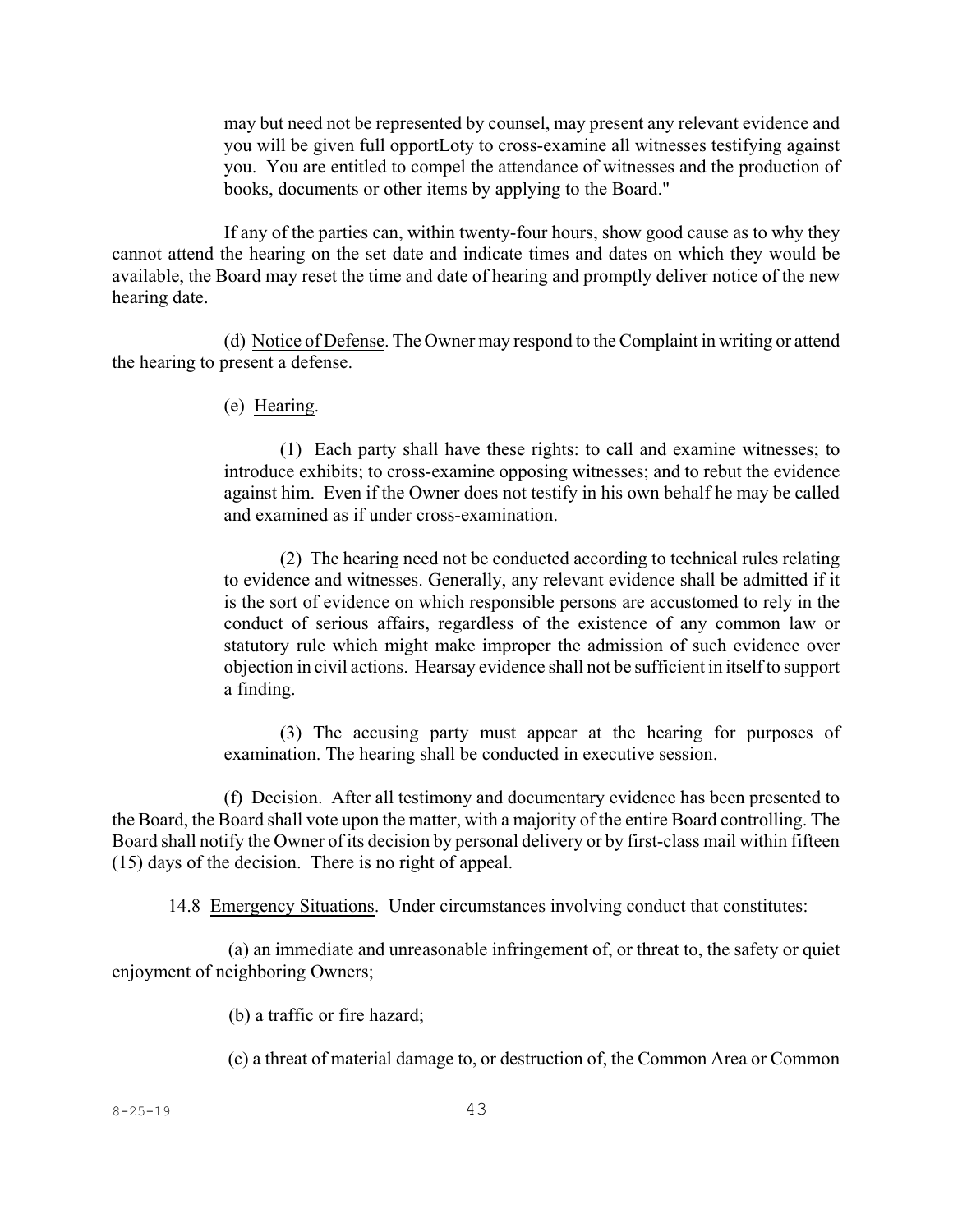Facilities;

(d) interference with the Association's management or maintenance and repair of the Common Area, or

(e) a violation of the Governing Documents that is of such a nature that there is no material question regarding the identity of the violator or whether a violation has occurred (such as parking violations), the Board of Directors or its duly authorized agents may undertake immediate corrective or disciplinary action and, upon request of the offending Owner, or on its own initiative, conduct a hearing as soon thereafter as reasonably possible.

14.9 Prerequisites to Court Actions. Court actions to enforce the governing documents, the Davis-Stirling Act, or the non-profit or non-profit mutual benefit sections of the Corporations Code, may only be initiated on behalf of the Association as follows:

(a) Upon approval of the Board;

(b) Prior to filing suit, the Board or any Owner must comply with the pre-litigation alternative dispute resolution procedures set forth in Civil Code Sections 5900, et seq. (Internal Dispute Resolution) and 5925, et seq. (Alternate Dispute Resolution), unless the suit is for nonpayment of assessments or involves an immediate threat to safety of Owners and Residents or the Property, or a temporary restraining order is required.

14.10 Violation. A violation of the Governing Documents shall be defined as a single act or omission occurring on a single day. If the violation continues for additional days, discipline imposed by the Board may, in its discretion, include an additional fine for each day the violation continues but only after notice and the opportLoty for a hearing is provided to the Owner of the Lot whose Owner or Resident is responsible for the violation.

### **ARTICLE XV MORTGAGEE PROTECTIONS**

(LENDERS RIGHTS AS SET FORTH IN ARTICLE XII, SECTION 6, OF THE ORIGINAL DECLARATION RECORDED ON JULY 27, 1972 AS INSTRUMENT NO. 3731 ARE INCORPORATED HEREIN BY THIS REFERENCE)

## **ARTICLE XVI AMENDMENT OF DECLARATION**

#### 16.1 Amendment in General.

(a) The record Owners of SIXTY SEVEN PERCENT (67%) of all the Lots may at any time modify, amend, augment, or delete any of the provisions of the Declaration.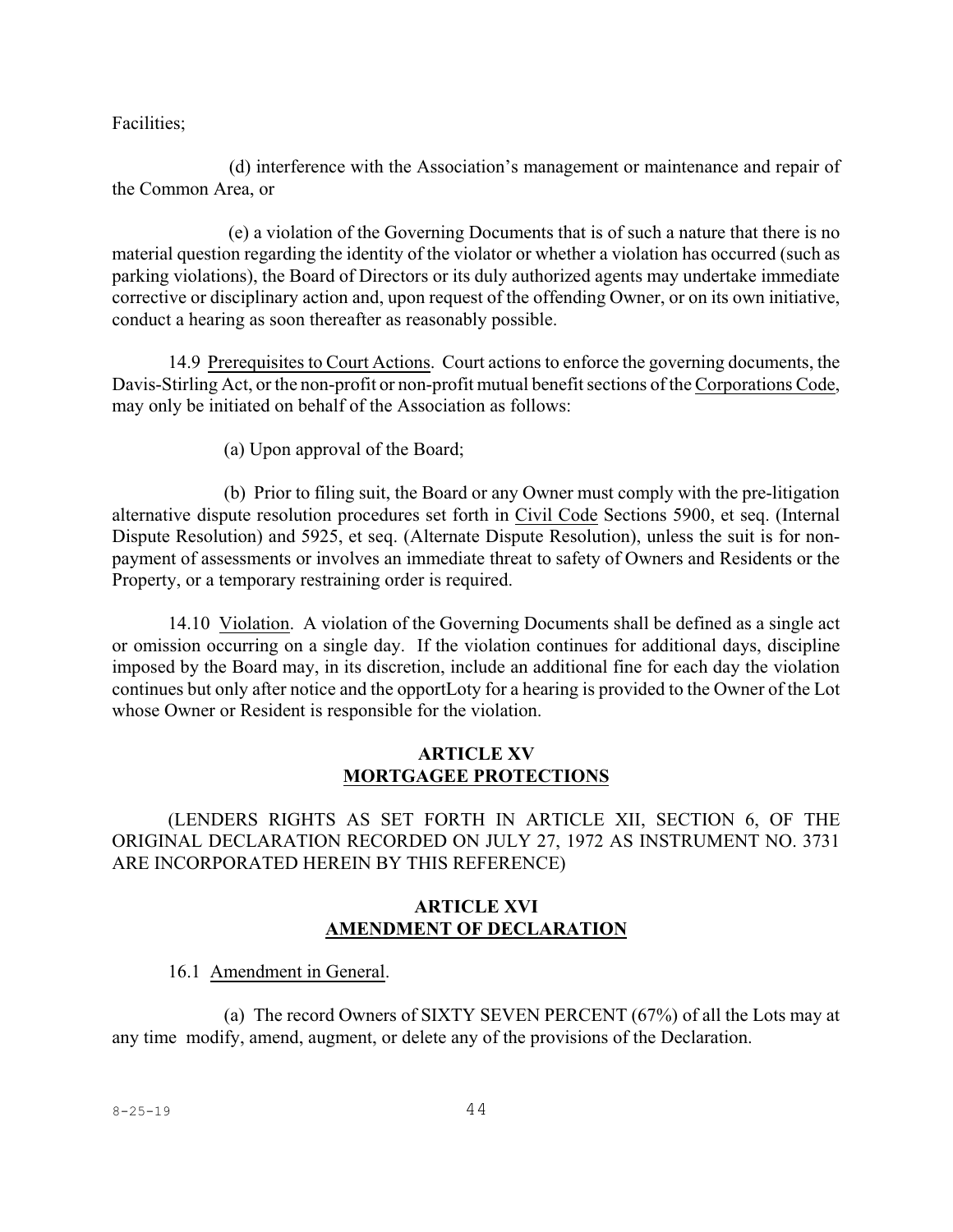(b) A certificate, signed and sworn to by the President and Secretary or such other Officers as the Board shall designate, that the record Owners of SIXTY SEVEN PERCENT (67%) of the Lots have voted for any amendment adopted as above provided, when recorded, shall be conclusive evidence of such fact. The Board of Directors shall maintain in its files the record of all such votes or written consents.

### **ARTICLE XVII GENERAL PROVISIONS**

17.1 Term. The covenants, conditions, restrictions, limitations, reservations, grants of easement, rights, rights-of-way, liens, charges and equitable servitudes contained in this Declaration shall run with, and shall benefit and burden the Lots and the Common Area as herein provided, and shall inure to the benefit of and be binding upon the Owners, the Association, its Board of Directors, and its officers and agents, and their respective successors in interest, for a term of 60 years from the date of the recording of this Declaration, after which time the same shall be automatically extended for successive periods of 10 years each unless, within 6 months prior to the expiration of the initial 60-year term or any such 10-year extension period, a recordable written instrument, approved by all Owners terminating the effectiveness of this Declaration shall be filed for recording in the Office of the County Recorder of Los Angeles County, California.

#### 17.2 Construction of Declaration.

(a)RestrictionsConstruedTogether.All of the covenants, conditions, and restrictions of this Declaration shall be liberally construed together to promote and effectuate the fundamental concepts of the development of the Property as set forth in the Recitals of this Declaration.

(b)RestrictionsSeverable. Notwithstanding the provisions ofsubparagraph (a) above, the covenants, conditions, and restrictions of this Declaration shall be deemed independent and severable, and the invalidity or partial invalidity of any provision or portion thereof shall not affect the validity or ability to enforce any other provision.

IN WITNESS WHEREOF, the undersigned have executed this Restated Declaration on this \_\_\_\_ day of \_\_\_\_\_\_\_\_\_\_\_\_\_\_\_\_\_\_\_\_\_\_, 2019.

> VALENCIA FAIRWAYSHOMEOWNERS ASSOCIATION A California Non-Profit Mutual Benefit Corporation

By: \_\_\_\_\_\_\_\_\_\_\_\_\_\_\_\_\_\_\_\_\_\_\_\_\_\_\_\_\_\_\_\_\_\_\_\_\_\_

BILL HUTTEN, President